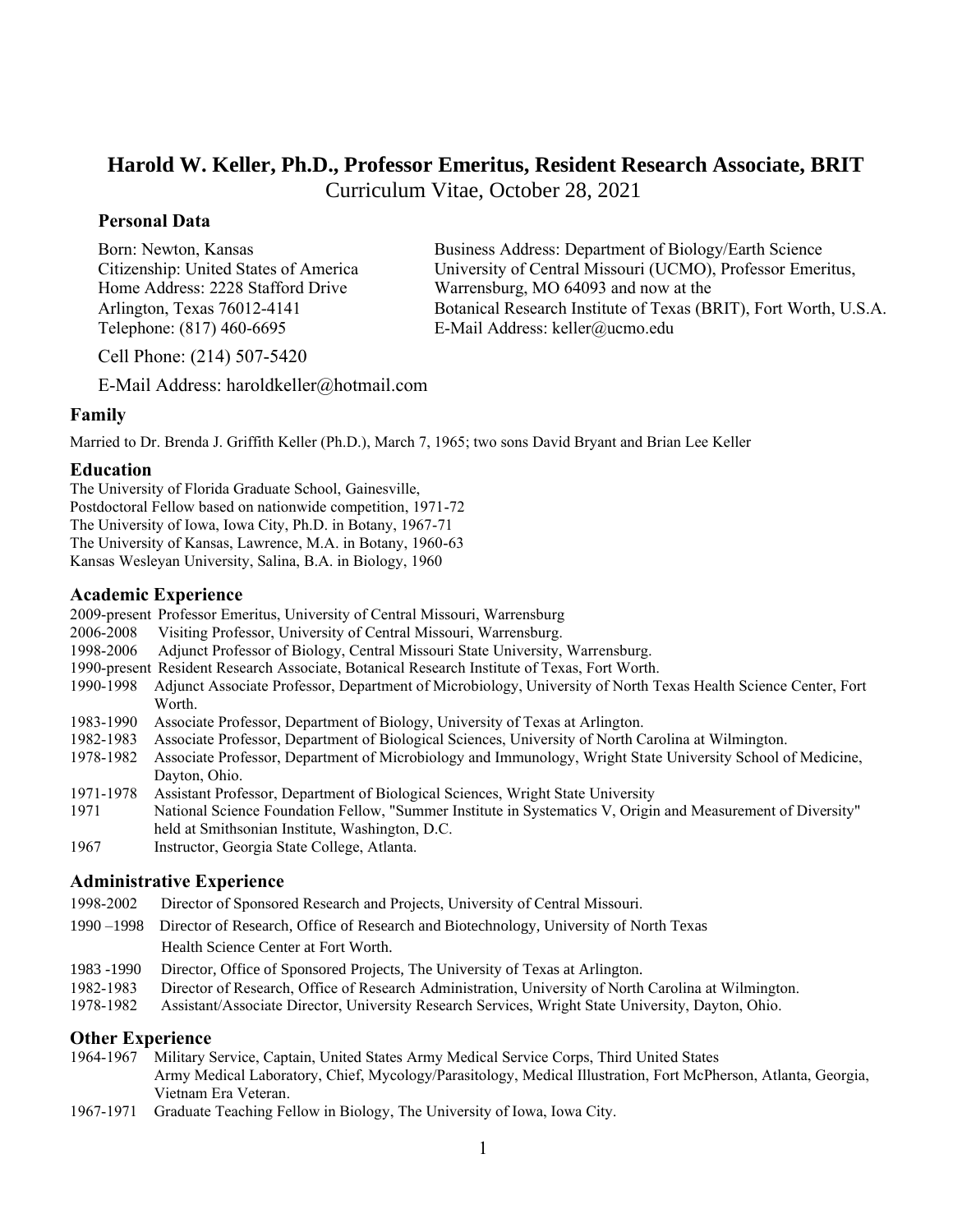- 1960-1963 Graduate Teaching Fellow in Botany, The University of Kansas, Lawrence.
- 1957-1958 United States Forest Service, Lolo National Forest, fire observer (Diablo Mountain Lookout) overlooked the Selway-Bitterroot Primitive Area, trail crew member constructing Skyline Trail in the Bitterroot Mountains, fire fighter, telephone lineman climbing and hanging telephone line on trees and part of trail-clearing crew.

### **Teaching military courses at Fort McPherson, Atlanta, Georgia**

Instructor of Parasitology in the Medical Laboratory Procedures (Basic 92B10) Course. Graduates of this course were certified as Medical Technologists. Administrative Coordinator for the CONUS Malaria Surveillance Program. I was responsible for diagnostic and consultative parasitological services at Army, Navy, and Air Force installations in Third Army Area (southeastern U.S.A.) and coursework in Medical Mycology and Medical Parasitology, working closely with the Mycology and Parasitology Training Units at the Communicable Disease Center in Atlanta. I was also in charge of the mycological laboratory.

### **Teaching at the University of Central Missouri**

BIOLOGY 3611, Microbiology Lecture (jointly with Dr. Oller); BIOL 1004, Introduction to Sciences: Ecology, Laboratory; BIOL 1112, Plants, laboratory; BIOL 4011, Special Problems in Biology (Tree Canopy Biodiversity); BIOL 4102, Fundamentals of Grant Proposal Development; BIOL 5953, Research in Biology; BIOL 5000, Biology Seminar; BIOL 5011, Special Problems in Biology (Tree Canopy Biodiversity); BIOL 5031, Biological Literature; BIOL 5032, History of Biology; BIOL 5951 Master's Thesis,

# **Teaching at GSU, WSU, UNCW, and UTA**

General Botany, Georgia State University, Introduction to Botany, Principles of Biology: Ecology and Organismic Biology, Honors Recitation as part of University Honors Program, Biology of Lower Plants (mosses, liverworts, algae, fungi and Myxomycetes), Medical Mycology, Microbiology (for nurses), Microbiology of the Human Environment (for nurses), Human Parasitology, Plant Biology, Biology of Economic Plants, Biology of Slime Molds.

### **Research Interests**

Tree canopy biodiversity was surveyed and inventoried for cryptogams (Myxomycetes, macrofungi, mosses, liverworts, lichens, ferns) and other biota such as molluscs, insects, and tardigrades for the Great Smoky Mountains National Park. Biodiversity was surveyed for Myxomycetes in the state of Kentucky, especially the Daniel Boone National Forest and Berea College Forest. Insect tree canopy biodiversity using flight intercept traps and inventory of tree canopy myxomycetes was investigated in Big Oak Tree State Park, Missouri. Myxomycete biodiversity was sampled in selected communities at Ha Ha Tonka State Park, Missouri. Tree canopy ecology of corticolous myxomycetes compared to species of *Vitis* (grapevine) and ground sites. Our floristic myxomycete studies have been concentrated in the southeastern Gulf States of Florida and Georgia and the middle latitude states of Arkansas, Kansas, Kentucky, Missouri, and Ohio and an ongoing cooperative study on the Myxomycetes of New Mexico and Mexico. Scanning electron microscopy, transmission electron microscopy, and energy dispersive spectroscopy are being used to elucidate the formation, deposition, and composition of mineral deposits in the Myxomycetes as this relates to developmental, taxonomic and phylogenetic relationships. The development and use of K through 12 teaching materials for fungi and Myxomycetes was represented by hands on laboratory exercises, books for children, and videos. Recent research has targeted Myxomycete and fungal diversity in Tarrant County Nature Parks, on Botanical Research Institute of Texas campus grounds, Fort Worth Botanic Garden, Fort Worth Nature Preserve and Refuge mostly on the trunk bark of living trees especially American elms.

# **Objectives of the tree canopy biodiversity research project in Great Smoky Mountains National Park to**

- complete the first comprehensive survey and inventory of tree canopy biodiversity from three meters to the upper canopy for cryptogams represented by myxomycetes, fungi, mosses, liverworts, lichens, and ferns as well as other selected insect groups and molluscs in the Great Smoky Mountains National Park;
- assemble a multidisciplinary research team of experts who will collect, identify, and curate this diverse group of organisms and serve as mentors to aid undergraduate and graduate students in the recognition of specimens and collection of bark samples;
- compare the assemblages of tree canopy organisms with those found on ground sites;
- search for species new to science in all of the targeted groups of organisms;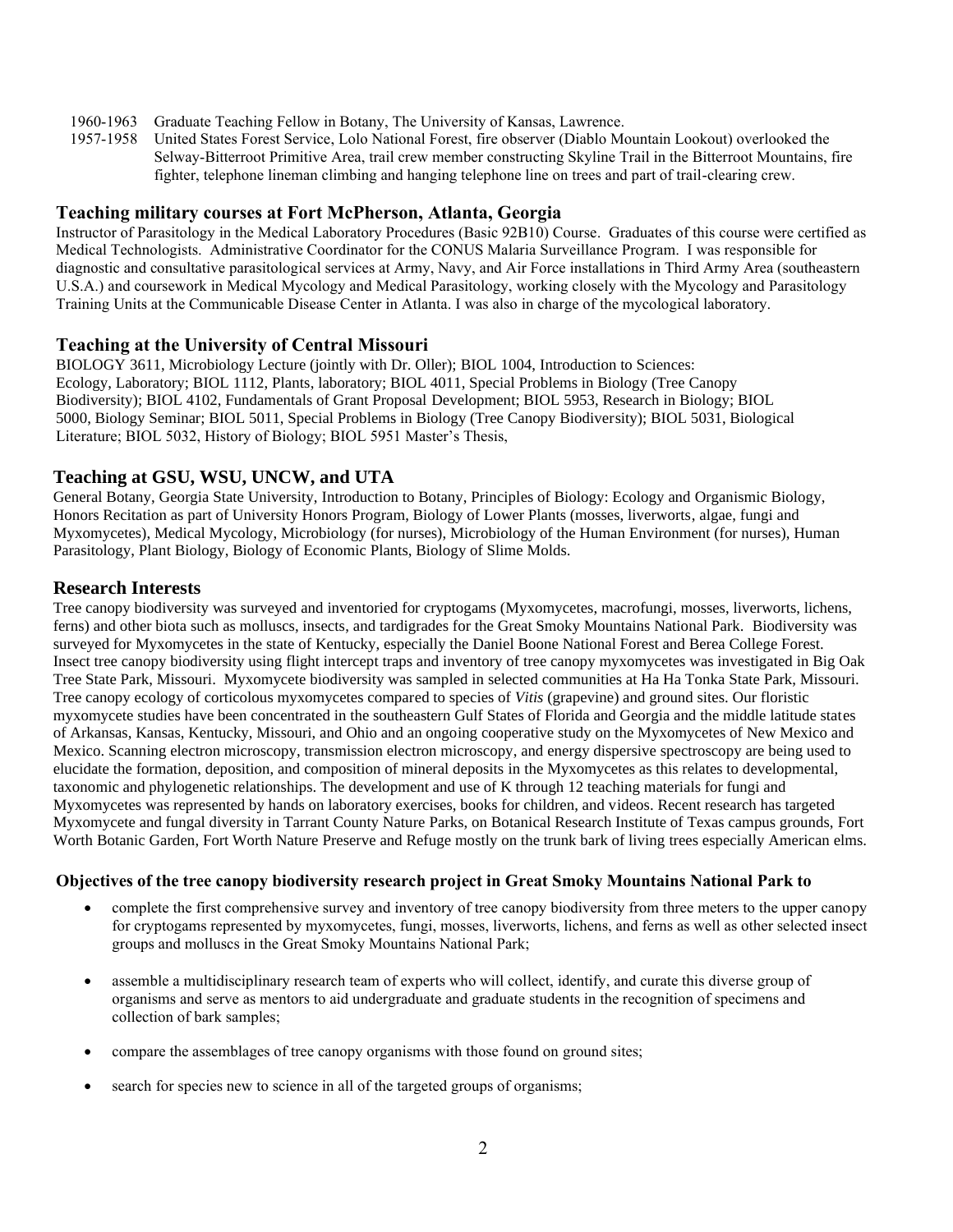- sample for cryptogams along vertical transects of individual trees at different heights to quantify the association of the relative species composition, abundance, and diversity of these assemblages with the available environmental characteristics (host tree species, vegetation type, height class, light, pH, and humidity);
- compare the tree canopy-targeted groups on different tree species;
- provide research experiences for students that will enhance opportunities for postgraduate study.

This project involved four RUI institutions collaborating in the study of the different targeted groups of organisms with an international component of experts from Sweden, Russia, and Lithuania who provided species identification for specific groups of organisms. Women and minorities, who are underrepresented in field biology research, participated along with volunteers, park interns, citizen scientists, undergraduate and graduate students, and key project personnel in park interpretive exhibitions, website outreach, news media coverage (print and television), and publication of articles in popular magazines as well as peer reviewed journals that sent a powerful conservation message for biodiversity.

### **Biosketch**

Harold W. Keller was born and raised in Kansas. He graduated from Peabody High School and subsequently earned his Bachelor of Arts degree in biology from Kansas Wesleyan University in 1960. The summers of 1957 and 1958 were spent in the Lolo National Forest, Powell Ranger District, as a firefighter, trail crew worker constructing the Skyline Trail in the Bitterroot Mountains, as a lookout observer located at Diablo Mountain Lookout overlooking the Selway-Bitterroot Primitive area, and as a telephone lineman climbing trees, repairing and re-hanging telephone line. These experiences were highlighted with scenic photographs of Powell Ranger District, Lolo National Forest, Idaho published in the Lookout Network magazine and is posted on their website as a featured article. Professor Albert Robinson, Jr. at Kansas Wesleyan University supported his application for a teaching assistantship and graduate study at The University of Kansas. He received his Master of Arts in Botany in 1963 from The University of Kansas under Professor Ronald L. McGregor, who directed his thesis entitled "A comparative anatomical study of the genus *Echinacea*". He became interested in the Myxomycetes in the early 1960s while at The University of Kansas and has actively pursued their collection and study ever since. He earned the rank of Captain in the United States Army Medical Service Corps during the Viet Nam Era from 1964 to 1967. In 1967 he began his doctoral work on Myxomycetes with Professor George W. Martin, who had been in Emeritus status since 1955, but agreed to direct his dissertation entitled "The Genus *Perichaena* (Myxomycetes): A Taxonomic and Cultural Study". In 1971 he received his Doctor of Philosophy degree from The University of Iowa. He had the privilege of being Professor Martin's last student. He was selected as a one-year postdoctoral fellow in a nationwide competition by The University of Florida Graduate School to study the Myxomycetes of Florida. In 1971 he was selected as one of 25 recent Ph.D.'s nationwide to participate as a National Science Foundation Fellow in the "Summer Institute in Systematics V, Origin and Measurement of Diversity" held at the Smithsonian Institute. He has been the recipient of numerous grants, including National Science Foundation grants to support his research entitled "Monographic and Floristic Studies of the Corticolous Myxomycetes" and more recently "Tree Canopy Biodiversity (Myxomycetes, Macrofungi, Mosses, Liverworts, and Lichens) in the Great Smoky Mountains National Park". His research interests are focused on the systematics, floristics and ecology of the corticolous myxomycetes. Myxomycete workshops that highlight the collection and identification of these colorful and fascinating organisms are given at national and international meetings. In 1996 he delivered the invited Plenary Address entitled "Biosystematics of Myxomycetes: A Futuristic View" at the Second International Congress on the Systematics and Ecology of Myxomycetes in Madrid, Spain. He delivered the keynote address at ICSEM 7 and ICSEM 8 (read in absentia). As a volunteer at the River Legacy Living Science Center in Arlington, Texas, he served as an interpretive trail guide for children and adults and as an instructor for outdoor education programs. In 1991 he received the Alumni Achievement Award from his alma mater, Kansas Wesleyan University, for outstanding accomplishment in a chosen field of research and administration. He also served from 1992 to 2001 on the Kansas Wesleyan University Board of Trustees. He serves as a Resident Research Associate, Botanical Research Institute of Texas, Inc. Fort Worth, Texas, from 1990 to the present. His current and past professional memberships include the Mycological Society of America, the North American Mycological Society, the Association of Southeastern Biologists, Southern Appalachian Botanical Society, Sigmi Xi, The Scientific Research Society, The Mycological Society of Mexico, The British Mycological Society, and International Canopy Network. He has a special interest in the development and use of K through 12 teaching materials for fungi and Myxomycetes represented by laboratory exercises, videos, and books. He has taught a number of different botany courses at several universities, including "Organismic Biology (Honors Sections)"; the "Biology of Lower Plants", "Plant Biology", "Biology of Economic Plants"; "Microbiology", and "Biology of Slime Molds". His recreational activities include ranching, raising cattle, fishing, hunting, collecting fungi, playing racquet ball, water aerobics and swimming, and listening to choir music.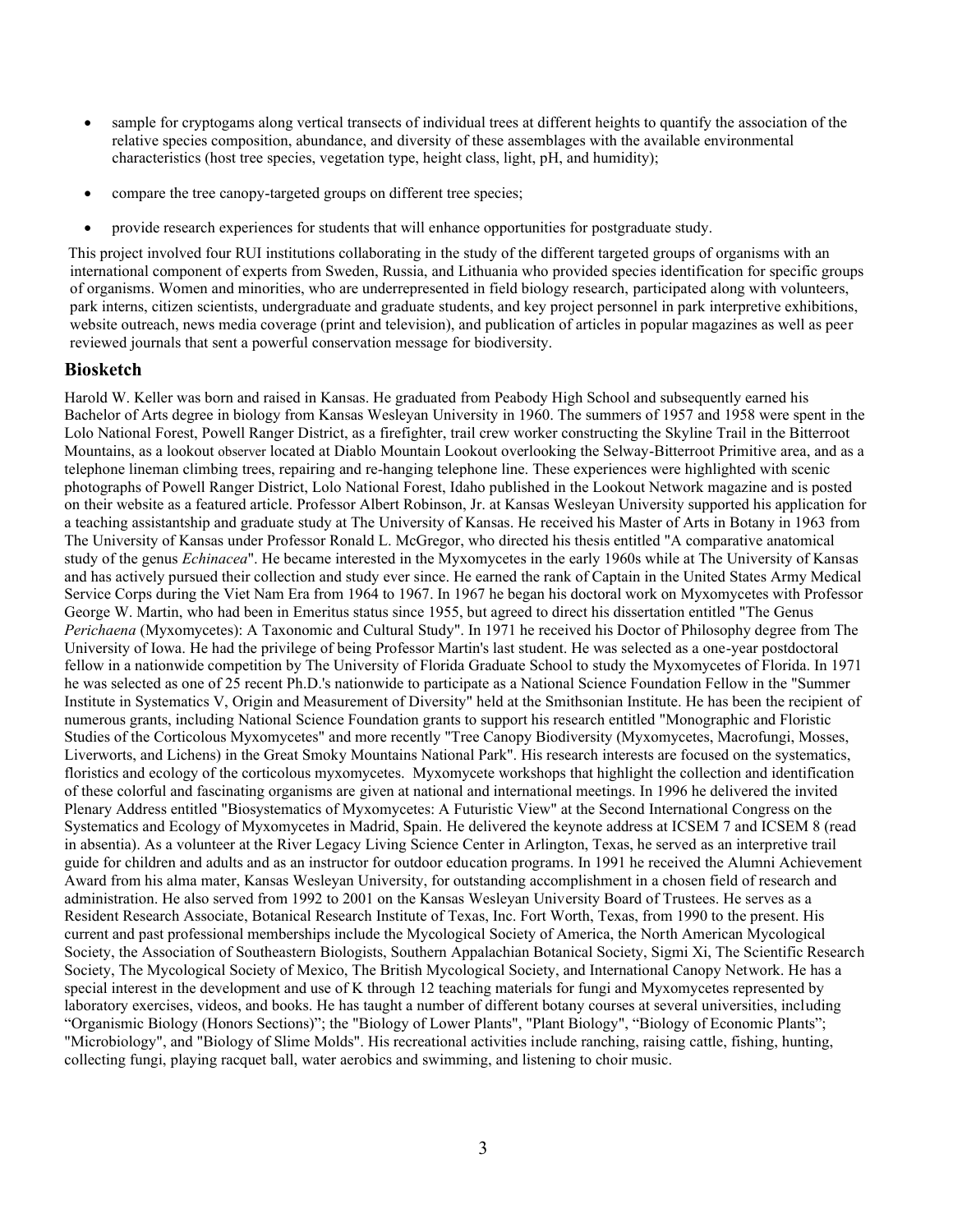# **Undergraduate Wright State University Students**

Mary J. Buben-Zurey, Undergraduate Honors Project, Commander, U.S. Navy; David M. Smith, Undergraduate Honors Project, WSU-SOM, M.D; Justin G. Mills, Independent Study Project, WSU-SOM, M.D., David Kinne, Independent Study Project, Supervisor, Cargill Laboratories, Laura L. Anderson; Independent Study Project, The Ohio State University, M.D.

# **University of Central Missouri Undergraduate Students**

More than 20 undergraduate and graduate student climbers have participated in the Adventure Phase, 10 in the Laboratory Phase, and 8 in the Publication Phase of this Tree Canopy Biodiversity Research Project since the summer of 2000. There are 14 experts from 6 universities in the United States of America and 3 foreign countries (please see publications list). Undergraduate student research projects include James "Buck" Counts, doctoral student at Michigan State University, Laura Henley with national guard unit; Melissa Skrabal, doctoral student at Missouri State University, Erica Parker, Damon Lesmeister, Ph.D. from Southern Illinois University, Mike Ferro, Ph.D. from Louisiana State University, Kasie Holder, Kelly Lepert (Earth Science), Prairie Matthews, Sarah Nuernberger, and Danny Pacholski. Students were involved at all levels of the tree canopy biodiversity project: climbing and sampling from the tree canopy, laboratory culture of bark samples, and publication of data. Kenny Snell, former graduate student climber and tree canopy biodiversity GSMNP project leader, was the instructor for the double rope climbing technique. Tree climbing school was held all-day on Saturday, April 24, 2004 at Pertle Springs, the nature preserve for UCM. Charly Pottorff, a professional arborist from Manhattan, Kansas, was the instructor who taught knot tying, proper use of tree climbing gear, and how to advance to the highest possible position in the tree canopy. The following students attended both sessions: Cheryl L. Dunham, Scott Dear, Thomas A. Fayet, Jr., Erin Fanning, Amber C. Ferguson, Matt Laurer, Daniel Marx, Dustin Moore, Ashley Willard. Safety was emphasized repeatedly during the school. Nobody was injured in the field forays beginning the summer of year 2000 and more than 500 trees climbed. Cheryl Dunham, Thomas Fayet, Erin Fanning, Amber Ferguson, and Ashley Willard went on the trip to GSMNP the summer of 2004. Drs. Joseph Ely, Harold W. Keller, and Stephen Wilson also attended the tree climbing school as well as Trish and Stan Smith who interviewed the students and took digital images of the activities for the iAdventure for Warrensburg Middle School life science 7<sup>th</sup> grade students. Another tree climbing school was held May 12 and 13, 2006 at Pertle Springs. Kenny Snell was the instructor and undergraduate student (Angela Scarborough) and three graduate students (Chris Crabtree, Sydney Everhart (currently Assistant Professor in Plant Pathology at the University of Nebraska, Lincoln and Courtney Kilgore) participated.

# **Undergraduate Angela R. Scarborough Receives ASB and UCM Awards**

Announcement published in *The Inoculum*, supplement to *Mycologia* and official newsletter for the Mycological Society of America. The Association of Southeastern Biologists (ASB) held their 67th Annual Meeting at Gatlinburg, Tennessee March 29- April 1, 2006. Research presented as oral platform presentations were part of 272 abstracts organized into two symposia and 26 paper sessions. Poster abstracts (171) were published in Southeastern Biology Volume 53, Number 2. Angela R. Scarborough, undergraduate student in the Department of Biology, Central Missouri State University received the Quarterman/Keever Award. The "official" name for this award is the Elsie Quarterman-Catherine Keever Award. It is given by the Southeastern (SE) Chapter of the Ecological Society of America (ESA) for the best ecological poster presented by a student at the annual meeting of the Association of Southeastern Biologists (ASB). This award was given for the first time in 2005. Both undergraduate and graduate students are eligible; the student must be the sole or senior author. The poster must deal with a clearly ecological topic and should represent substantially completed work. It is to be presented in a regular contributed poster session. The award carries with it a cash prize of \$300 and an engraved plaque, which comes from voluntary contributions from members of the SE Chapter of the ESA, as well as any other interested supporters. Scarborough, A.R. 2006. Tree Canopy myxomycetes: patterns of distribution. Southeastern Biology 53 (2): 299-300. (Poster Presentation). Angela also received the UCM Sigma Xi best undergraduate research paper award based on her paper "Species Assemblages of Tree Canopy Myxomycetes Related to Bark pH." She also was recognized as the Outstanding Tri-Beta Member and served as President of our UCM Chapter.

**The Association of Southeastern Biologists Award in Microbiology** is sponsored by the Thomson Learning Brooks/Cole Publishing Company, Belmont, California. This award recognizes an undergraduate or graduate student for an especially meritorious oral presentation of research results in the broad area of Microbiology. The recipient (Angela R. Scarborough) received a check for \$500 and a plaque with her name engraved on it. Scarborough, A.R. 2006. Species assemblages of tree canopy myxomycetes related to bark pH. Southeastern Biology 53 (2): 79-80. (Oral Platform Presentation). Harold W. Keller served as the research mentor. More information about this tree canopy project is available at this web site address faculty.ucmo.edu/myxo/.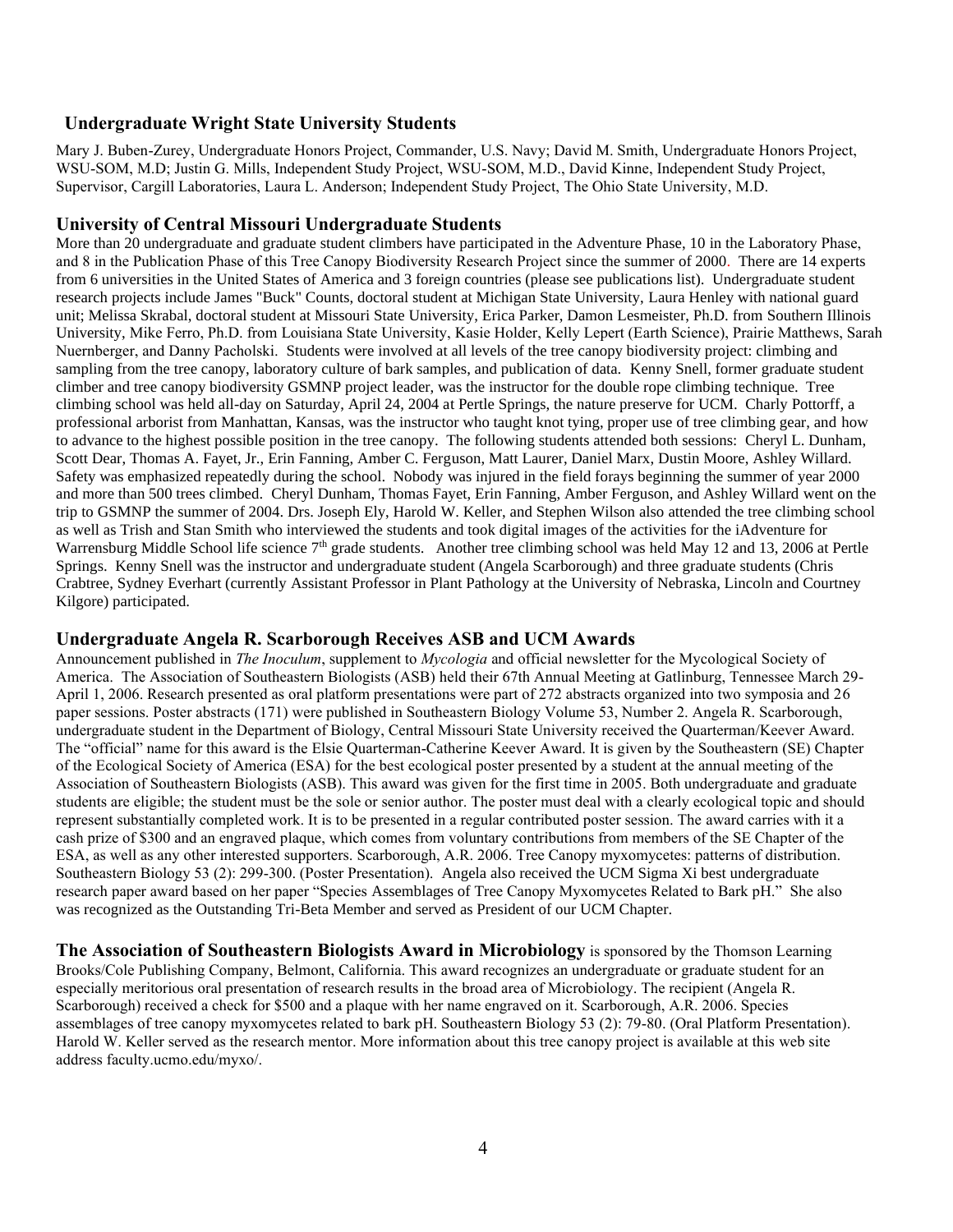**Writing across the Curriculum** at UCM recognizes Angela R. Scarborough as a Distinguished Student Writer, April 10, 2006. Certificate presented at awards ceremony plus \$50, April 13, 2006 at 3:00 pm in UN 237A. Tree Canopy Biodiversity Paper.

**Central Missouri Scholars Symposium 2006**, April 3-5, 2006. Angela R. Scarborough presented an oral power point presentation entitled "Species Assemblages of Tree Canopy Myxomycetes Related to Bark pH" and a poster presentation entitled "Tree Canopy Myxomycetes: Patterns of Distribution". Her poster received the first-place award as one of the 61 posters exhibited. Winners received \$100 and a plaque at a recognition luncheon Wednesday, April 12, 2006 at noon in UN 237B.

**Undergraduate student Erica E. Parker received the first-place award** at the University of Central Missouri for her paper "Correlation of pH with Assemblages of Corticolous Myxomycetes in Big Oak Tree State Park" published in the Journal of the McNair Central Achievers Program, Vol. XII (Issue 1): 4-8. Erica represented the Department of Biology and her paper was reviewed by a university-wide committee. Professor Harold W. Keller, Department of Biology served as her research mentor and co-author of the paper.

**Undergraduate student Melissa Skrabal**: was part of the tree canopy biodiversity team in Great Smoky Mountains National Park. She discovered a myxomycete species new to science in the tree canopy and perfected her climbing skills to top out in the tallest trees. She graduated in 2001 from the then Central Missouri State University Magna Cum Laude. Her writing skills resulted in preparing narrative passages for different papers published in peer reviewed journals. She was the glue that held together our tree canopy research team.

**Undergraduate student Damon B. Lesmeister:** Tree climber, discoverer, collector of *Polypodium appalachianum* (a fern) that led to co-authorship of a peer reviewed paper published in the American Fern Journal. He reached the highest point in the canopy exceeding 140 feet in a giant tulip poplar tree. Part of a tree canopy biodiversity team in the Great Smoky Mountains National Park. He graduated from Central Missouri State University in 2004 with a B.S. in Biology and minor in Chemistry, *Cum Laude*. He graduated from Southern Illinois University in 2013 with a Ph.D in zoology and emphasis in Wildlife Ecology. Currently he is working as a wildlife research scientist for the US Forest Service in Corvallis, Oregon with the Wildlife Ecology group at the Pacific Northwest Research Station

**Undergraduate student Vanessa Marshall,** undergraduate student at the University of Alabama, participated at BRIT in the summer internship program 2017; research mentorship for Myxomycetes and curation of the Myxomycete Collection at BRIT, (see BRIT web site [www.brit.org\)](http://www.brit.org/), for posted blog story "My Summer Education: The Microscopic World"

# **Graduate Student Accomplishments**

.

**Kenneth L. Snell** (Kenny) was the graduate student and project leader in charge of all phases of the field and laboratory research. His master's thesis was entitled "Vertical Distribution and Assemblages of Corticolous Myxomycetes on Five Tree Species in the Great Smoky Mountains National Park". He was nominated for the Reid Hemphill Outstanding Scholar Award based on scholarship, research and citizenship. His thesis was nominated for the Graduate Thesis Award. Nominees were selected by a committee in the College of Arts and Sciences; final selections were made by a University-wide committee. Kenny Snell represented the Department of Biology as the winner of both awards. He received two plaques with his name engraved on them and also cash awards in a special Graduate Awards Reception. His thesis was presented at the Fourth International Congress on Systematics and Ecology of Myxomycetes in August, 2002 as part of the Symposium on "Tree Canopy Biodiversity of Myxomycetes and Corticolous Myxomyetes" held in Meise, Belgium. His thesis was published in the best peer reviewed international scientific journal in our field MYCOLOGIA and a peer reviewed regional journal CASTANEA (please see publication list). He currently is a fulltime faculty member in the Biology Department at Maplewood Community College in Kansas City.

**Sydney E. Everhart** graduated from the University of Iowa and started working on her research project at UCM the Fall Semester of 2005 and graduated May, 2007. Sydney received the Association of Southeastern Biologists Research Award in Microbiology sponsored by the Thomson Learning Brooks/Cole Publishing Company, Belmont, California. This award recognizes an undergraduate or graduate student for an especially meritorious oral presentation of research results in the broad area of Microbiology. She received a check for \$500 and a plaque with her name engraved on it. Her published abstract: \*Everhart, S.E., H.W. Keller, J.S. Ely. 2007. Ecology of Canopy Myxomycetes (true slime molds) on Trees and Grapevines (*Vitis aestivalis* and *V. vulpina*).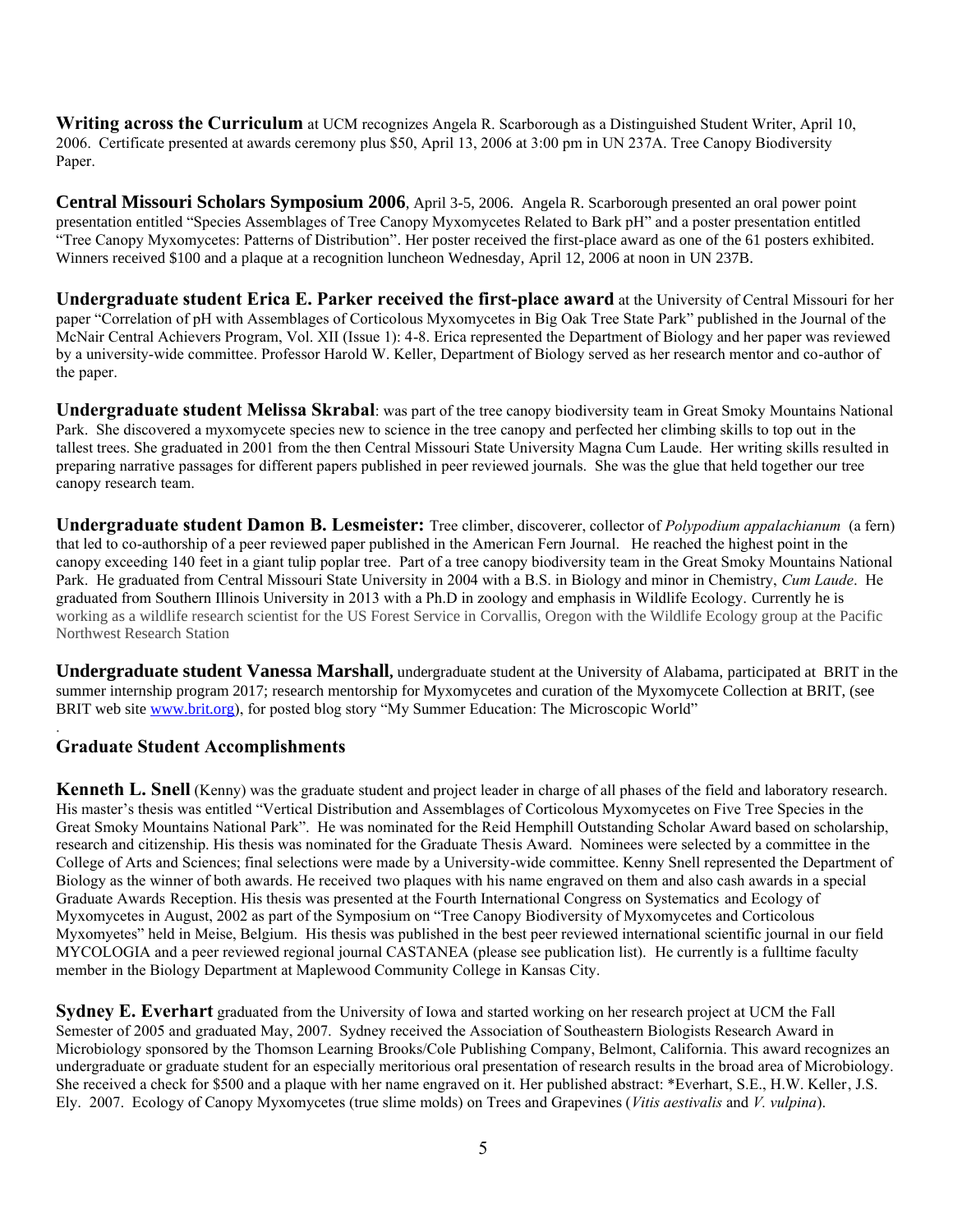Southeastern Biology 54 (3): 275. This was an Oral Power Point Presentation (Abstract) and Best Paper Presentation. Harold W. Keller served as her research mentor. She also received the Elsie Quarterman-Catherine Keever Award sponsored by the Southeastern Chapter of the Ecological Society of America and given for the best ecological poster. She received a check for \$500 and a plaque engraved with her name. Sydney received the Most Outstanding Graduate Student Award for the UCM Department of Biology in May, 2007. Sydney was the first-place recipient of the Outstanding Graduate Student Thesis awarded by the UCM University Research Council. Her thesis was entitled "Assemblages and Distribution of Corticolous Myxomycete Species in the Tree Canopy of Selected Forests in Kentucky and Tennessee". She received an honorary plaque and a \$300 monetary award. Sydney was a doctoral graduate student in the Department of Plant Pathology at the University of Georgia at Athens. Sydney accepted a teaching/research fellowship at the University of Georgia at Athens (Fall, 2007) that supported her Ph.D. obtained August, 2012. She was a USDA AFRI-NIFA Postdoctoral Fellow, Department of Botany and Plant Pathology, Oregon State University. This position is funded by a grant that Sydney wrote, submitted and was awarded after a highly competitive process (AFRI-NIFA Postdoctoral Fellowship Grant, USDA, \$130,000). Her research focused on the "Genomic characterization of population variation of 92 *Phytophthora ramorum* isolates to infer origin, migration pathways, and evolution throughout the USA and worldwide". She recently was appointed Assistant Professor in the Department of Plant Pathology at the University of Nebraska-Lincoln after a highly competitive search. She was promoted early to Associate Professor with tenure in 2019.

**Christopher D. Crabtree,** a Native American Cherokee, graduated from Missouri Southern State University. His Master's Thesis submitted to UCMO was entitled "Macrofungi, Myxomycetes, Vegetation, and Soils Associated with Five Terrestrial Natural Communities at Ha Ha Tonka State Park, Missouri" near Camdenton, Missouri. Ha Ha Tonka State Park (HAT) consists primarily of dry chert woodlands and dolomite glades. Karst Natural Areas include caves, sink holes (Black Sink and Red Sink), and other geological formations (The Devil's Promenade) that contain numerous microhabitats. Chris was presented with the Best Graduate Student Poster Award at the Central Scholars Symposium, April 2-4, 2007, and the Most Outstanding Graduate Student Award for the University of Central Missouri, Department of Biology in May, 2007. The Missouri Department of Natural Resources Annual Meeting held at Tan-Tar-A, Osage Beach, Missouri had a poster contest (30 entries) and Chris was judged the Winner. His award was presented by the Missouri Chapter of the Society for Conservation Biology, January, 2008. Chris received the University of Central Missouri College of Science and Technology William L.Vacek Graduate Student Research Award. The award is given to a graduate student who has conducted outstanding research during the course of his/her graduate study. Chris received an engraved plaque and a \$500 monetary award. Chris was recognized as the outstanding graduate student at the annual University of Central Missouri Department of Biology and Earth Science Annual Banquet April, 2008. This is the second year in a row Chris has received this honor. The UCM Sigma Xi Chapter honored Chris at their Spring Banquet April, 2008 for the best graduate research paper entitled, "Macrofungi, myxomycetes, and soil attributes associated with five communities at Ha Ha Tonka State Park, Missouri." Chris was the second-place recipient of the Outstanding Graduate Student Thesis awarded by the UCM University Research Council. His thesis award consisted of a honorary plaque and a \$200 monetary award. Grant awards from the Missouri Department of Natural Resources and the National Science Foundation supported his thesis project financially. Chris served as a Natural Resource Steward at Big Oak Tree State Park located in Mississippi County of southeastern Missouri. He also has resource management duties at Morris State Park and Towosahgy State Historic Site. He currently serves as the Natural Resources Steward-Missouri State Parks located at administrative headquarters at Jefferson City.

**Courtney M. Kilgore** graduated from the University of North Carolina-Pembroke Spring Semester, 2006. She was part of our student tree climbing team in the GSMNP and Daniel Boone National Forest in Kentucky. She and Sydney took part in a climbing demonstration for the Great Smoky Mountain Association Annual Meeting held at the Purchase Knob facility in GSMNP, August 5. 2006. The title of her thesis research was "Aerial Reproductive Structures of Vascular Plants as a Microhabitat for Myxomycetes". Courtney received the Nahm Award for the Outstanding Graduate Student from the University of Central Missouri College of Science and Technology. The selection criteria included a major in a graduate program within the College of Science and Technology and demonstrated performance in leadership, scholarship, and citizenship. Courtney received an engraved plaque and a \$500 monetary award. One highlight of our tree canopy biodiversity research showed CMK as a black and white image collecting bark samples in the tree canopy along with a caption on the front cover of the July, 2008 issue of Southeastern Biology, Volume 55, Number 3. photograph by Robert Breshears. The Mycological Society of America (MSA) held their annual meeting at Pennsylvania State University (PSU), August 10-13, 2008. Each year there is a t-shirt design contest open to all MSA members. The winner has their design featured on the official conference t-shirt, posted on the MSA website, and included in the next issue of the national newsletter, *Inoculum*. Courtney submitted a pencil sketch design in black and white that was selected as the contest winner. Four edible mushroom cultivars were included in the winning design, Shiitake (*Lentinula edodes*), Hen of the Woods (*Grifola frondosa*), button mushroom and Portabella white and brown variety (*Agaricus bisporus*), and the velvet foot mushroom (*Flammulina velutipes*), the latter three are native to the United States of America. The design style was reminiscent of early taxonomical drawings and scientific illustration, with a classic art nouveau border to frame the design. Molds adorn the outer edge represented by *Penicillium, Trichoderma, Alternaria, Fusarium*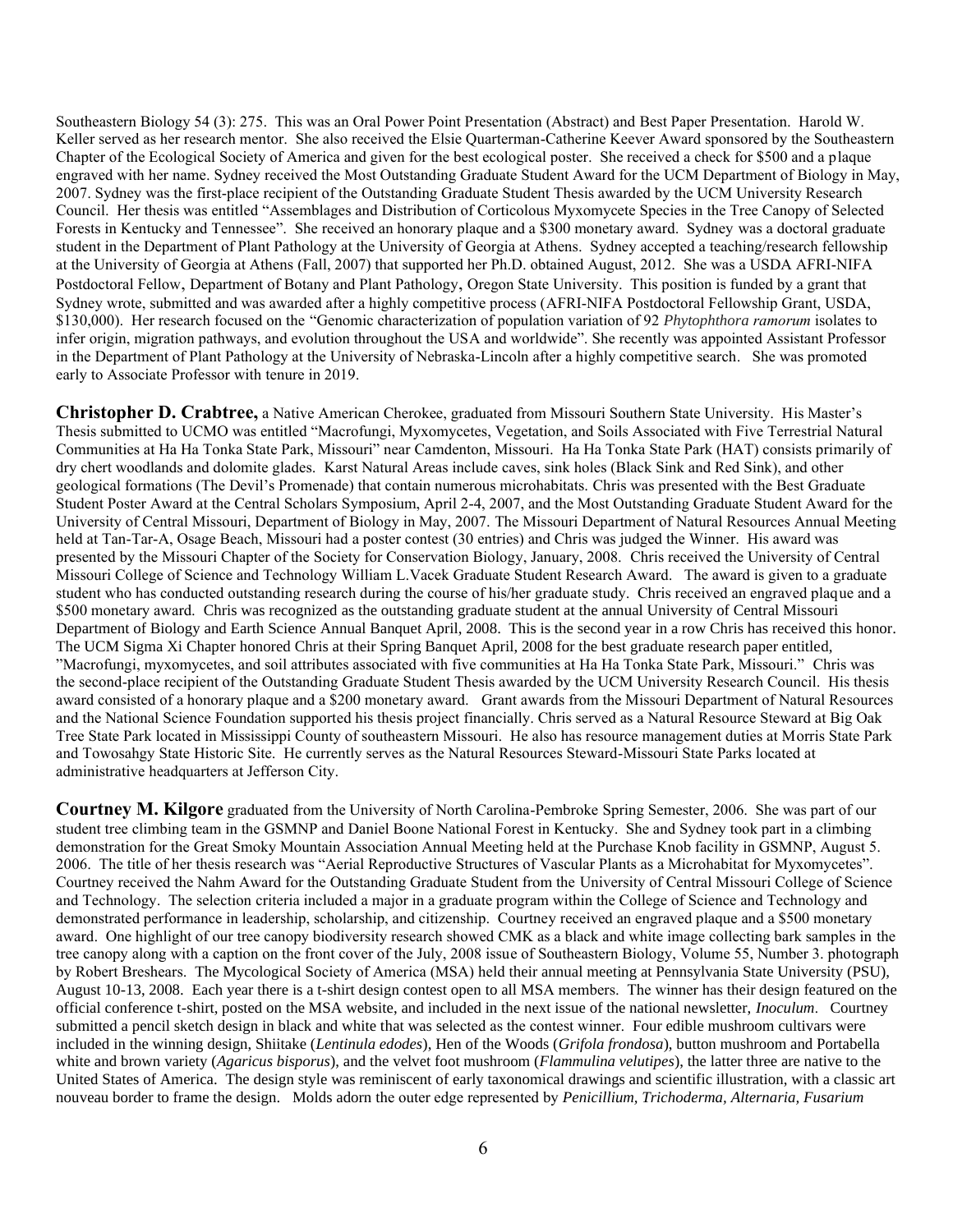and *Aspergillus*. Courtney was inducted as a full member in the UCM Chapter of Sigma Xi. She was an instructor at UCM, Maplewood Community College, and several other community colleges in the Kansas City area. She currently is an Instructor of Biology at Robeson Community College, Lumberton, North Carolina

### **Visiting Scientists**

Jean D. Schoknecht, Ph.D., Associate Professor, Indiana State University, Department of Life Sciences and Department of Botany and Plant Pathology, Illinois Natural History Survey, spent her sabbatical leave during 1987 working with me.

Uno H. Eliasson, Ph.D., Professor and Director, The Botanical Museum, University of Gothenburg, Sweden, supported by the Swedish National Science Research Council to study Myxomycetes in my laboratory from September to October, 1987, June, 1991, and August, 1993.

Takami Hatano, Ph.D., Professor of Biology, Department of Biology, Faculty of Education, Mie University, Japan, supported by a grant from the Japan Ministry of Education, September 1, 1993 to June 29, 1994, to study Myxomycetes using scanning electron microscopy as Visiting Professor at the University of Texas Health Science Center in Fort Worth and the University of Texas at Arlington.

Thomas W. Gaither, Ph.D., Professor, Biology Department, Slippery Rock University, Slippery Rock, Pennsylvania, sabbatical leave of nine months, 1997, to study the genus *Diachea* and *Schenella* (found to be a puffball basidiomycete fungus)*.* 

### **Television, Print, and Radio coverage of our tree canopy biodiversity research project**

News release prepared by Micheal Greife, UCM Public Relations. This release appeared in our Warrensburg paper and the Kansas City Star. These selections are from our most recent activities.

#### **UCM Biologists Participate in First National Geographic Society and National Park Service BioBlitz**

WARRENSBURG, MO (July 5, 2007) – Working in the treetops offers a unique perspective on life above the forest floor. For a group of University of Central Missouri biology students, making scientific discoveries that will receive worldwide recognition make it even more unique, adding a new level of excitement to already thrilling adventures.

A team of UCM students, faculty and alumni, recently received the honor of being invited to participate in the first NGS-NPS BioBlitz in Rock Creek Park, (May 18 and 19, 2007) Washington, D.C. Making the trip were Harold W. Keller, visiting professor of biology, principal investigator and myxomycologist; Angela Scarborough, an undergraduate biology student from Higginsville, Mo.; Sydney Everhart, a recent UCM master's degree recipient in biology from Atlantic, Iowa; Courtney Kilgore, a graduate student from Fayetteville, N.C.; Kenneth Snell, a UCM alumnus and instructor in biology at Maple Woods Community College who was the group's climbing instructor; Joseph Ely, assistant professor of biology and plant ecologist and biostatistician; and Robert Breshears, a recent UCM photography graduate and graduate student in the Department of Communications.

The BioBlitz, a 24-hour marathon of intensive nature study, is not a new concept. In fact, the UCM Wildlife Society has held its own BioBlitz in the past at Pertle Springs. However, the opportunity to collect and catalog as many species as possible within the limits of a 24-hour time period and the boundaries of a specified area is always exciting and a challenge.

It is the double rope climbing technique used to ascend into the treetops that has brought the UCM team recognition, as well as prior grant funding from the National Science Foundation, National Geographic Committee for Research and Exploration, and Discover Life in America to explore the tree canopy in the Great Smoky Mountains National Park. The double rope technique is commonly used by foresters and arborists. A climbing saddle, system of knots, and a climbing rope installed over a tree crotch, enables the climber to advance and reach heights over 40 meters to collect bark samples with mosses, liverworts, lichens, fungi, and myxomycetes. This climbing technique requires special instruction, and the safety of the climber and ground crew is always a priority. The UCM team attracted a crowd while working in the tall tree canopy near the entrance to Rock Creek Park. Choosing the location was no accident, according to Keller, who saw the opportunity to educate the public about the double rope climbing technique as he entered the park.

"It was a perfect location for us to demonstrate our climbing techniques," Keller said. "People were curious as they entered the park, and we met and had great conversations with some very interesting people." The event drew media coverage, and interest in the UCM team's research and activities that resulted in a photo of Everhart on the front page of the Metro section of the May 19th issue of the *Washington Post*. Perched in her harness in the treetops, Everhart collected tree bark samples that would be transported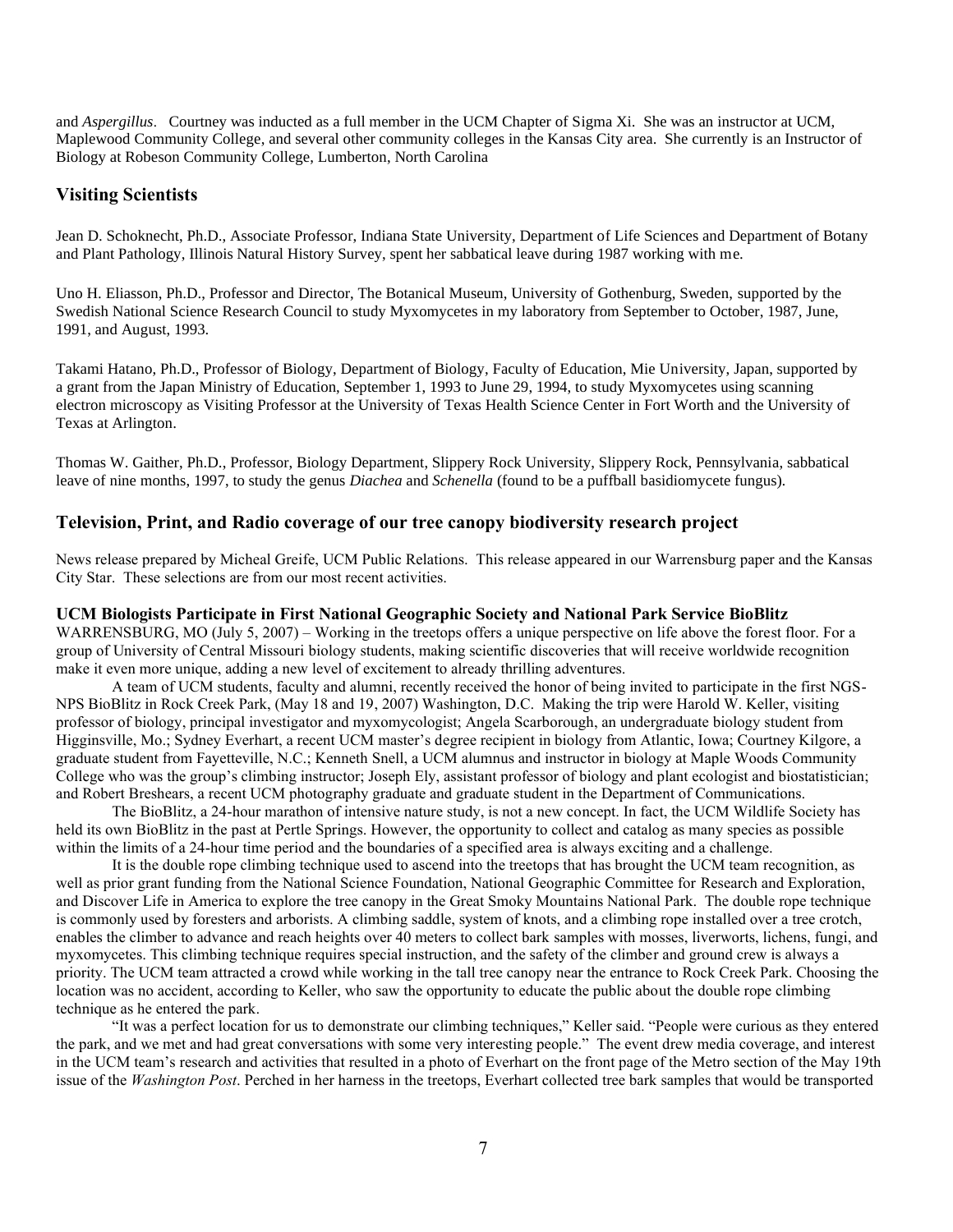to the laboratory at UCM where moist chamber cultures provide conditions that encourage the growth of myxomycetes and other organisms.

The National Geographic also shot video footage, which will be included in an August Public Broadcasting Service broadcast, Episode 236 of National Geographic's *Wild Chronicles*. The invitation to participate in the first national BioBlitz came as a result of coverage of Keller and his student's research during past summers in the Great Smoky Mountains National Park. Keller has introduced a number of UCM students to tree canopy research and the double rope technique, resulting in front-page coverage in the Knoxville, Tenn., *News-Sentinel.*

Keller has conducted field research on myxomycetes for more than 35 years, and he and his student Snell pioneered research on tree canopy myxomycetes in the Great Smoky Mountains National Park in 2003. Keller does research with students in Ha Ha Tonka State Park and Big Oak Tree State Park in Missouri, the Daniel Boone National Forest in Kentucky, and the Great Smoky Mountains National Park in Tennessee and North Carolina. Students also participate in special activities such as the BioBlitz, the first lichen Bio-Quest in the Great Smoky Mountains National Park, and tree canopy research projects with 7th grade life science students, and their teacher Patricia Smith at Warrensburg Middle School.

UCM students who participate in the tree canopy research are well-trained in a tree climbing school held at the university's Pertle Springs natural outdoor laboratory area. The training sessions were conducted by Charly Potorff, a professional arborist who also conducted the final skills test that allowed each student to participate. Students demonstrate physical conditioning by running the stadium steps in the university's Audrey J. Walton football stadium.

"Tree canopy research is one of the last frontiers of research on the planet earth," Keller said. "No one is searching for this group of organisms using the double rope climbing technique to access the tree canopy." The Rock Creek Park BioBlitz participants returned to their home venues with samples to analyze. To date, nearly 700 species have been tallied, with more to come as they work in their laboratories.

"This is an opportunity for students to understand scientific methodology by conducting original research," Keller said. "They are able to participate in an 'adventure phase,' a 'laboratory phase,' and a 'publication phase,' leading the way for successful completion of future studies and doctoral degrees. Our UCM students represent role models and inspiration for the next generation of tree canopy biologists."

#### **"Smoky Mountains Treetop Exploration" airs on PBS television "Wild Chronicles".**

A University of Central Missouri research team from the Department of Biology was featured on the PBS program "Wild Chronicles" broadcast on or around Feb. 22 as Episode #318 on PBS television stations nationwide. Entitled "Smoky Mountains Treetop Exploration," the 5-7-minute segment is taken from footage filmed by National Geographic Society television producer Jason Orfanon during July, 2007 in the Great Smoky Mountains National Park. Boyd Matson serves as the host and narrator. The day and time or the broadcast may vary from station to station. The storyline documents the exploration of the tree canopy using the double rope climbing method by the UCM research team. Two graduate student climbers, Sydney E. Everhart and Courtney M. Kilgore, demonstrate how to access, climb, and gather samples (myxomycetes, macrofungi, lichens, mosses, liverworts, and ferns) from the tree canopy. Dr. Harold W. Keller, visiting professor of biology at UCM, coordinates the ground crew and serves as the principal investigator for the research project titled "RUI: Biodiversity and Ecology of Tree Canopy Biota in the Great Smoky Mountains National Park."

#### **National Geographic Weekend Radio Program**

The name of the new radio program is National Geographic Weekend with host Boyd Matson. A twenty-minute interview between Boyd Matson, Harold W. Keller, and graduate student Courtney M. Kilgore on February 12, 2008 highlighted our rope climbing exploration of the tree canopy in Great Smoky Mountains National Park. This program series "takes you to the far corners of the planet and the hidden corners of your own backyard". The only Missouri radio station that airs NG Weekend is WBGZ-1570AM in St. Louis at 6:00 pm on Saturdays.

#### **Magazine Article**

#### **"Out on a Limb" by Carolyn Jourdan**

Our tree climbing team (Sydney E. Everhart and Courtney M. Kilgore) was the subject of a storyline that highlighted their tree climbing demonstration for the Great Smoky Mountains Association annual meeting (about 100 people), August 5, 2006, at Purchase Knob in the Great Smoky Mountains National Park. The full story and color images can be found under Humerous Blogs at this link: [http://www.smokiesinformation.org/05f\\_blogs.htm](http://www.smokiesinformation.org/05f_blogs.htm%20/) \. This was also published in a popular magazine:

Jourdan, C. 2007. Out on a Limb. The Iowa Horticulturist. Vol. 23(2): 10-11, including images of myxomycetes photographed by Sydney E. Everhart. The front cover color image featured Sydney E. Everhart with her climbing gear.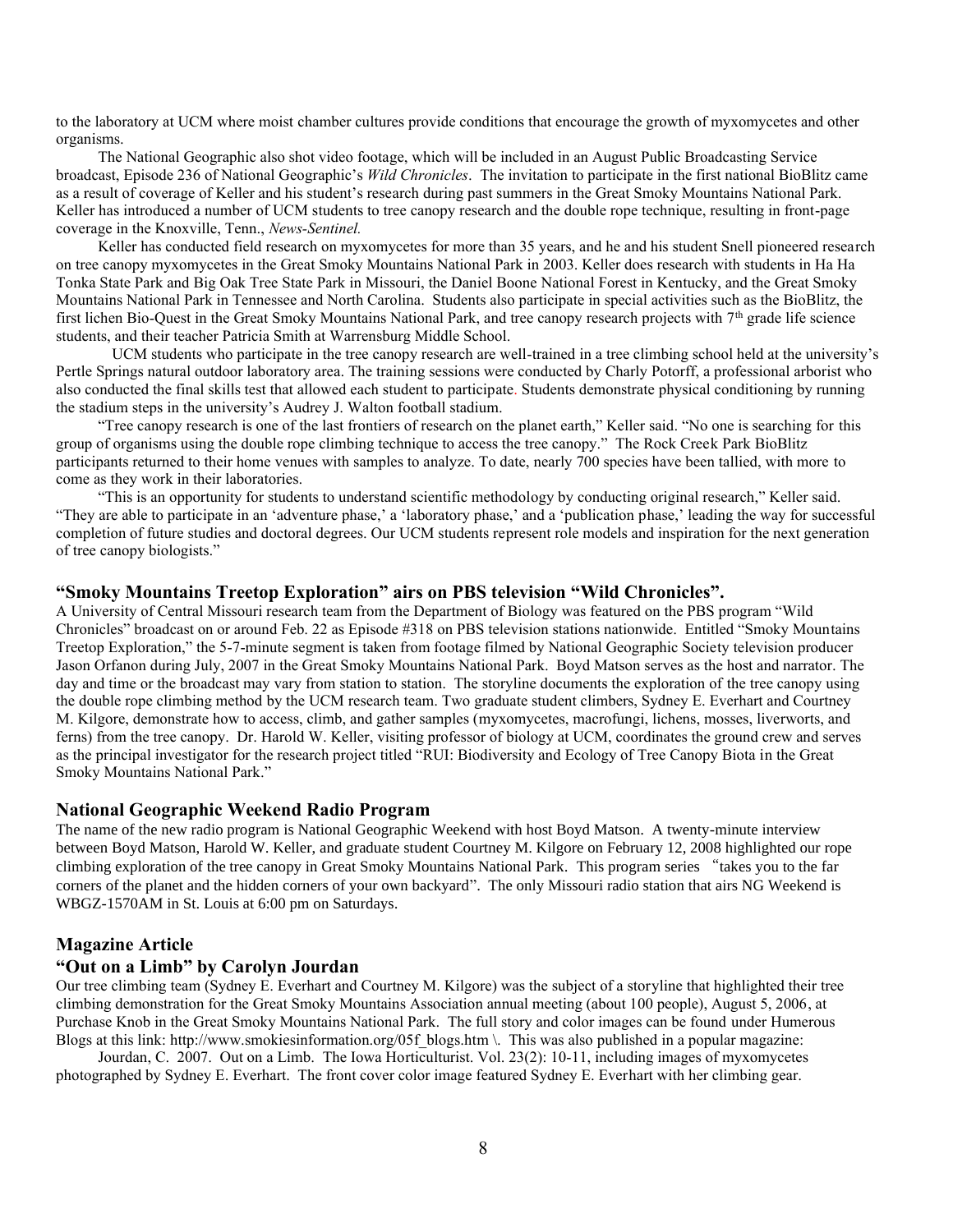**Television Story "A Study with a View"** running time five minutes is part of WBIR's Heartland Series. Bill Landry is the host/narrator and co-producer since the Heartland Series was conceived in 1984 to commemorate the 50th anniversary of the founding of the Great Smoky Mountains National Park. This program includes five-minute features that celebrate the people and the land of the entire Appalachian region. The Heartland Series has a 30-minute time-slot airing each Saturday at 7:30 p.m. on WBIR Channel 10 in Knoxville, Tennessee. The television crew spent two half days shooting the climbing and sampling techniques. Many of the panoramic views were shot from a cherry picker with the cameraman in the bucket up to 80 feet.

**A special feature television story entitled "Field Research at Pertle Springs"** was filmed by the University of Central Missouri KMOS (Public Broadcasting Service) at Pertle Springs, a 200-acre outdoor teaching and research laboratory near our campus. The film crew interviewed Warrensburg Middle School 7<sup>th</sup> grade life science students and UCM faculty during their field sampling activities September 28, 29, 2004. Students were involved in collecting insects, using insect sweep nets and flight-intercept tree canopy insect traps. More than 100 7<sup>th</sup> grade students used sampling protocols which included obtaining bark from living trees for laboratory moist chamber cultures. Students were assisted in part by their parents, Drs. Ely, Keller, and Wilson, CMSU undergraduate students, and their teacher Trish Smith. This film story aired on KMOS October 9, 2004 as part of a weekly series, "University Magazine", with a running time of five minutes and thirty-five seconds.

**The Warrensburg, Missouri newspaper**, The Daily Star Journal, Warrensburg, MO, Monday, August 20, 2007, Welcome Back Feature Section. UCM Biologists Participate in First BioBlitz. Other articles in THE DAILY STAR-JOURNAL Vol.XCII, No/ 167, September 30, 2004, ran two color images under the banner headlines about our Pertle Springs biodiversity study with Warrensburg Middle School life science 7<sup>th</sup> graders. The captions following the heading "Local Nature Lesson" described the 7<sup>th</sup> grade students' collecting activities at Pertle Springs. Our project with the WMS 7<sup>th</sup> grade students was featured in Central Today, Winter 2004, Vol. 4, No. 3, page 4 with an article entitled "More than a Bug's Life Fascinates These Students", including images of Trish Smith, students, and myself showing collecting and sampling techniques. Another article ran in the THE DAILY STAR-JOURNAL Vol. XCII, No 204, Page 2, "Grant Offers Experience in Science" that highlights the collaborative project between UCM and WMS 7<sup>th</sup> grade life science students. More than 100 students were transported to Pertle Springs to sample for insects and myxomycetes in the Fall, 2005. I spent several entire days in class with the students and Trish Smith assisting with location, observation, and identification of myxomycetes and other organisms. The enthusiasm shown by the students really makes my day when I hear words like "that's awesome" and "that's cool". THE DAILY STAR-JOURNAL Vol. XCIII, No 180, October 21, 2005 ran a color image under the banner headlines entitled "Junior Scientists at Work". This was a great group of kids!

**UCM** TODAY, Alumni publication of the University of Central Missouri, summer 2007, vol. 7 no. 1, "Mold Search Taken Students to Extreme Tree Heights" Pages 3-5.

# **NEWSPAPER ARTICLES**

The following newspapers sent staff reporters and photographers to spend a day with us in the field. The *Marysville Times* did a piece entitled "Researchers Inventory Biodiversity in the Smokies" that also went out on the Associated Press Wire Service. *The Mountain Press* ran an article on the front page entitled "Finding their own 'Island in the Sky'." *The Tennessean* from Nashville ran a special nature feature story in the Sunday edition entitled "Researchers climb to new heights in Smokies." The *Knoxville News-Sentinel* did a major story that ran under the banner headlines on the front page entitled "Rising to the occasion: Park's treetops are site of life-form research." A color photograph of Melissa Skrabal using the double rope technique about 25 m up in the canopy covers the top half of the page. Our own *The Daily Star-Journal in* Warrensburg, Missouri ran a piece in a special edition to welcome back students entitled "Great Smoky Mountains Provide Great Opportunities." In all of these cases the reporters interviewed the students for their impressions and interpretations of their climbing and observations in the tree canopy. In every case the National Science Foundation Biotic Surveys and Inventories program was cited as the source of support in a document that outlined the objectives distributed to the staff reporter.

# **TREE CANOPY BIODIVERSITY PROJECT LOGO**

Undergraduate student climber Melissa Skrabal designed and rendered the colored sketches for our [tree canopy biodiversity logo.](http://faculty.ucmo.edu/myxo/official_patch.htm) This logo was made into a cloth patch to provide research team members, volunteers, park personnel and interns, reporters, and friends with a memento of our research project. Our logo recognizes the support of the National Science Foundation and Biotic Surveys & Inventories and our home institution Central Missouri State University. We have distributed over a 100 of these patches that are posted on bulletin boards, worn on blazers or jackets, or help to identify our gear bags or backpacks. Please visit our website a[t http://faculty.ucmo.edu/myxo/](http://faculty.ucmo.edu/myxo/) to read student stories about their tree canopy adventures.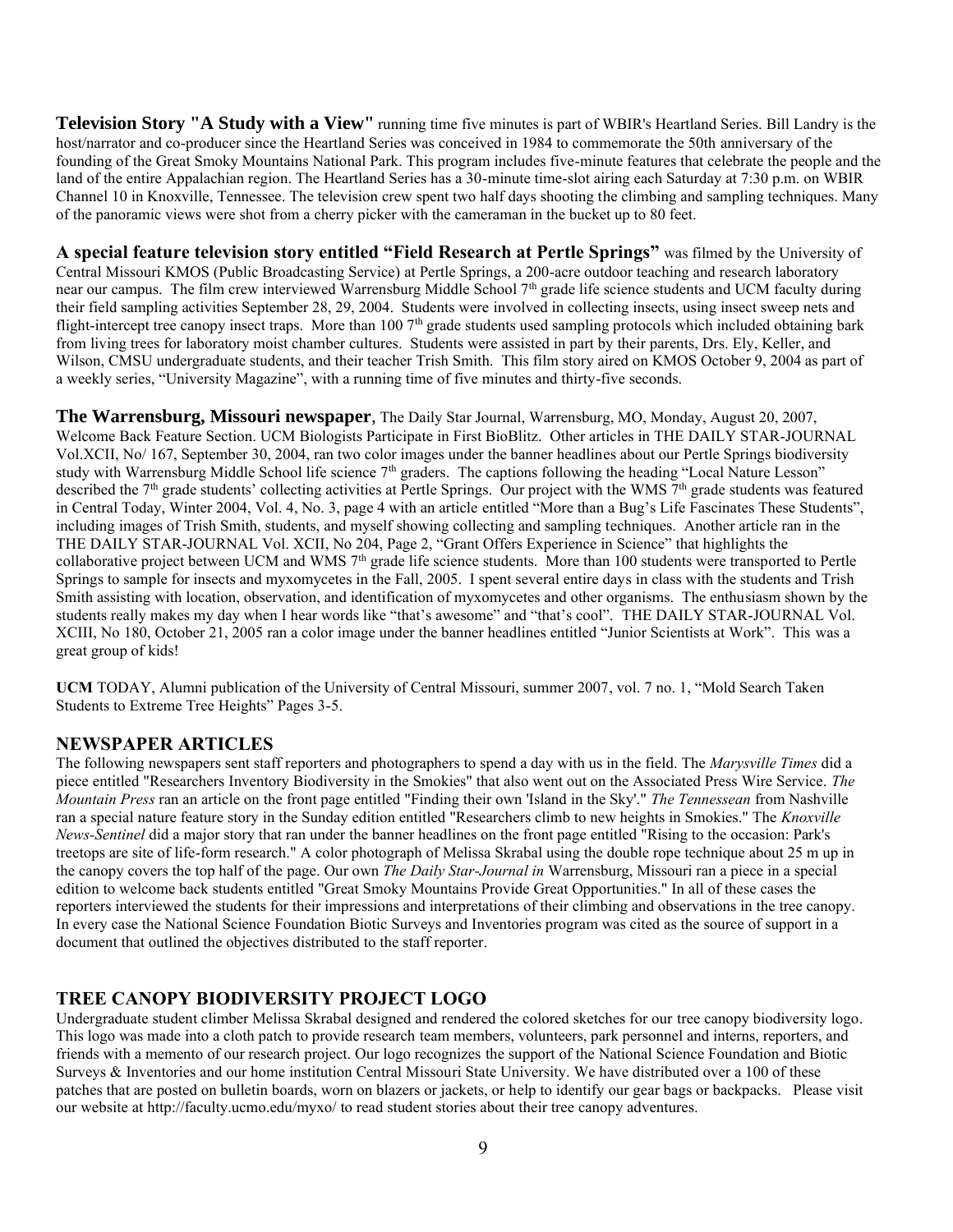# **EDUCATIONAL BOOKS FOR CHILDREN**

A book entitled "Fungi" introduces a new series of Ranger Rick books called Exploring Our World by Mary Kay Carson published by Newbridge Educational Publishing in 2003. This series of books introduces and explores key earth, life and physical science and geography concepts for children in grades 3 to 5. This book has photographs printed in magazine size as well as big book size, which can be shared at the front of a classroom. Topical highlights include "Exploring for Fungi" that features Melissa Skrabal collecting lichens high in the treetops in the GSMNP. Another section highlights the discovery by Melissa of a new myxomycete species of *Diachea.* This is an example of a woman in science doing fieldwork that requires strength, agility, and athleticism to scale the heights of champion-sized trees. Melissa represents a role model for other women to follow in her footsteps. This publication sends a powerful message about the importance of biodiversity and the role of fungi in the ecosystem. I served as an editorial consultant and reader for the content of this publication.

**Research Experience for Teachers NSF Supplement Award:** Patricia A. Smith is a seventh-grade life science teacher from Warrensburg R-VI School District, Warrensburg Middle School, in Warrensburg, Missouri. She was invited by Dr. Harold W. Keller of the University of Central Missouri to apply for a RET supplement to his NSF grant entitled "Biodiversity and Ecology of Tree Canopy Biota in the Great Smoky Mountains National Park". These NSF supplemental awards represent a new program activity that supports participation of K-12 teachers of science and mathematics. The intent of these awards is to facilitate professional development of teachers at the cutting edge of science through strengthened partnerships between institutions of higher education and local school districts.

**The objectives of this proposed research are to:** allow the teacher to participate in the summer tree canopy biodiversity field research in Great Smoky Mountains National Park; learn the recognition of different taxa, collection techniques, and laboratory culture procedures from a multidisciplinary research team of international experts and participating UCM undergraduate and graduate students; provide the basis for development of parallel research experiences for  $7<sup>th</sup>$  grade middle school students which will enhance their interest in biology and careers in science; extend the benefits to secondary students world-wide as the student materials and research experiences will be published on the internet as an interactive web-based inquiry activity.

**Trish Smith has created a two-tiered website** that will allow worldwide access to the field experiences of tree canopy research and allow her secondary students the opportunity to conduct parallel field research in their outdoor laboratory at Pertle Springs near the University campus. The website activities will mirror the three phases: the Adventure Phase, the Laboratory Phase, and the Publication Phase. The first tier of the website, "Exploring Life in the Forest Canopy", is still under construction as minor revisions will be made as a result of field-testing it with the Warrensburg Middle School students, and it will be enhanced with digital movie clips of the training, field research, and interviews with the University of Central Missouri student tree climbers. Anyone who visits the first tier of the website<http://warrensburg.k12.mo.us/iadventure/GSMNPiadventure/> will be able to virtually experience tree canopy research and learn what the All Taxa Biodiversity Inventory in Great Smoky Mountain National Park is all about. Interested student groups can then choose to continue to the second tier of the web activities and conduct similar field research in their region. Students were divided into four major groups and then subdivided into task groups of one or two students. Professors and students from both the Biology Department and Education were enlisted to help, as were parents. On September 28th and 29th, 2004, six groups of 20 students were transported to Pertle Springs for one-hour field trips. Moist chamber cultures of bark samples enabled students to observe a living miniature ecosystem composed of myxomycetes, fungi, lichens, mosses, liverworts, green algae, cyanobacterial algae, myxobacteria, tardigrades, insects, nematodes, and possibly other invertebrates. Each fall (years 2004-2007) HWK meets with the Warrensburg Middle School life science seventh grade students (Patricia Smith teacher) to help observe and identify myxomycete species in their moist chamber cultures of bark samples collected from the tree canopy. Student comments like "that's cool" and "that's awesome" really made my day. This past fall (2007) HWK spent November 15, 16, 18, 27, 28, and 30 meeting with six different 7th grade Life Science classes (approximately 120 students) for a total of 18 hours. Four different years and grand total of 520  $7<sup>th</sup>$  grade students and 72 hours were involved in this activity.

# **Past and Present Affiliations**

The Mycological Society of America, North American Mycological Association, The Ohio Academy of Science, The Association of Southeastern Biologists, Southern Appalachian Botanical Society, International Canopy Network, Sigma Xi, The Scientific Research Society, The Missouri Academy of Science, Texas Mycological Society, The Mycological Society of Mexico, The British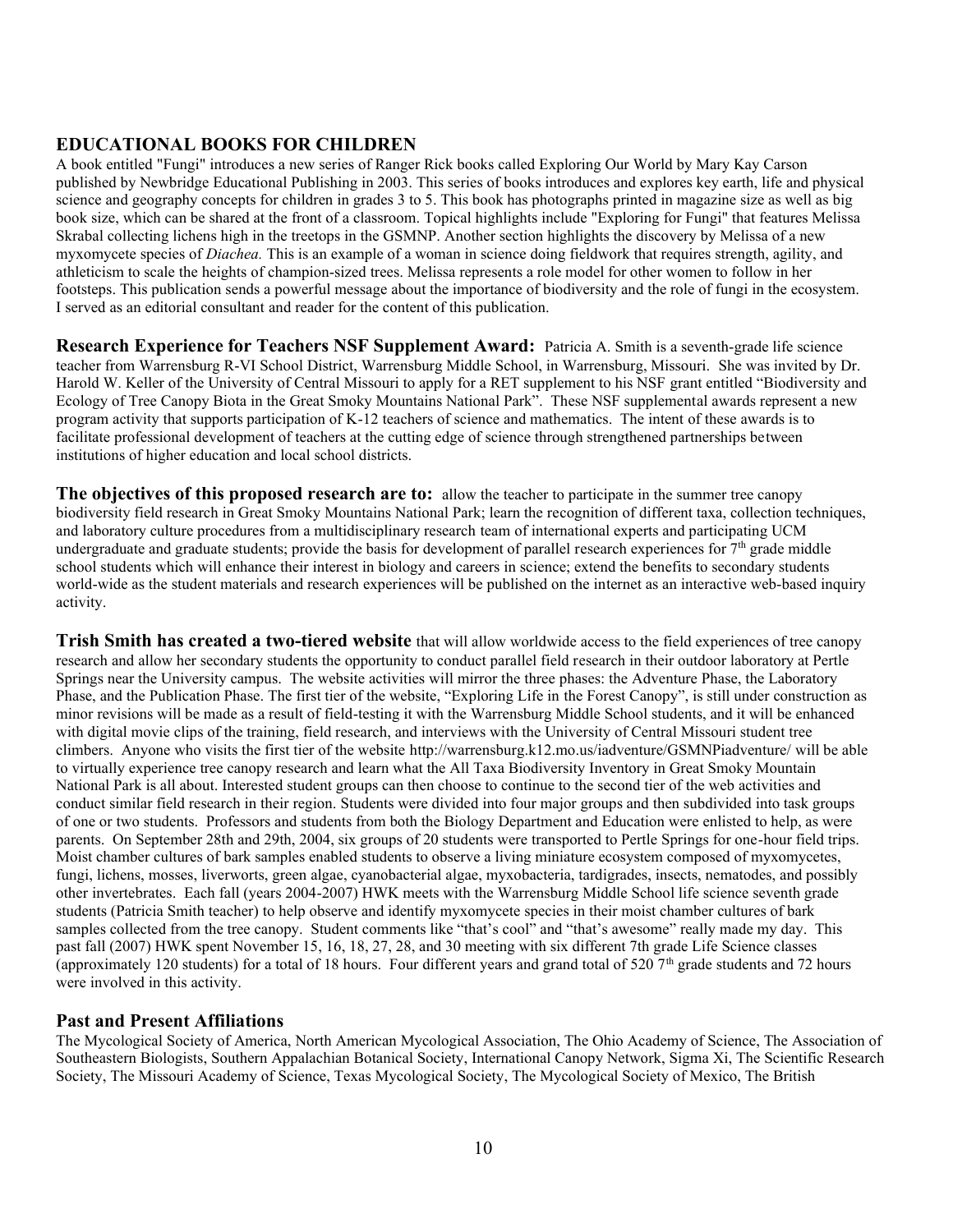Mycological Society, The Botanical Society of America, American Association for the Advancement of Science (AAAS), National Council of University Research Administrators, Society of Research Administrators.

# **Honors and Awards**

The University of Central Missouri College of Science and Technology recognition as "Outstanding Friend to the College of Science and Technology, March 24, 2008 at a special awards ceremony. President, University of Central Missouri, Sigma Xi Chapter, 2006 to 2008. Vice President, University of Central Missouri, Sigma Xi Chapter, 2003-2006. Nominated and elected to serve as a member of the Kansas Wesleyan University Board of Trustees, Chair of Academic Affairs and Institutional Advancement Committees, 1992-2000 Listed in Who's Who in American Education, 5th edition, 1996-97, edited by Marquis Listed in *Who's Who in the World*, in 12th edition, 1995-96, edited by Marquis Who's Who Listed in *Who's Who in Science and Engineering*, First Edition, 1991-93, edited by Marquis Recipient of the Kansas Wesleyan University 1991 Alumni Achievement Award for outstanding accomplishment in the candidate's chosen field of research and administration Elected Vice-chair/Chair, Section Officer, Botanical Sciences, AAAS/SWARM Div., 1989-90 Elected, Secretary, The UTA Chapter of Sigma Xi, 1988-90 Elected, Admissions Committee, The UTA Chapter of Sigma Xi, 1987-90 Listed in *The Biographical Roll of Honor*, 1986, published by Historical Preservations of America, Inc.,Vol. 3. Listed in *The Directory of Distinguished Americans*, 1986, published by the American Biographical Institute, 4th Ed. Listed in *The International Directory of Distinguished Leadership*, 1986, published by the American Biographical Institute. Listed in *The Directory of International Biography*, 1986, published by The International Biographical Centre of Cambridge, England, Volume 19, 1993/94, Edition XXIII Listed in *Personalities of the South*, 1985, The American Biographical Institutes, Inc. 4th edition Listed in *Men of Achievement*, 1985, published by The International Biographical Centre of Cambridge, England, Vol. 4 Listed in *Who's Who in the South and Southwest*, 1984, edited by Marquis Who's Who, 19th ed. Elected as Vice President, Ohio Academy of Science, Plant Sciences Section, 1981 Listed in *Who's Who in the Midwest*, 1980, edited by Marquis Who's Who, in 17th edition Elected representative from Southwestern Ohio District; member of the Ohio College Biology Teachers Association, 1979 Listed in *American Men and Women of Science*, 1977, edited by Jacques Cattell Press, 13th edition, Vol. 3.p. 2274 Nominated for excellence in teaching award by students and faculty at WSU, 1977 Nominated by membership of The Mycological Society of America as an officer/councilor Recipient of the single Postdoctoral Fellowship, University of Florida Graduate School, after a nationwide competition, 1972 Tuition Fellowship, Department of Botany, University of Iowa, 1969

Nominated and elected as a member of the University of Iowa Chapter of the Society of Sigma Xi, 1971

# **Grants-Principal Investigator (PI) or Co-Investigator**

Department of Natural Resources, "Fungi, Myxomycetes, and Floral Diversity in Selected Communities at Ha Ha Tonka State Park Missouri", PI, Award Amount \$16, 268, starting date 05-15-2006 end date 05-09-2008.

National Science Foundation Supplemental Award (Research Experiences for Undergraduates), "RUI: Biodiversity and Ecology of Tree Canopy Biota in the Great Smoky Mountains National Park", PI, DEB #0343447-Amendment-003, \$8,930, Division of Environmental Biology (DEB), Biodiversity Surveys and Inventories (BS&I) program, award date 09-11-05, 24 months.

National Science Foundation Supplemental Award, PI, "RUI: Biodiversity and Ecology of Tree Canopy Biota in the Great Smoky Mountains National Park", - DEB #0343447-Amendment 002, \$12,500, Division of Environmental Biology (DEB), Biodiversity Surveys and Inventories (BS&I) program, award date 09-22-04, starting date 05-01-04.

National Science Foundation Award, PI. "Research Experience for Teachers (RET)" Supplement to "RUI: Biodiversity and Ecology of Tree Canopy Biota in the Great Smoky Mountains National Park", DEB#0343447-Amendment 001, \$10,000, Division of Environmental Biology (DEB), Biodiversity Surveys and Inventories (BS&I) program, Patricia A. Smith, 7th grade Life Science Teacher, Warrensburg R-VI Middle School, Warrensburg, Missouri. Award date 06-08-04.

National Science Foundation Award, "RUI: Biodiversity and Ecology of Tree Canopy Biota in the Great Smoky Mountains National Park", #0343447, \$93,117, Division of Environmental Biology (DEB), Biodiversity Surveys and Inventories (BS&I) program, starting date 05-01-04, 24 months, Harold W. Keller PI, United States of America.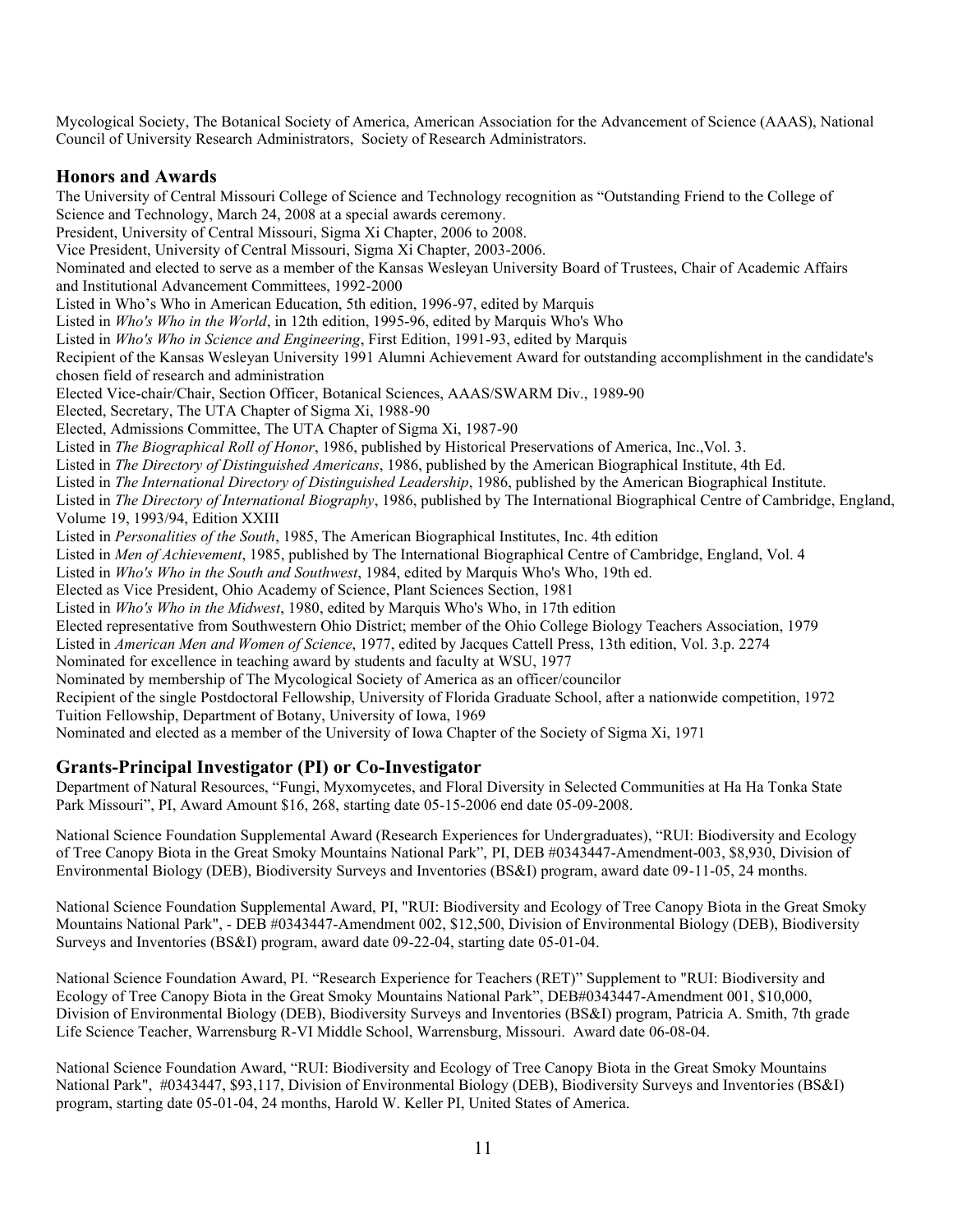Discover Life in America, "Lichen BioQuest in the Great Smoky Mountains National Park", DLIA Award #2004-06. \$1,051, PI, start date 04-01-2004–ended 03-01-2005.

National Geographic Committee for Research and Exploration, "Tree Canopy Biodiversity in the Great Smoky Mountains National Park", NGS 7272-02, \$23,896, PI, start date 09-0- 2003 – ended 09-31-2006.

Missouri Department of Natural Resources, "Tree Canopy Biodiversity in Selected Missouri State Parks", \$9,520, PI, start date 05-14-2002 – ended 05- 15-2003 (confined to Big Oak Tree State Park).

Discover Life in America, "Tree Canopy Biodiversity (arthropods, macrofungi, molluscs, and myxomycetes) in the Great Smoky Mountains National Park, \$7,386, PI, start date 04-15-2002–ended 12-31-2003.

National Institute of Occupational Safety and Health, "Acquisition of Scientific Equipment", transfer to National Science Foundation Award #0079058, \$66,200, 10-15-2002.

Central Missouri State University, The Florence Hull Greer and Julius J. Oppenheimer, General Studies Presentation Series, Grant Award for lecture visit of Professor Diane Nelson, Ph.D. "Ocean Gems and Dangerous Marine Critters" \$500, October, 2002.

Central Missouri State University, Phi Kappa Phi Supplemental Grant Application, Grant Award for lecture visit of Professor Diane Nelson, Ph.D., "Tardigrades: Bears Without Backbones" \$300, October, 2002.

Discover Life in America Award entitled "Tree canopy biodiversity (myxomycetes, macrofungi, mosses, liverworts, lichens, and tardigrades) in the Great Smoky Mountains National Park" Award Number, DLIA 2001-26. \$3,366, start date 04-15-2001 - ended 05-0 1-2002.

National Science Foundation, "SGER-RUI: Tree Canopy Biodiversity (Myxomycetes, Macrofungi, Mosses, Liverworts, and Lichens) in the Great Smoky Mountains National Park" Award - #0079058, \$39,910. Division of Environmental Biology (DEB), Biotic Surveys and Inventories (BS&I) program, 04- 30-2000 – 12- 31-2003, Harold W. Keller PI, United States of America and Uno H. Eliasson Co-PI, Sweden.

National Science Foundation, additional amendment August 24, 2000, \$22,280, for three projects funded under the Research Experiences for Undergraduates (REU), PI, ended 12-31-2003.

Heartland's Alliance for Minority Participation-HAMP Grant, Consortium Grant with the University of Missouri-Columbia, National Science Foundation, start date 01-0 1-1999 to 06-30-2001, \$9,100.

Carolina Biological Supply Company, "Myxomycete Research Enhancement", \$3,500 from 1985 - 1995.

Monsanto Company, "Myxomycete Research Enhancement", \$3,000 from 1986 to 1992.

Carolina Biological Supply Company, "Myxomycetes of North America", \$1,305 from 09-01-1986 to 08-31-1989.

National Institutes of Health, "Minority High School Student Research Apprentice Program" \$18,000, 06-01-1991 to 08-31-1991. Institutional awards from local, state, and national private foundations, Program Director "Minority High School Student Research Apprentice Program" \$17,000, 03-31-1991 to 02-29-1992, Institutional Award from the National Center for Research Resources, Program Director, renewed \$17,000, 03-31-1992 to 02-29-1993, renewed \$17,000, 03-31-1993 to 02-29-1994. National Institutes of Health, "Biomedical Research Support Grant" Institutional award, 04/01/90 - 03/31/91, \$43,927; 04/01/91 - 03/31/92, \$21,342; 10/01/92 - 09/30/93, \$50,000 (special competition).

Swedish National Science Research Council, NRF Programme for Visiting Scientists, "Ultrastructural and Cultural Studies in *Licea* and *Perichaena* (Myxomycetes), with Taxonomic Reconsideration of the Myxomycete Orders Liceales and Trichiales", \$9,492, 1992-1993 to jointly fund Professors Harold W. Keller and Uno H. Eliasson as a visiting scientist for seven weeks in Sweden.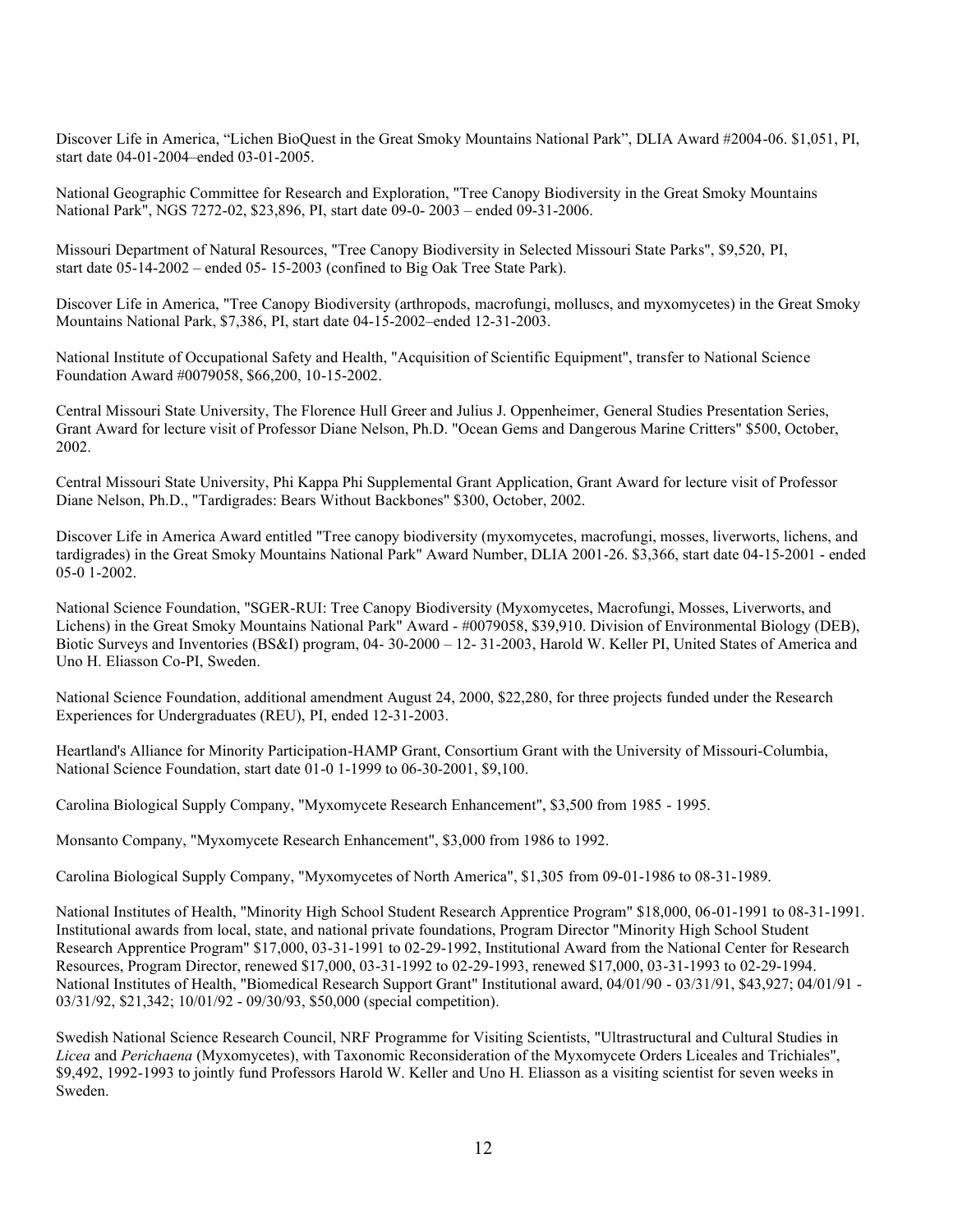U. T. Arlington, Organized Research Fund, "Corticolous Myxomycetes (Plasmodial Slime Molds): Systematic and Floristic Studies", PI, \$4,000, 1985.

National Science Foundation Equipment Grant, "Acquisition of Microscope Equipment for Research in Biology", \$23,396, RUI 83-11-386, September 1, 1983 to August 31, 1984.

The North Carolina Board of Science and Technology and Governor's Task Force on Science and Technology, Southeastern Regional Forum on Science and Technology - "Passport to the Future through Science and Technology: Mobilizing our Resources", \$2,000, April 14, 1983 to June 30, 1983.

National Science Foundation, "Monographic and Floristic Studies of the Corticolous Myxomycetes", PI, \$22,400, BMS75-19098, 10-01-1975 to 09-30-1978. \$1,000 supplemental funding from NSF, DEB 75-19098 A01.

National Science Foundation Institutional Grant, "Monographic and Floristic Studies of the Corticolous Myxomycetes", PI, \$1,095, 09-13-1974 to 12-31-1975.

Ohio Biological Survey, "The Corticolous Myxomycetes of Ohio", PI, \$918 from July 1, 1974 to 09-30-1975.

### **Two-member Type Cultures deposited with the American Tyoe Culture Collection**

Living two-member pure cultures deposited with the American Type Culture Collection, Rockville, Maryland, during 1987: *Didymium saturnus* Keller, ATCC #64178; *Badhamia spinispora* (Eliasson & Lundq.) Keller & Schoknecht, ATCC #64201; *Didymium annulisporum* Keller & Schoknecht, ATCC #64200; *Badhamia rhytidosperma* Keller & Schoknecht, ATCC #64199.

#### **Keller Publications-Books, Chapters, Journal Papers, Newsletters**

References include journal papers, books, book chapters, journal papers at symposia and congress proceedings, published abstracts of oral and poster presentations and invited lectures. *\*Asterisks indicate student authors* (130 publications here).

**Keller, H.W.** and Ashley Bordelon. 2022. Discovering the Microscopic World of Live Tree Bark: A Model Instructional Experience for Students and Teacher Using a Virtual iAdventure, Teacher Preparation Guide, Student Worksheets, and Moist Chamber Culture How-to Video. Plant Science Bulletin 68 (1): about 10 pages (IN PRESS)

**Keller, H.W.,** \*S.E. Everhart, and \*C.M. Kilgore. 2021. Myxomycetes: Basic Biology, Life Cycles, Genetics and Reproduction. In C. Rojas and Stephenson, S. (eds) "Myxomycetes: Biology, Systematics, Biogeography and Ecology", Chapter 1, 1–45. SECOND EDITION, Elsevier An Imprint of Academic Press, Atlanta, GA

**Keller, H.W**. 2021. Morel Mushrooms, Macrofungi, Corticolous Myxomycetes, and American Elm Trees. FUNGI. 14: (2):23-

**Keller, H.W.** 2020. THE CROSS SHOT: Grave Peak Lookout, Powell Ranger District, Idaho. Lookout Network Vol. 30, No. 3- 4: 23.

Perry B.A., **H.W. Keller**, Edward D. Forrester, and Billy G. Stone. 2020. A new corticolous species of Mycena section viscipelles (Basidiomycota), Agaricales) from the bark of a living American elm tree in Texas, U.S.A. Journal of the Botanical Research Institute of Texas. 65(1): 14 (2): 167-185.

**Keller, H.W.,** R. L. Price, B.G. Stone, and E.D. Forrester. 2020. *Arcyria versicolor* of western mountains, U.S.A. (Myxomycetes: Trichiales: Trichiaceae): a morphological and taxonomic study with observations of nivicolous species. Journal of the Botanical Research Institute of Texas. 65(1): 14 (2): 435-459.

O'Kennon, Bob, **H.W. Keller**, and B.A. Bunyard. 2020. Observations of the stinkhorn (Phallales: Phallaceae), and other fungi on the BRIT campus in Texas. Fungi 13 (3): 41-48.

Lopes-Andrade, C, M.L. Ferro, and **H.W**. **Keller.** 2020. A New Species of *Cis* Latreille (Coleoptera: Ciidae) from the USA, with Comments on the Use by Ciidae of Stereaceae Fungi (Basidiomycota: Agaricomycetes: Russulales) As Hosts. The Coleopterists Bulletin, 74(1): 93-100.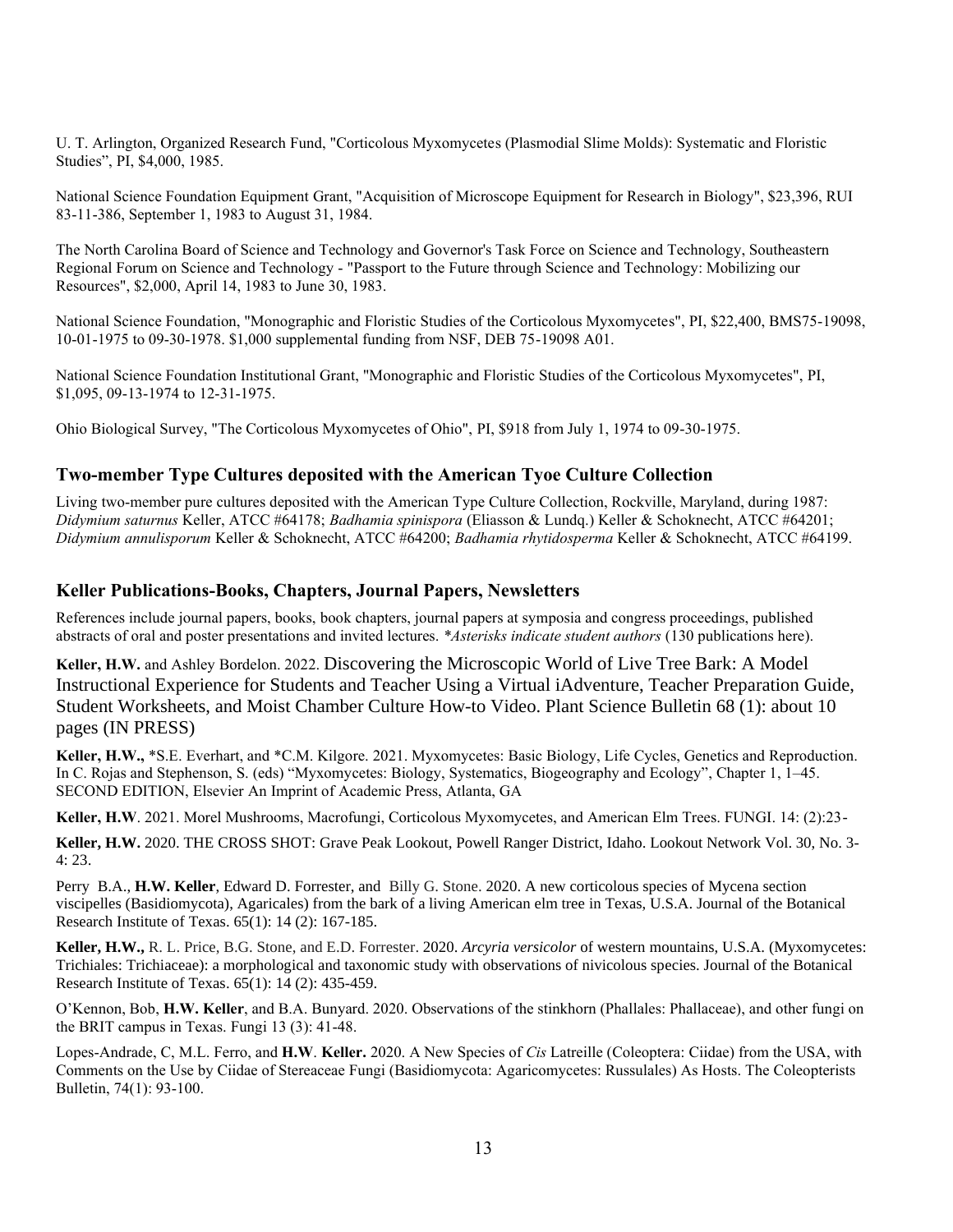**Keller, H.W.** and V.M. Marshall. 2019. A new iridescent corticolous myxomycete species (Licea: Liceaceae: Liceales) and crystals on American elm tree bark in Texas, U.S.A. Journal of the Botanical Research Institute of Texas 13(2): 367–386.

**Keller, H.W.** 2019. Student team-based tree canopy biodiversity in Great Smoky Mountains National Park. Plant Science Bulletin 65(1): 28–37.

**Keller. H.W.** and K.L. Snell. 2018. Hunting and collecting Myxomycetes at night with a flashlight. FUNGI. 11(2): 43, 44.

O'Kennon, Bob, D. Benjamin, and **H.W. Keller**. 2018. *Xylobolus frustulatus* (Stereaceae): Developmental Observations, Morphology, and Ecology. FUNGI 10 (4): 16–21.

**Keller, H.W.** and K. M. Barfield. 2017. The Great Smoky Mountains National Park: The People's Park. FUNGI 10 (2): 44–64.

**Keller, H.W.,** \*S.E. Everhart, and \*C.M. Kilgore. 2017. The Myxomycetes: Basic Biology, Life Cycles, Genetics and Reproduction. In:Stephenson, S. and C. Rojas (eds) "Myxomycetes: Biology, Systematics, Biogeography and Ecology", Chapter 1, 1–40. FIRST EDITION, Elsevier, Atlanta, GA.

**Keller, H.W**., Bob O'Kennon, and Greg Gunn. 2016. World record myxomycete *Fuligo septica* fruiting body (aethalium). FUNGI 9 (2): 6–11.

**Keller, H. W.** 2015. More than 50 years with Myxomycetes (plasmodial slime molds): highlights and review. Taxonomy and Ecology of Myxomycetes. Higher Education Progress. 9–28, Beijing, China. Keynote Address read by someone else at the Eighth International Congress on Systematics and Ecology of Myxomycetes held in Changchun, China (People's Government of Jilin Province.) Medical problems prevented attendance.

Multiple authors not credited. 2015. Confirming the identity of the popular prairie cone flower. The Cattleman: Range and Pasture Issue. Vol. CI No. 9: 69–70.

**Keller, H. W.** 2014. The genus *Echinacea* (Asteraceae): floral, stem, and petiole morphology. J.Bot. Res. Inst. Texas 8 (1): 87– 126.

Carmarán, C., Rosenfeldt, S., Skigin, D., Inchaussandague, M., and **Keller, H. W.** 2013. Autofluorescence and ultrastructure in the myxomycete *Diachea leucopodia* (Physarales). Current Microbiology. 67: 674–678.

Tamayama, M. and **Keller, H.W.** 2013. Aquatic myxomycetes. FUNGI. 6 (3): 18–24.

**Keller, H**. **W.** 2013. Lookout and trail adventures in Powell Ranger District, Idaho (Part 2). Lookout Network Vol. 24, No. 1: 14– 20.

**Keller, H***.* **W.** 2012. Lookout and trail adventures in Powell Ranger District, Idaho (Part 1). Lookout Network Vol. 23, No. 4: 16–19.

**Keller, H. W**. 2012. Myxomycete history and taxonomy: highlights from the past, present, and future. Mycotaxon 122: 369–387.

**Keller, H. W.** 2011. Keynote Address: Myxomycete biosystematics: past, present, and future. VII International Congress on Systematics and Ecology of Myxomycetes, 11-16 September 2011, Recife, PE, Brazil. Abstract Volume 35–53.

**Keller, H. W.** 2011. Tales from past forays; importance of habitats. Earthstar Examiner 102 (March): 6–7.

\*Crabtree, C.D., **H.W. Keller**, and J.S. Ely. 2010. Macrofungi associated with vegetation and soils at Ha Ha Tonka State Park, Missouri. Mycologia 102: 1229–1239.

**Keller, H. W.** and Chris Schardl. 2010. 2010 Mycological Society of America Annual Kentucky Foray. Inoculum 61 (6): 17–18.

**Keller, H. W.** and Merlin White. 2010. Tracking Myxomycetes on a Foray at Boise, Idaho. Inoculum 61 (4): 31–33.

**Keller, H. W.** and \*S.E. Everhart. 2010. Importance of Myxomycetes in biological research and teaching. FUNGI 3 (1): 29–43.

Price, R. L., **H. W. Keller**, and T. Stampfer. 2010. Valles Caldera National Preserve: protecting a cryptogam paradise and a geologic jewel in New Mexico. Inoculum 61 (2): 1–4.

\*Everhart, S.E., J.S. Ely, and **H.W. Keller**. 2009. Evaluation of tree canopy epiphytes and bark characteristics associated with the presence of corticolous myxomycetes. Botany. (formerly Canadian J. Botany) 87: 509–517.

\*Scarborough, A.R., **H.W. Keller**, and J.S. Ely. 2009. Species assemblages of tree canopy myxomycetes related to pH. Castanea. 74 (2): 93–104.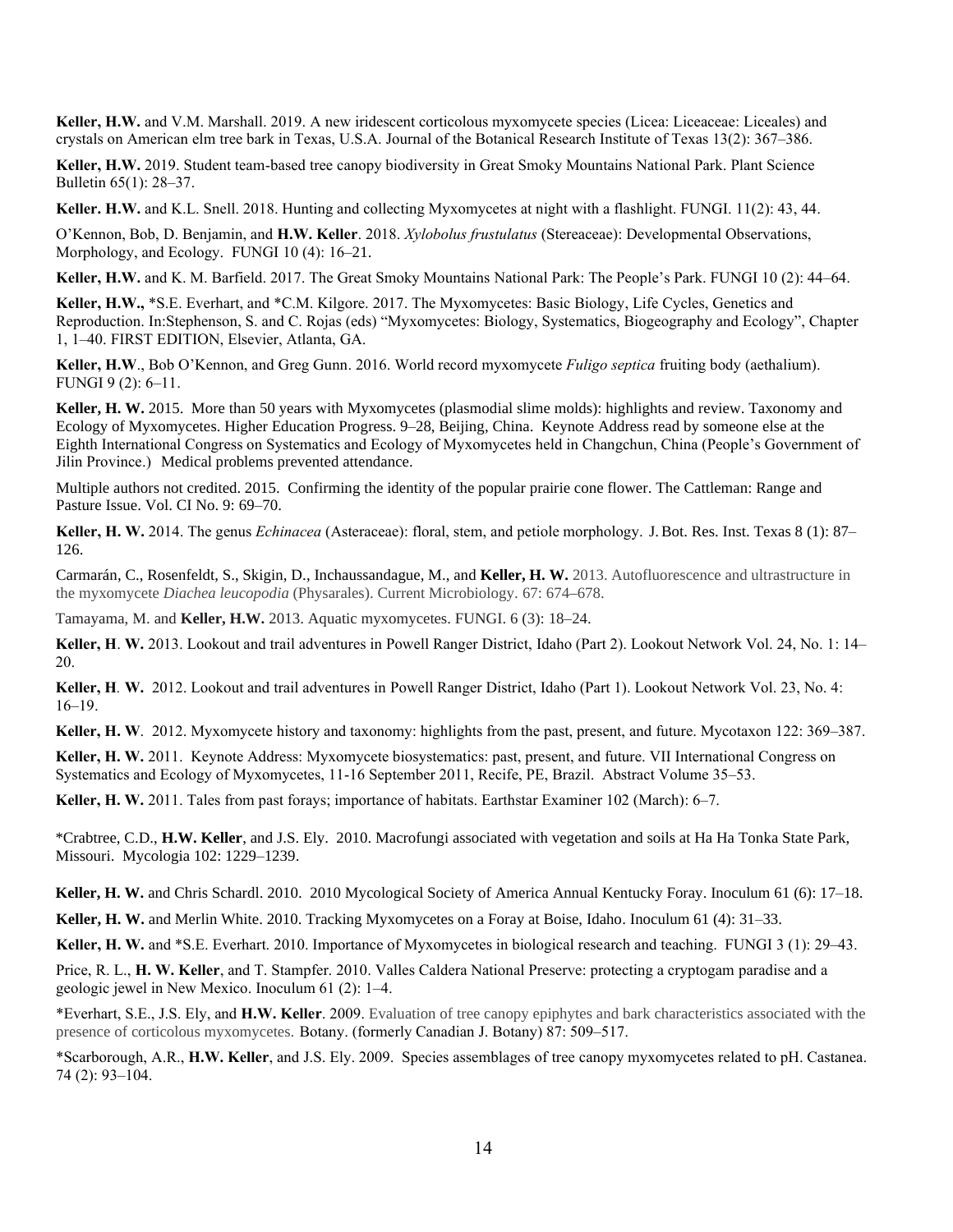\*Kilgore, C.M., **H.W. Keller**, and J.S. Ely. 2009. Aerial reproductive structures on vascular plants as a microhabitat for myxomycetes. Mycologia 101: 303–317.

**Keller, H. W**., \*S. E. Everhart, \*M. Skrabal, and \*C. M. Kilgore. 2009. Tree Canopy Biodiversity in Temperate Forests: Exploring Islands in the Sky. Southeastern Biology, 56 (1) 52–74. Special invited paper by the Editor of the journal Southeastern Biology (The Official Publication of the Association of Southeastern Biologists) for the year 2008 that reviews, summarizes, and highlights our tree canopy biodiversity research.

**Keller, H.W**., and \*K.L. Snell. 2002. Feeding activities of slugs on Myxomycetes and macrofungi. Mycologia 94: 757–760. Color image of a slug feeding on immature myxomycete sporangia was selected for the front cover artwork.

Keller, H.W. and \*S.E. Everhart. 2008. Myxomycete species concepts, monotypic genera, the fossil record, and additional examples of good taxonomic practice. Revista Mexicana de Micologia. 27: 9–19. Special Volume based on papers presented at the 5th International Congress on Systematics and Ecology of Myxomycetes. (ICSEM5). Tlaxcala, Mexico, August 8-13, Universidad Autonoma de Tlaxcala.

\*Everhart, S.E. and **H.W. Keller**. 2008. Life history strategies of corticolous myxomycetes: the life cycle, fruiting bodies, plasmodial types, and taxonomic orders. The International Journal of Fungal Diversity 29: 1–16.

\*Everhart, S.E., **H.W. Keller**, and J.S. Ely. 2008. Influence of bark pH on the occurrence and distribution of tree canopy myxomycete species. Mycologia 100: 191–204.

**Keller, H.W.,** \*C.M. Kilgore, \*S.E. Everhart, G.J. Carmack, \*C.D. Crabtree, and \*A.R. Scarborough. 2008. Myxomycete plasmodia and fruiting bodies: unusual occurrences and user-friendly study techniques. Fungi 1 (1): 24-37. Front cover color image of yellow phaneroplasmodium of *Physarum polycephalum* growing on the mushroom *Lentinus tigrinu*s.

Hatano, T. and **Keller, H.W**. 2008. Some Ornamentation of Selected *Badhamia* Species using Scanning Electron Microscopy. Bulletin of Shitennoji University. 47:113–122.

Hatano, T. and **Keller, H.W**. 2008. A SEM Study of the Genus *Badhamia* (Myxomycetes). Bulletin of Shitennoji University. 46:303–314.

\*Kilgore, C. M**., H. W. Keller**, \*S. E. Everhart, \*A. R. Scarborough, \*K. L. Snell, \*M. S. Skrabal, C. Pottorff, J. S. Ely. 2008. Research and student experiences using the doubled rope climbing method. Journal of the Botanical Research Institute of Texas 2: 1309–1336.

\*Kilgore, C.M. and **H.W. Keller**. 2008. Interactions between myxomycete plasmodia and nematodes. Inoculum 59 (1): 1–3.

**Keller, H.W**. and \*C.M. Kilgore. 2008. Smoky Mountains Treetop Exploration Air on *Wild Chronicles*. PBS television.

\*Kilgore, C.M. and **H.W. Keller**. 2007. Rock Creek Park BioBlitz. Inoculum 58 (5): 15–16.

**Keller, H.W**. and \*S.E. Everhart. 2007. Fossil Myxomycetes: Do They Really Exist? Inoculum. 58 (6): 33.

\*Fanning, E.F., J.S. Ely, **H.W. Keller**, and H.T. Lumbsch. 2007. Vertical Distribution of Lichen Growth Forms in Canopies of Selected Tree Species of the Great Smoky Mountains National Park. Southeastern Naturalist. Volume 6, Special Issue 1: 83–88. Symposium entitled "The Great Smoky Mountains National Park All Taxa Biodiversity Inventory: A Search for Species in Our Own Backyard".

**Keller, H.W.,** J.S. Ely, H.T. Lumbsch, and S.B. Selva. 2007. Great Smoky Mountains National Park's First Lichen Bio-Quest. Southeastern Naturalist. Volume 6, Special Issue 1: 89–98. Symposium entitled "The Great Smoky Mountains National Park All Taxa Biodiversity Inventory: A Search for Species in Our Own Backyard".

**Keller, H.W**. and \*S.E. Everhart. 2006. Myxomycetes (True Slime Molds): Educational Sources for Students and Teachers – Part I. Inoculum Vol. 57 (3): 1–2. and part II. Inoculum Vol. 57 (4):  $4-5$ .

**Keller, H.W**. 2005. Undergraduate Research Field Experiences: Tree Canopy Biodiversity in Great Smoky Mountains National Park and Pertle Springs, Warrensburg, Missouri. Council on Undergraduate Research Quarterly. June Volume 25, Number 4: 162–168. (Invited Paper).

**Keller, H.W.** 2005. Great Smoky Mountains National Park First Lichen Bio-Quest. Inoculum 56(3): 1–2.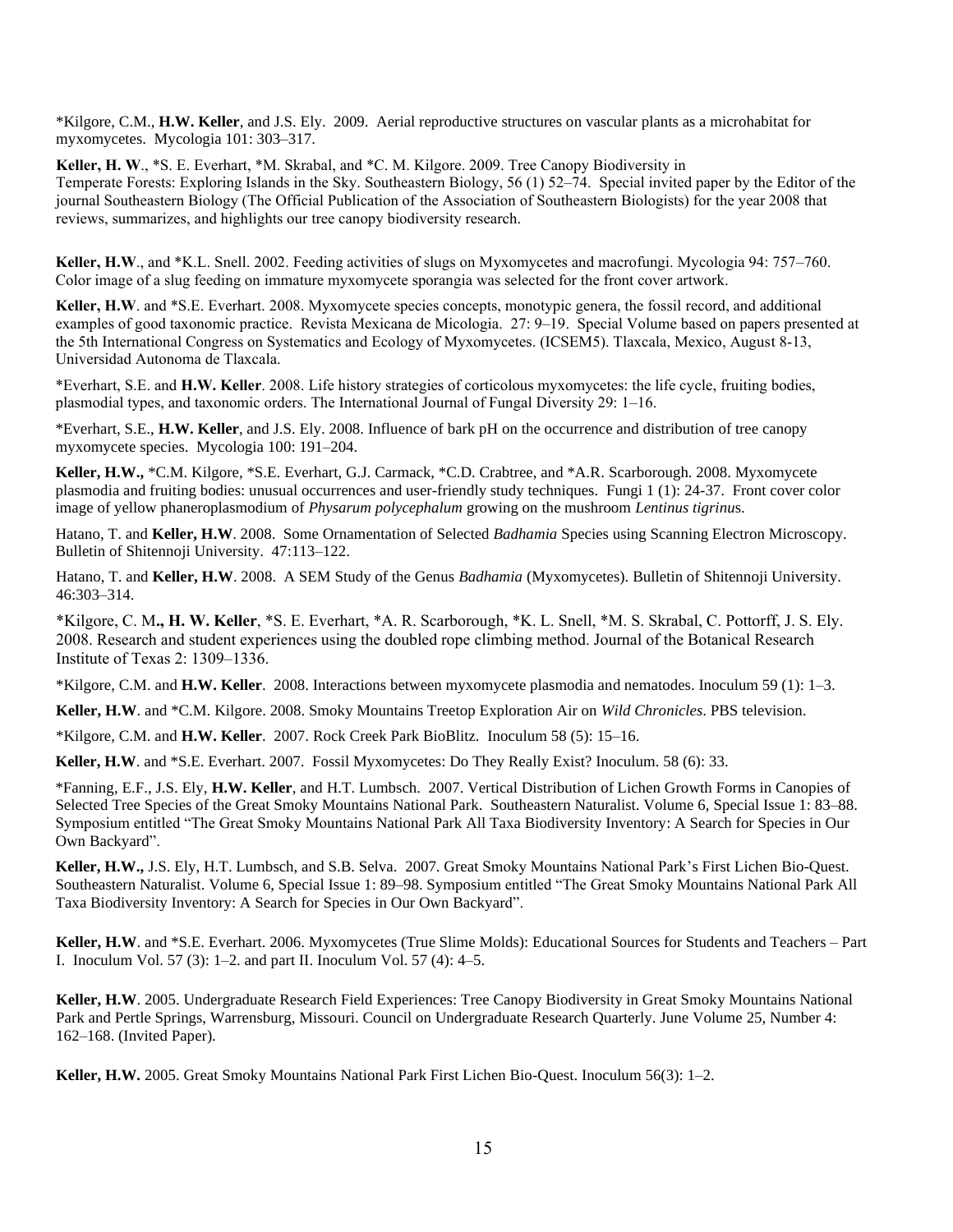**Keller, H.W.** 2005. First Lichen Bio-Quest in Great Smoky Mountains National Park. ATBI Quarterly. All Taxa Biodiveristy Inventory, Summer 2005, Vol. 6 (3): 3.

Estrada-Torres, A., T.W. Gather, D.L. Miller, C. Lado and **H.W. Keller.** 2005. The myxomycete genus *Schenella*: morphological and DNA sequence evidence for synonymy with the gasteromycete genus *Pyrenogaster.* Mycologia 97: 139–149.

Smith, P. A. and **H.W. Keller**. 2004. National Science Foundation Research Experience for Teachers (RET). Inoculum. Vol. 55  $(6): 1-5.$ 

Davison, P.G. and **H.W. Keller**. 2004. Vertical distribution of liverworts within the forest canopy in the Southern Appalachians: contributions to the All Taxa Biodiversity Inventory of the Great Smoky Mountains National Park. Evansia 21: 79–87.

Keller, H.W., \*M. Skrabal, U.H. Eliasson, and T.W. Gaither. 2004. Tree canopy biodiversity in the Great Smoky Mountains National Park: ecological and developmental observations of a new myxomycete species of *Diachea*. Mycologia 96: 537–547.

**Keller, H.W.** 2004. Tree canopy biodiversity: student research experiences in Great Smoky Mountains National Park. Systematics and Geography of Plants 74: 47–65.

Gaither, T.W. and **H.W. Keller**. 2004. Taxonomic Comparison of *Diachea subsessilis* and *D. deviata* (Myxomycetes, Didymiaceae) using Scanning Electron Microscopy. Systematics and Geography of Plants. 74: 217–231.

Krug. J.C., G.L. Benny and **H.W. Keller**. 2004. Coprophilous Fungi. In Mueller, G. M., G. F. Bills, and M.S. Foster (eds). Biodiversity of Fungi: Inventory and Monitoring Methods. Elsevier Academic Press. Burlington, MA p. 467–499.

Spiegel, F.W., S.L. Stephenson, **H.W. Keller**, D.L. Moore, and J.C. Cavender. 2004. Sampling the Biodiversity of Mycetozoans. In Mueller, G. M., Bills, G. and Foster, M. S. (eds). Biodiversity of Fungi: Inventory and Monitoring Methods. Elsevier Academic Press, Burlington, MA p. 547–576.

Ciegler, A., U.H. Eliasson, and **H.W. Keller**. 2003. Tree canopy lichens of the Great Smoky Mountains National Park. Evansia 20(4): 114–131.

\*Parker, E.E. and **H.W. Keller**. 2003. Correlation of pH with Assemblages of Corticolous Myxomycetes in Big Oak Tree State Park. Journal of the McNair Central Achievers Program, University of Central Missouri. Vol. XII (Issue 1): 4–8.

Wilson, S.W., \*N.M. Svatos, and **H.W. Keller**. 2003. Canopy Insect Biodiversity in a Missouri state park. What's Up? The Newsletter of the International Canopy Network. Vol. 10 (1): 4–5.

\*Snell, K.L. and **H.W. Keller**. 2003. Vertical distribution and assemblages of corticolous myxomycetes on five tree species in the Great Smoky Mountains National Park. Mycologia 95: 565–576.

\*Snell K.L., **H.W. Keller**., and U.H. Eliasson. 2003. Tree canopy myxomycetes and new records from ground sites in the Great Smoky Mountains National Park. Castanea 68: 97–108.

**Keller, H.W**., P. Davison, C. Haufler, and \*D.B. Lesmeister. 2003. *Polypodium appalachianum*: an unusual tree canopy epiphytic fern in the Great Smoky Mountains National Park. American Fern Journal. 93: 36–41.

**Keller, H.W.** 2003. Tree canopy Biodiversity Highlights in Great Smoky Mountains National Park. ATBI Quarterly. All Taxa Biodiversity Inventory, Autumn Vol. 1 (1): 1.

**Keller, H.W**., and \*K.L. Snell. 2002. Feeding activities of slugs on Myxomycetes and macrofungi. Mycologia 94: 757–760. Color image of a slug feeding on immature myxomycete sporangia was selected for the front cover artwork.

**Keller, H.W.** 2002. Tree Canopy Myxomycetes: Outstanding Scholar and Thesis Award. ATBI Quarterly. All Taxa Biodiversity Inventory, Summer. Vol. 3 (3):1.

**Keller, H.W**. and \*M. Skrabal. 2002. Discovery of a new obligate tree canopy myxomycete in the Great Smoky Mountains National Park. Inoculum. Vol. 53 (2): 1–4.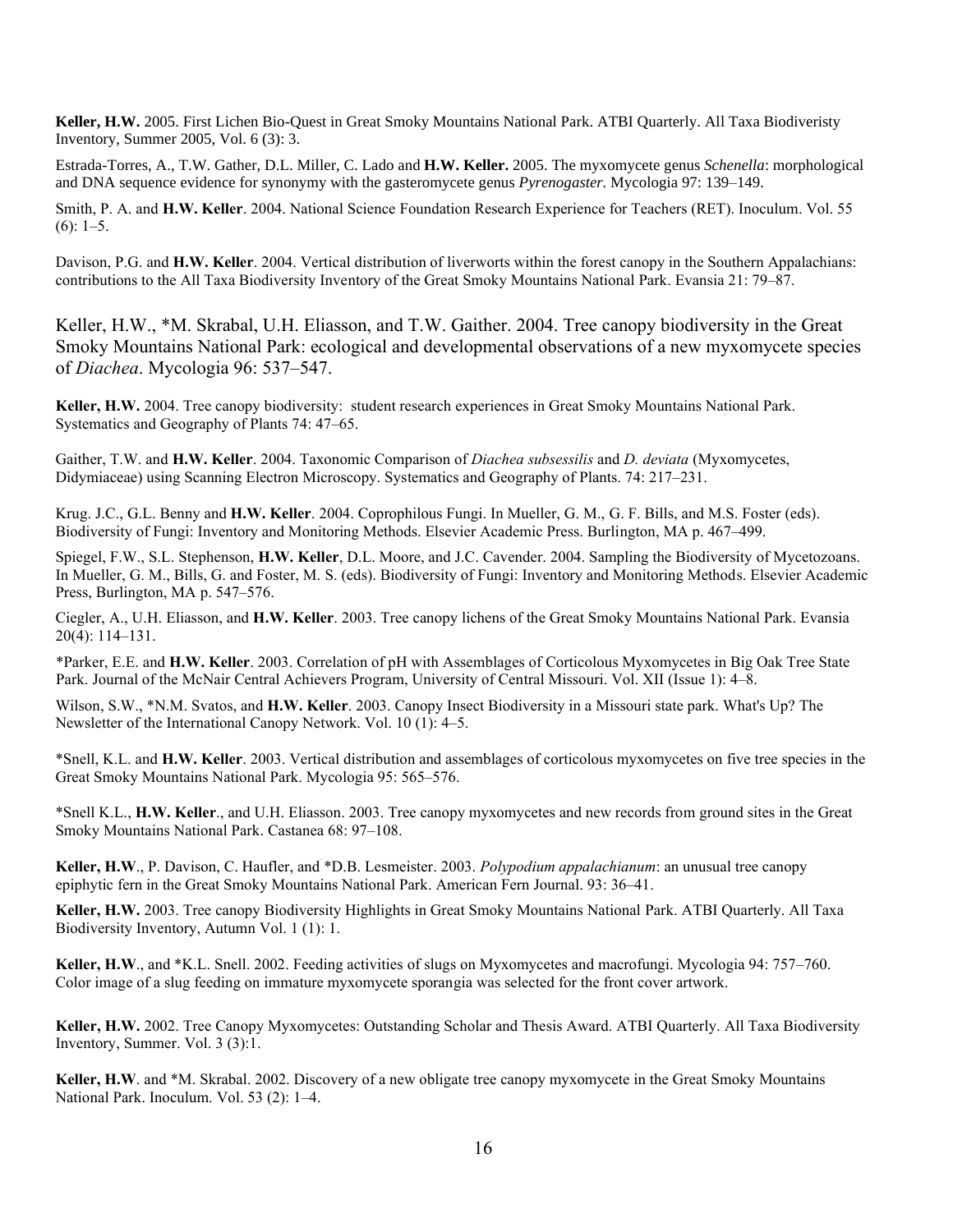\*Skrabal, M., \*K.L. Snell, \*L. Henley, \*J. Counts, and **H.W. Keller**. 2001. Fungi in the Canopy - Great Smokies Survey. The Mycophile, Newsletter of the North American Mycological Association. Vol. 42 (1): 6, 7, 13.

Dykstra, M.J. and **H.W. Keller**. 2001. Class Mycetozoa. In Lee, J.J., G.F. Leedale, P. Bradbury (eds). The Illustrated Guide to the Protozoa, Second Edition, Volume II: 952–981. Society of Protozoologists, Lawrence, Kansas.

\*Henley, L., \*M. Skrabal, \*K.L. Snell, \*J. Counts, and **H.W. Keller**. 2000. Life in the treetops at Great Smoky Mountains National Park. What's Up, The Newsletter of the International Canopy Network. 7 (1): 6–7.

\*Counts J., \*L. Henley; \*M. Skrabal and \*K.L. Snell. 2000. Tree Canopy Biodiversity in the Great Smoky Mountains National Park. Inoculum. Vol. 51 (6): 1–5.

**Keller, H.W**. and K.L. Braun. 1999. Myxomycetes of Ohio: Their Systematics, Biology and Use in Teaching. Ohio Biological Survey Bulletin New Series Volume 13, Number 2 xvi + 182p. 30 b & w. 51 color.

Eliasson, U.H. and **H.W. Keller**. 1999. Coprophilous Myxomycetes: updated summary, key to species, and taxonomic observations on *Trichia brunnea, Arcyria elaterensis,* and *Arcryia stipata*. Karstenia 39: 1–10.

Hatano, T., **H.W. Keller**, and H.J. Arnott. 1999. SEM observation on pseudocapillitium of *Lycogala epidendrum* (L.) Fries (Myxomycetes). Hikobia 13: 47–52.

**Keller, H.W**. and K.C. Rudy, 1999. Fairy Tales and Mushrooms. News and Views in the Texas Outdoors. Texas Parks and Wildlife. August, p. 9.

Rudy, K.C. and **H.W. Keller**. 1998. The Devil's Cigar. Legend, Lore, and Legacy. Texas Parks and Wildlife. September, p. 50–51.

Keyes, C. and **H.W. Keller**. 1998. Mushroom Toxicity. (17.2.34), Pp. 1159–1164. In R. V. Aghababian (Editor-in-Chief) Emergency Medicine: The Core Curriculum. Lippincott-Raven, 1,400 pp.

**Keller, H. W**. 1996. Invited Plenary Address, Biosystematics of Myxomycetes: A Futuristic View, Second International Congress on the Systematics and Ecology of Myxomycetes (ICSEM2), organized by Real Jardin Botanico, CSIC, Madrid, Spain, Abstract/Volume: 23–37.

Rudy, K.C. and **H.W. Keller**. 1996. The rare and fascinating Devil's Cigar, *Chorioactis geaster* The Mycologist 10: Part 1. 33, 34. full page-size color image used for front cover photograph.

Sundberg, W.J. and **H.W. Keller**. 1996. Myxomycetes: some tools and tips on collection, care, and use of specimens. Inoculum 47 (4): 12–14.

Hatano, T., H.J. Arnott, and **H.W. Keller**. 1996. The genus *Lindbladia*. Mycologia 88: 316–327.

**Keller, H.W**. 1996. The Myxomycetes. In McGraw-Hill Encyclopedia of Science & Technology, 8th edition, Edited by Sybil P. Parker. Published by McGraw-Hill.

**Keller, H.W**. and K.C. Rudy. 1995. The Devil's Cigar. The Mycophile 36: 1, 2, 6.

**Keller, H.W**. and U.H. Eliasson. 1992. Taxonomic evaluation of *Perichaena depressa* and *Perichaena quadrata* (Myxomycetes) based on controlled cultivation, with additional observations on the genus. Mycological Research 96: 1085–1097.

Eliasson, U.H., **H.W. Keller**, and J.D. Schoknecht. 1991. *Kelleromyxa*, a new generic name for *Licea fimicola* (Myxomycetes). Mycological Research. 95: 1201–1207.

**Keller, H.W**. 1990. Searching for Myxomycetes. Mushroom, The Journal of Wild Mushrooms. 9 (1): 32–33.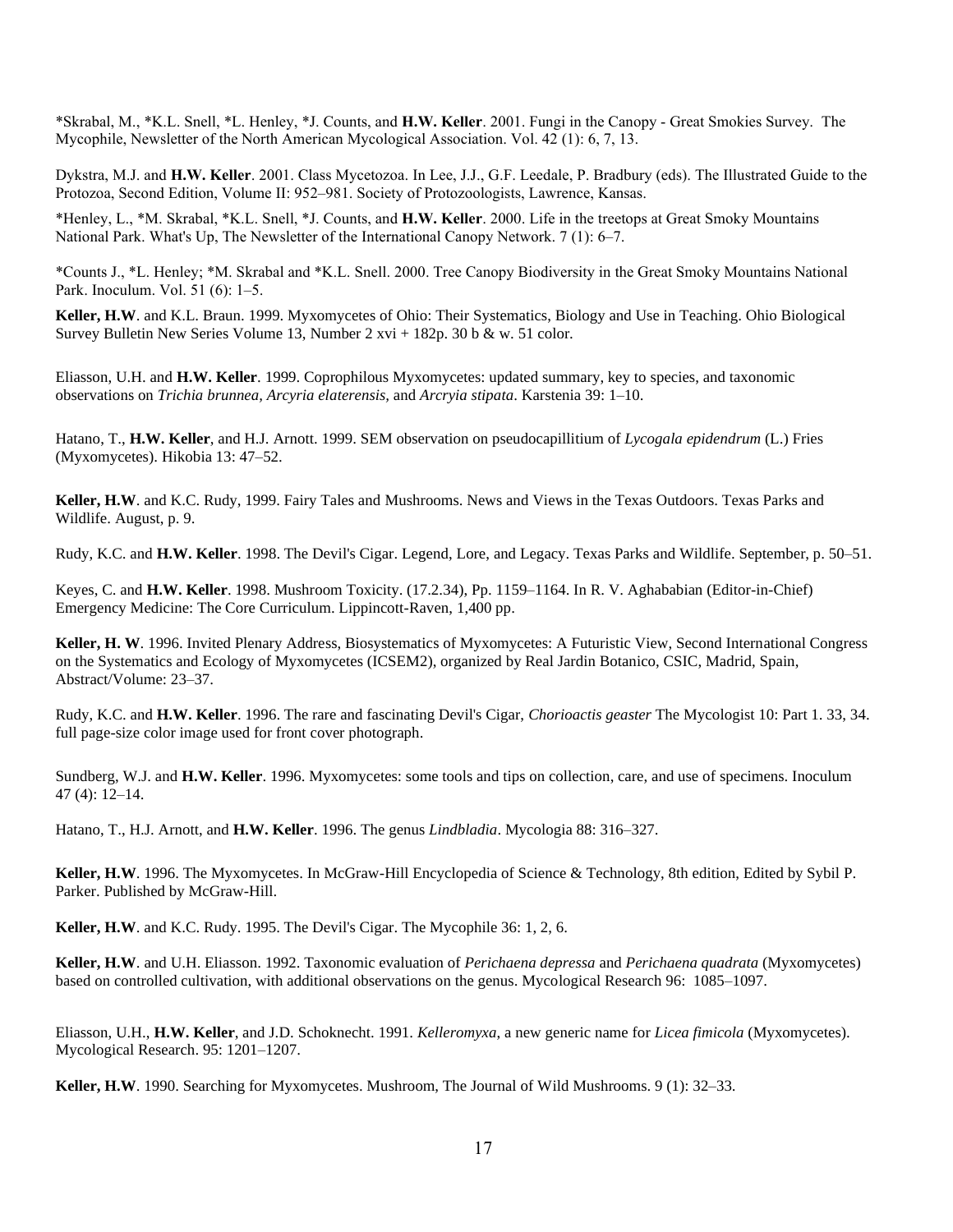Schoknecht, J. D. and **H.W. Keller**. 1989. Peridial Calcification in the Myxomycetes. Pp. 455–488. In R. E. Crick (ed.) Origin, evolution and modern aspects of biomineralization in plants and animals. Proceedings of the Fifth International Symposium on Biomineralization (1986) Arlington, Texas. Plenum Press, New York, 517 pp.

**Keller, H.W**. and J.D. Schoknecht. 1989. Life cycle of a new annulate-spored species of *Didymium. M*ycologia. 81: 248–265.

**Keller, H.W**. and J.D. Schoknecht. 1989. *Fuligo megaspora*, a myxomycete with unique spore ornamentation. Mycologia. 81: 454–458.

**Keller, H.W**. and J D. Schoknecht. 1989. Spore-to-spore culture of *Physarum spinisporum* and its transfer to *Badhamia*. Mycologia. 81: 631–636.

**Keller, H.W**. and J.D. Schoknecht. 1989. Spore-to-spore cultivation of a new wrinkled-reticulate-spored *Badhamia*. Mycologia. 81: 783–789.

**Keller, H.W**., K.L. Braun, and \*M.J. Buben-Zurey. 1989. Corticolous Myxomycetes from Cedar Bog: New Records. Pp. 38–39. In R. C. Glotzhober, A Kochman, W. T. Schultz (eds) Cedar Bog Symposium II. Ohio Historical Society, Columbus, Ohio, 95 pp.

Eliasson, U.H., **H.W. Keller**, and J.A. Hutchison. 1988. Myxomycetes from Arkansas. Mycotaxon. 32: 375–398.

**Keller, H. W**., U.H. Eliasson, K.L. Braun, and \*M.J. Buben-Zurey. 1988. Corticolous Myxomycetes X: Ultrastructure and taxonomic status of *Cribraria minutissima* and *Cribraria confusa*. Mycologia. 80: 536–545.

**Keller, H.W**., K.D. Whitney, and \*M.J. Buben-Zurey. 1986. Corticolous Myxomycetes IX: Two species of *Arcyria* - one new one old. Mycologia. 78: 432–438.

Braun, K.L., and **H.W. Keller**. 1986. Myxomycetes of Mexico III. Revista Mexicana De Micologia. 2: 25–39.

Whitney, K.D., and **H.W. Keller**. 1982. A new species of *Badhamia* with notes on *Physarum bogoriense*. Mycologia. 74: 619–624.

Farr, M.L. and **H.W. Keller**. 1982. Family Elaeomyxaceae (Myxomycetes) Validated. Mycologia. 74: 857–858.

**Keller, H.W**. 1982. The Myxomycetes. In Synopsis and Classification of Living Organisms. Edited by Sybil P. Parker, Vol. 1: 165– 172. Published by McGraw Hill.

Whitney, K.D., and **H.W. Keller**. 1980. A new species of *Echinostelium*. Mycologia 72: 640–643.

**Keller, H.W**. 1980. Corticolous Myxomycetes VIII: *Trabrooksia*, a new genus. Mycologia 72: 395–403.

**Keller, H.W**. 1979. Travis E. Brooks 1917-1976. Mycologia 71: 233–237.

Raub, T. J., **H.W. Keller**, and T.W. Gaither. 1979. A new species of *Badhamia* with smooth spores. Mycologia 71: 119–126.

Braun, K.L., **H.W. Keller**, and J.R. Braun. 1979. Cultivo e identificacion de los Myxomycetes. Bol. Soc. Mex. Micolog. 13: 205–209.

**Keller, H.W**., and \*D.W. Smith. 1978. Dissemination of Myxomycete spores through the feeding activities (ingestion-defecation) of an acarid mite. Mycologia 70: 1239–1241.

Braun, K.L., and **H.W. Keller**. 1978. Life in treetops. Carolina Tips 41(8): 31.

**Keller, H.W**., and K.L. Braun. 1977. Myxomycetes of Mexico II. Bol. Soc. Mex. Micolog 11: 167–180.

**Keller, H.W**., and T.E. Brooks. 1977. Corticolous Myxomycetes VII: Contribution toward a monograph of *Licea*, five new species.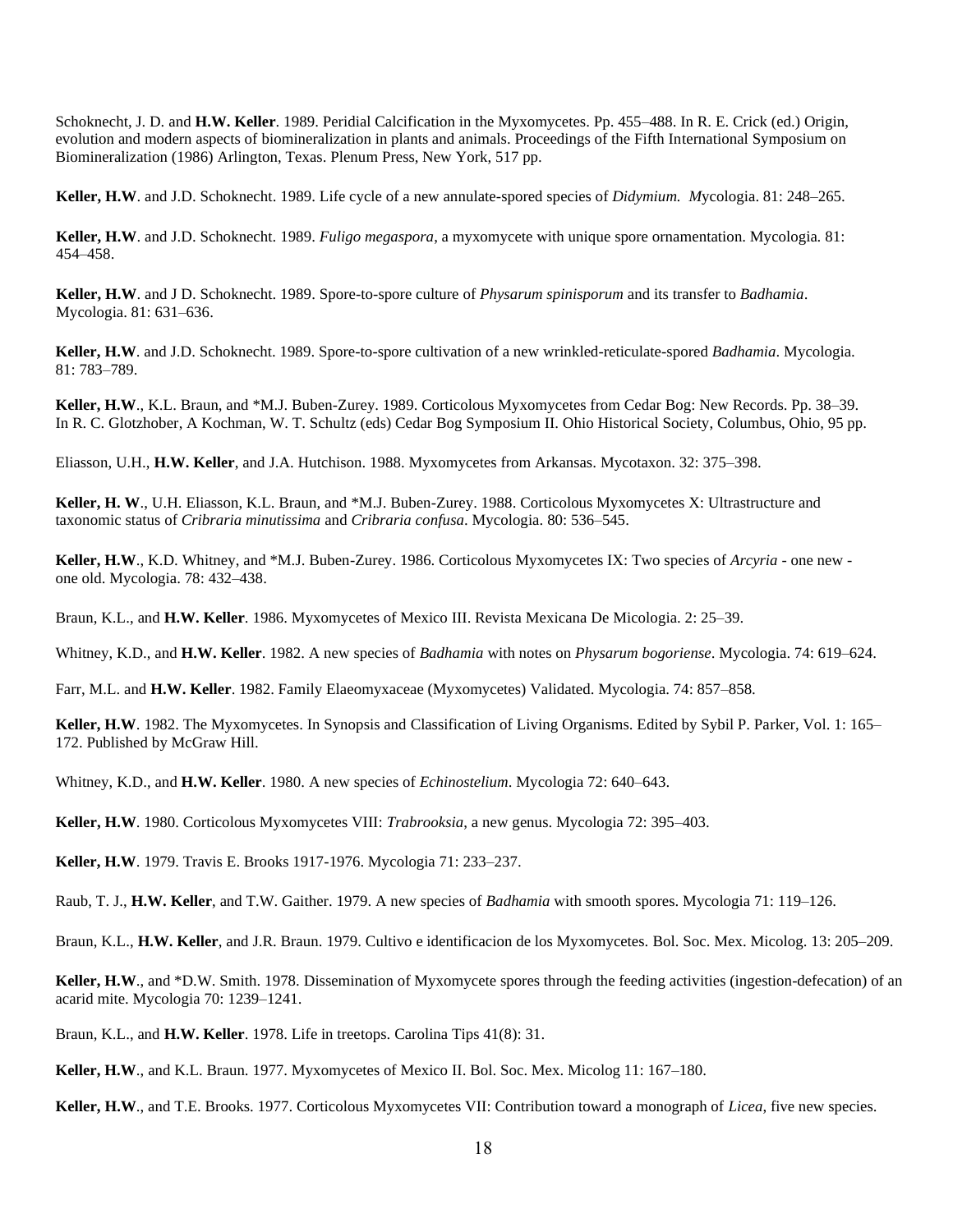Mycologia 69: 667–684.

Brooks, T.E., **H.W. Keller**, and M. Chassain. 1977. Corticolous Myxomycetes VI: A new species of *Diderma*. Mycologia 69: 179–184.

Braun, K.L. and H.W. Keller. 1977. The collection of plasmodial slime molds as a winter hobby. McIlvainea 3(1): 18–20.

Schoknecht, J. D. and **H.W. Keller**. 1977. Peridial composition of white fructifications in the Trichiales (*Perichaena* and *Dianema*). Can. J. Bot. 55: 1807–1819.

**Keller, H.W**. and K.L. Braun. 1977. Myxomycetes of Mexico II. Bol. Soc. Mex. Micolog. 11: 167–180.

Braun, K.L. and **H.W. Keller**. 1976. Myxomycetes of Mexico I. Mycotaxon 3: 297–317.

**Keller, H.W**. and T.E. Brooks. 1976. Corticolous Myxomycetes V: Observations on the genus *Echinostelium*. Mycologia 68: 1204– 1220.

**Keller, H.W**. and T.E. Brooks. 1976. Corticolous Myxomycetes IV: *Badhamiopsis*, a new genus for *Badhamia ainoae*. Mycologia 68: 834–841.

**Keller, H W**., H.C. Aldrich, T.E. Brooks, and J.D. Schoknecht. 1975. The taxonomic status of *Badhamia ovispora*: a myxomycete with unique spores. Mycologia 67: 1001–1011.

**Keller, H.W**., and T.E. Brooks. 1975. Corticolous Myxomycetes III: a new species of *Badhamia*. Mycologia. 67: 1218–1222.

**Keller, H.W**. 1973. Myxomycetes from the Everglades National Park and adjacent areas, I. Ohio J. Sci. 73: 364–396.

**Keller, H.W**. and F. Candoussau. 1973. Quelques recoltes remarquables de Myxomycetes en France. La Revue de Mycologia - Museum de Paris 38: 114–123.

**Keller, H. W**., H. C. Aldrich, and T. E. Brooks. 1973. Corticolous Myxomycetes II: Notes on *Minakatella longifila* with ultrastructural evidence for its transfer to the Trichiaceae. 62: 768–778. Mycologia

**Keller, H.W**., and T.E. Brooks. 1973. Corticolous Myxomycetes I: two new species of *Didymium*. Mycologia 65: 286–294.

**Keller, H.W**., and T.E. Brooks. 1971. A new species of *Perichaena* on decaying leaves. Mycologia 63: 657–663.

**Keller, H.W**., and D.R. Reynolds. 1971. A new *Perichaena* with reticulate spores. Mycologia 63: 405– 410.

**Keller, H.W.** 1970. *Didymium saturnus*, a new myxomycete occurring on strawstacks. Mycologia 63: 1061–1066.

#### **Consultantships**

Monsanto Company, 1986 to 1992; Carolina Biological Supply Company 1985 to 1998.

# **Special Exhibits**

2001 to 2008 The GSMNP created a new interpretive exhibition for the Oconaluftee Visitor Center located in Cherokee, North Carolina. It is intended for park visitors and school groups. This Discovery Center exhibition has interpretive text, photographs, illustrations, and hands-on activities that convey biodiversity themes. Exhibition panels have been crafted to provide many different access points for visitors. One station called "Stories from the Field" features audio tracks of scientific researchers, who share their unique perspectives of their ongoing research projects and the value of biodiversity. Our "Tree Canopy Biodiversity" research project in the GSMNP was selected as one of the "Stories from the Field". This exhibit packs a powerful conservation message that will reach the general public and increase the awareness and importance of basic research in the Park.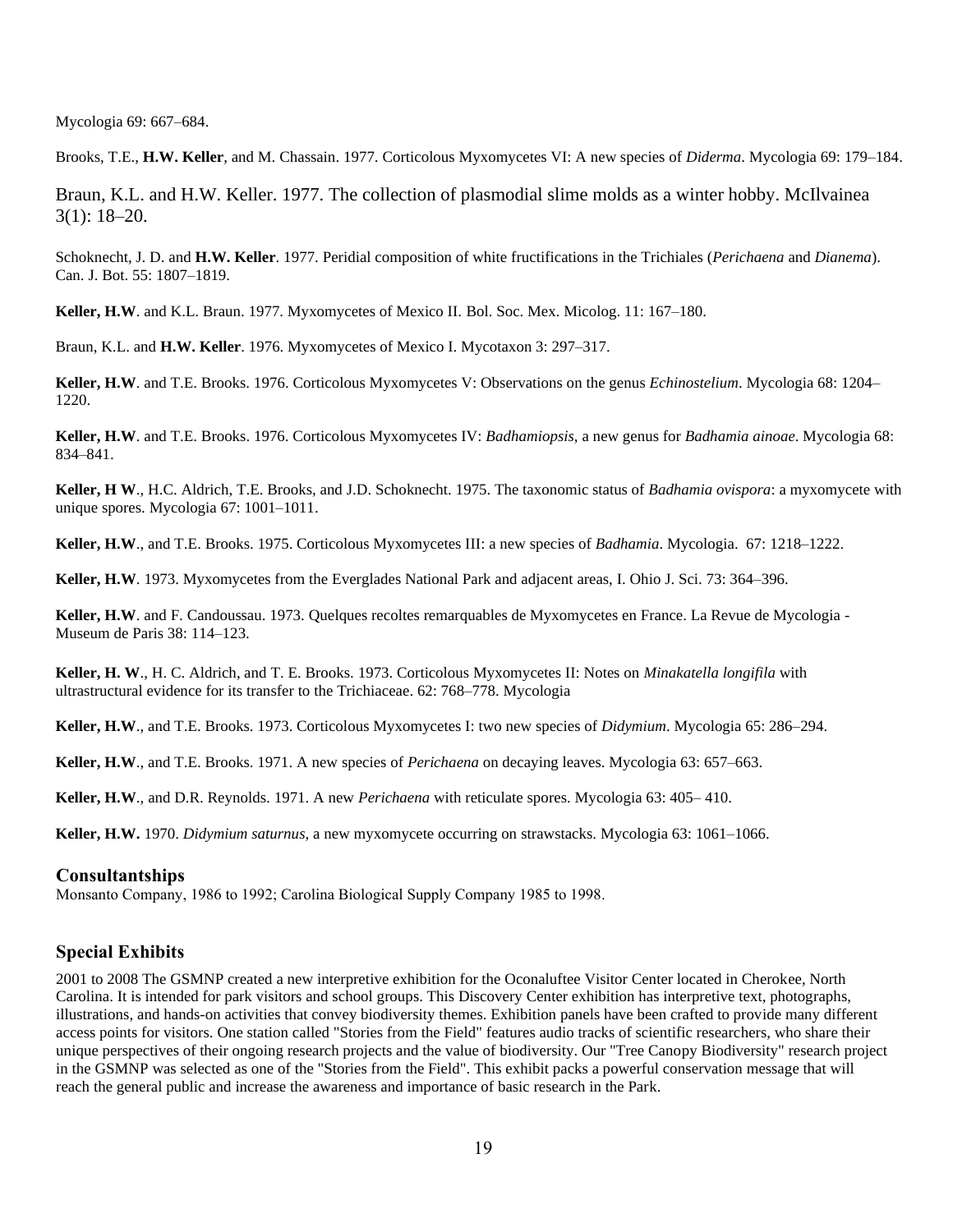1979–80 "Association of Science Technology Centers, Traveling Exhibit, entitled, "Animals or Plants? Slime Molds of the Fernbank Forest, Atlanta."by H.W. Keller and R. Simmons. Shown at museums throughout the United States to further the public's understanding of science.

2015 *Echinacea* exhibit at the visitor's center Botanical Research Institute of Texas on display March 30, 2015 until August, 2015 based on a paper published in the Journal of the Botanical Research Institute of Texas entitled "The genus *Echinacea* (Asteraceae): floral, stem, and petiole morphology".

2015 Myxomycete Exhibit at the Botanical Research Institute of Texas commons area on display August 1 to September, featuring water color paintings, specimens, and Keller Myxomycete Collection at BRIT.

# **World Directory of Myxomycologists**

This booklet was compiled by Harold W. Keller and edited by Diana Wrigley de Basanta and Carlos Lado for the Second International Congress on the Systematics and Ecology of Myxomycetes (ICSEM), Real Jardin Botanico, CSIC, Madrid, Spain. This directory of 52 scientist's names, addresses, and additional information was published in booklet form and distributed at ICSEM2. This directory is compiled to facilitate communication, cooperation, and collaboration between persons and institutions interested in the systematics, floristics, and ecology of the Myxomycetes and related organisms such as the protostelids, dictyostelids, and acrasids. A directory of North American Myxomycologists was compiled by Karl L. Braun at the time of ICSEM-5 and is posted on our web site a[t http://faculty.ucmo.edu/myxo/.](http://faculty.ucmo.edu/myxo/)

# **Symposia and Congress Proceedings**

Mycological Society of America 2004 Annual Meeting held at the University of North Carolina at Asheville, NC, July 17-21, Tree Canopy Biodiversity Symposium organized and convened by Harold W. Keller (six publications here).

**Keller, H. W.** entitled "Tree Canopy Biodiversity in the Great Smoky Mountains National Park" Published in Program and Abstracts. Page 64.

**Keller, H.W**., and H.J. Arnott. 1990. Taxonomic Assessment of *Physarum pulcherrimum* and *Physarum roseum* (Myxomycetes, Physarales, Physaraceae) using ultrastructural characters. IMC4, Fourth International Mycological Congress, Regensburg, Germany. Edited by A. Reisinger and A. Bresinsky. Volume IA-27/2: p. 27.

Eliasson, U.H. and **H.W. Keller**. 1990. Relationships in the Liceales. Symposium entitled "Myxomycetes (plasmodial slime molds): Recent Advances in Systematics and Ecology, IMC4, Fourth International Mycological Congress, Regensburg, Germany. Edited by A. Reisinger and A. Bresinsky. Volume IA-18/1: p. 18. Organizer and convener. This was the first organized symposium on the Systematics and Ecology of the Myxomycetes.

**Keller, H.W**., K.L. Braun, and M.J. Buben-Zurey. 1989. Corticolous Myxomycetes from Cedar Bog: New Records. Pp. 38-39. In R. C. Glotzhober, A Kochman, W. T. Schultz (eds) Cedar Bog Symposium II. Ohio Historical Society, Columbus, Ohio, 95 pp.

Schoknecht, J. D., and **H.W. Keller**. 1989. Peridial Calcification in the Myxomycetes. Pp. 455-488. In R. E. Crick (ed.) Origin, evolution and modern aspects of biomineralization in plants and animals. Proceedings of the Fifth International Symposium on Biomineralization (1986) Arlington, Texas. Plenum Press, New York, 517 pp.

Schoknecht, J. D., and **H.W. Keller**. 1977. Ca and Si deposits in peridia of Myxomycetes: *Perichaena, Dianema,* and *Didymium*. Second International Mycological Congress, Tampa, Florida, USA. Edited by H. E. Bigelow and E.G. Simmons. Volume M-Z: 598.

#### **Abstracts** (147) publications here)

Ashley Bordelon, **Harold W. Keller**, Robert J. O'Kennon. 2020. Rediscovery of Dendrothele (white crust fungus) in North Texas: The importance of urban tree preservation. Video presentation remotely by SLACK at the Texas Plant Conservation Conference held at BRIT, Ashley Bordelon presenter, Session 1: Floristics, August 13,  $1 - 2 PM$ 

Marshall, V.M.(student BRIT intern) and **H.W. Keller (presenter).** 2018. Myxomycetes on American elms surviving Dutch elm disease in Texas. Texas Plant Conservation Conference held at BRIT, Speaker Abstracts. p. 19.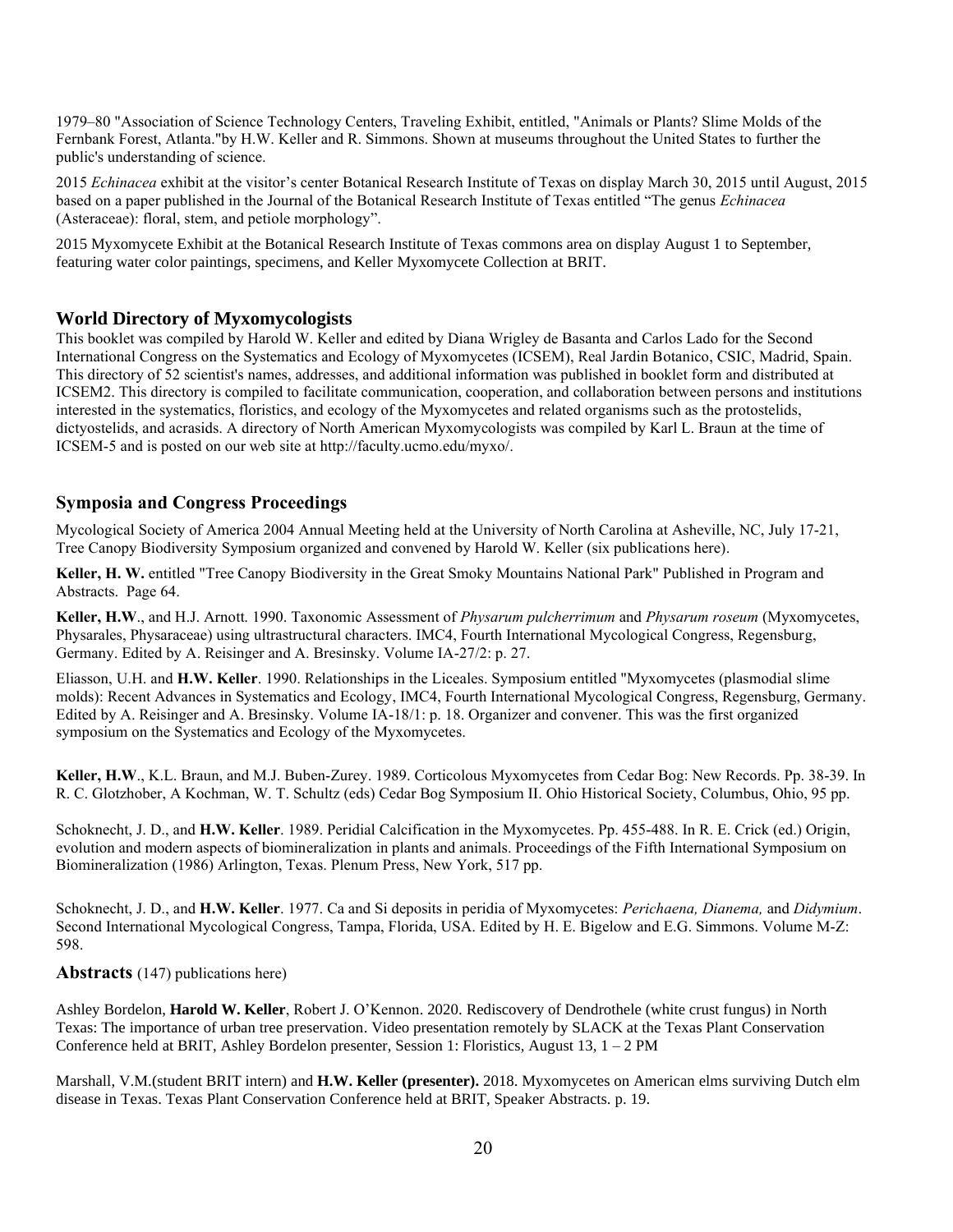**Keller, H.W.** and Y. Yajima. 2017. Myxomycetes through the passage of time: highlights of Japanese myxomycetologists. Program and Abstracts Book. Page 54. (Poster Presentation) The Ninth International Congress on the Systematics and Ecology of Myxomycetes (ICSEM 9), Tanabe, Japan.

**Keller, H.W.** and Y. Yajima. 2017. Tree canopy biodiversity in Great Smoky Mountains National Park, U.S.A.Program and Abstracts Book. Page 55. (Poster Presentation) The Ninth International Congress on the Systematics and Ecology of Myxomycetes (ICSEM 9), Tanabe, Japan

**Keller, H. W.** and B. B. Best. 2017. Selection of students for team-building field research projects tree canopy biodiversity in the Great Smoky Mountains National Park. Abstracts Book Page 257. Power point presentation to Education and Outreach, Botany 2017, national meeting held at Fort Worth, Texas, June 24-28.

**Keller, H.W.** 2011. Myxomycete habitats: an overview. Part of a Round Table Discussion as organizer and leader. VII International Congress on Systematics and Ecology of Myxomycetes, 11-16 September 2011, Recife, PE, Brazil. Abstract Volume Page 66.

**Keller, H. W.** 2010. Kentucky myxomycetes: an ongoing survey of ground and tree canopy sites throughout the state. Joint Meeting of the Mycological Society of America and The International Symposium on Fungal Endophytes of Grasses, Power point presentation, University of Kentucky, Lexington, Kentucky, USA, June 28-July 1, 2010, program page 21.

**Keller, H.W.** and \*S.E. Everhart. 2009. Evaluation of fossil myxomycetes in amber: a myxomycologists' perspective. Inoculum 60: (5): 27. Power Point presentation to Botany and Mycology Annual Meeting Snowbird, Utah, July 25-29.

Price, R. and **H.W. Keller**. 2009. Cryptogam survey of the Valles Caldera National Preserve: an interim report. Inoculum 60: (5): 27. Power point presentation to Botany and Mycology Annual Meeting, Snowbird, Utah, July 25-29.

**Keller, H.W.**, \*C.M. Kilgore, A.R. \*Scarborough, \*S.E. Everhart, and J.S. Ely. 2008. Rock Creek Park BioBlitz, 2007, Washington, D.C., U.S.A.: Student Tree Climbing Demonstrations and Corticolous Myxomycete Tree Canopy Survey in "Wild Chronicles" Television Episode. Sixth International Congress on the Systematics and Ecology of Myxomycetes. Nikita Botanic Garden, Crimea, Ukraine, ABSTRACTS BOOK Page 32.

**Keller, H.W**., \*C.M. Kilgore, \*S.E. Everhart. 2008. Tree Canopy Exploration for Corticolous Myxomycetes in the Great Smoky Mountains National Park, U.S.A.: The "Wild Chronicles" Television Series. Sixth International Congress on the Systematics and Ecology of Myxomycetes. Nikita Botanic Garden, Crimea, Ukraine ABSTRACTS BOOK Page 30, 31.

\*Crabtree, C.D., **H.W. Keller**, and J.S. Ely. 2008. Ectomycorrhizal and Saprobic Macrofungi Associated with Five Natural Communities of Ha Ha Tonka State Park, Camden County, Missouri. Inoculum 59(4): 26.

**Keller, H.W**., \*C.M. Kilgore, \*S.E. Everhart, A.R. \*Scarborough, and J.S. Ely. 2008. Adventures in Tree Canopy Exploration: The Search for corticolous Myxomycetes using the double rope climbing technique highlighted in the "Wild Chonicles" Television Series. Inoculum 59(4): 38.

\*Kilgore, C.M., **H.W. Keller**, J.S. Ely, and S.W. Wilson. 2008. Aerial Reproductive Structures of Vascular Plants as a Microhabitat for Myxomycetes. Inoculum 59(4): 39.

\*Kilgore, C.M., **H.W. Keller**, J.S. Ely, and S.W. Wilson. 2008. Variation in Myxomycete Species Assemblages and Richness Related to pH of Living Trees and Herbaceous Prairie Plants. Inoculum 59(4): 39. Poster Presentation.

Price, R.L. **H.W. Keller**, and T. Stampfer. 2008. Myxomycetes of New Mexico. Inoculum 59(4): 51. \*Presented paper as power point.

\*Crabtree, C.D., J.S. Ely, and **H.W. Keller**. 2008. Association of Macrofungal Species and Assemblages with Vascular Plant Communities at Ha Ha Tonka State Park, Missouri. Southeastern Biology 55 (3): 245–246.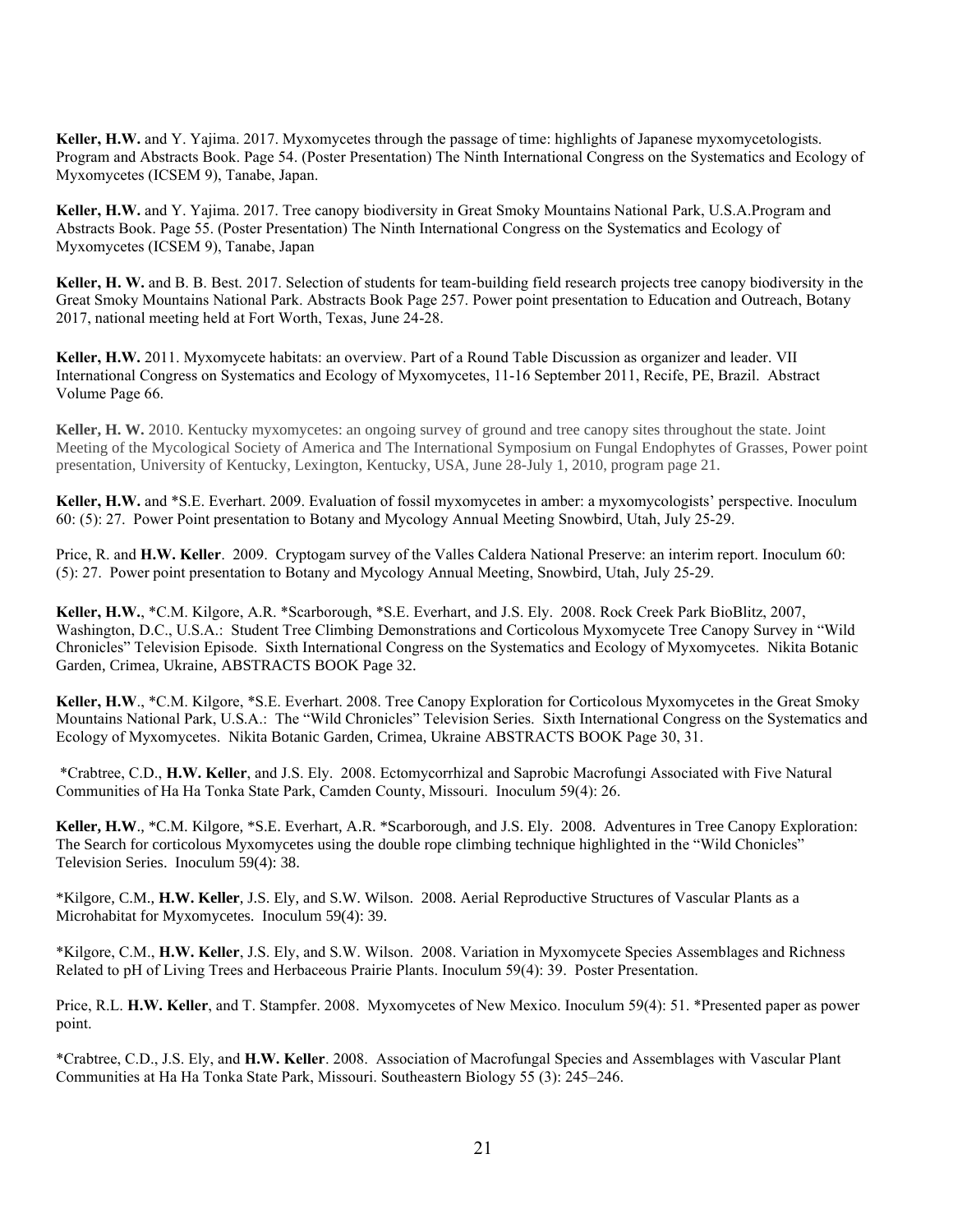**Keller, H.W**., J.S. Ely, \*C.M. Kilgore, \*A.R. Scarborough, \*S.E. Everhart, \*K.L. Snell, and \*R. Breshears. 2008. Rock Creek National Park BioBlitz, 2007, Washington, D.C.: Tree Canopy Myxomycete Survey. Southeastern Biology 55 (3): 250.

**Keller, H.W.**, \*C.M. Kilgore, \*S.E. Everhart, \*A.R. Scarborough, J.S. Ely. and C. Pottorff, 2008. The Double Rope Climbing Technique: Tree Canopy Studies of the Great Smoky Mountains National Park, Daniel Boone National Forest, Kentucky, and Pertle Springs, Missouri. Southeastern Biology 55 (3): 251. Front cover image showing Courtney Kilgore ascending a white ash tree to collect bark samples.

\*Kilgore, C.M., **H.W. Keller**, and J.S. Ely. 2008. Myxomycetes Species Assemblages on Herbaceous Grassland Plants and Interactions of Nematodes with Plasmodia. Southeastern Biology 55 (3): 332-333. Poster Presentation.

\*Kilgore, C.M., **H.W. Keller**, and J.S. Ely. 2008. Distribution of Myxomycete Species Assemblages on Aerial Reproductive Structures from Living Trees and Herbaceous Prairie Species. Southeastern Biology 55 (3): 225.

\*Crabtree, C.D., J.S. Ely, and **H.W. Keller**. 2008. Important Soil Attributes Associated with Macrofungi and Vascular Plants among Terrestrial Natural Communities at Ha Ha Tonka State Park, Missouri. Southeastern Biology 55 (3): 337. Poster Presentation.

\*Crabtree, C.D., **H.W. Keller**, and J.S. Ely. 2008. Macrofungi and Myxomycetes Associated with Specific Community Types of Ha Ha Tonka State Park, Missouri. "Central Scholars Symposium 2008", April 7, 8. Two awards were given in the Graduate Student Division for outstanding poster presentations. Christopher D. Crabtree won first place for his poster.

\*Kilgore, C.M., **H.W. Keller**, and J.S. Ely. 2008. Myxomycete Species Assemblages on Aerial Reproductive Structures of Vascular Plants. "Central Scholars Symposium 2008", April 7, 8. Courtney M. Kilgore won (honorable mention) for her graduate student poster.

\*Crabtree, C.D., J.S. Ely, and **H.W. Keller**. 2008. Macrofungi and Myxomycetes Associated with Specific Community Types of Ha Ha Tonka State Park, Missouri. Missouri Natural Resources Conference. Poster presentation. Won special conference award as the outstanding poster presentation.

\*Kilgore, C.M., **H.W. Keller**, and J.S. Ely. 2008. Myxomycetes Species Assemblages: Aerial Reproductive Structures on Living Vascular Plants. Poster presentation at Missouri Natural Resources Conference, Tan-Tara, January 30-February 1, 2008. Won honorable mention award for poster presentation.'

\*Kilgore, C.M. and **H.W. Keller**. 2007. Aerial Reproductive Structures of Vascular Plants as a Micro-Habitat for Myxomycetes. 2007. "Central Scholars Symposium 2007", April 2-4. Oral Platform Power Point Presentation.

**Keller, H.W**., \*S.E. Everhart, \*C.M. Kilgore, G.J. Carmack, and \*A.R. Scarborough. 2007. Myxomycetes, the True Slime Molds of Kentucky: New Species and New Records, with Field and Laboratory Observations of Plasmodial Tracks on a Canine Skull. Southeastern Biology 54 (3): 275. Oral Power Point Presentation.

\*Everhart, S.E., **H.W. Keller**, and J.S. Ely. 2007. Role of Bark Characteristics and Epiphyte Cover in the Abundance, Distribution, and Succession of Corticolous Myxomycetes (true slime molds). Southeastern Biology 54 (3): 312. Poster Presentation.

\*Everhart, S.E., **H.W. Keller**, and J.S. Ely. 2007. Ecology of Canopy Myxomycetes (true slime molds) on Trees and Grapevines (*Vitis aestivalis* and *V. vulpina*). Southeastern Biology 54 (3): 275. Oral Power Point Presentation.

\*Scarborough, A.R. and **H.W. Keller**. 2007. Species Assemblages of Tree Canopy Myxomycetes related to environmental pH and Experimental Laboratory Protocols. Southeastern Biology 54 (3): 227. Oral Power Point Presentation.

\*Scarborough, A.R. and **H.W. Keller**. 2007. Species assemblages of tree canopy myxomycetes related to environmental bark pH. "Central Scholars Symposium 2007", April 2-4. Oral Platform Power Point Presentation.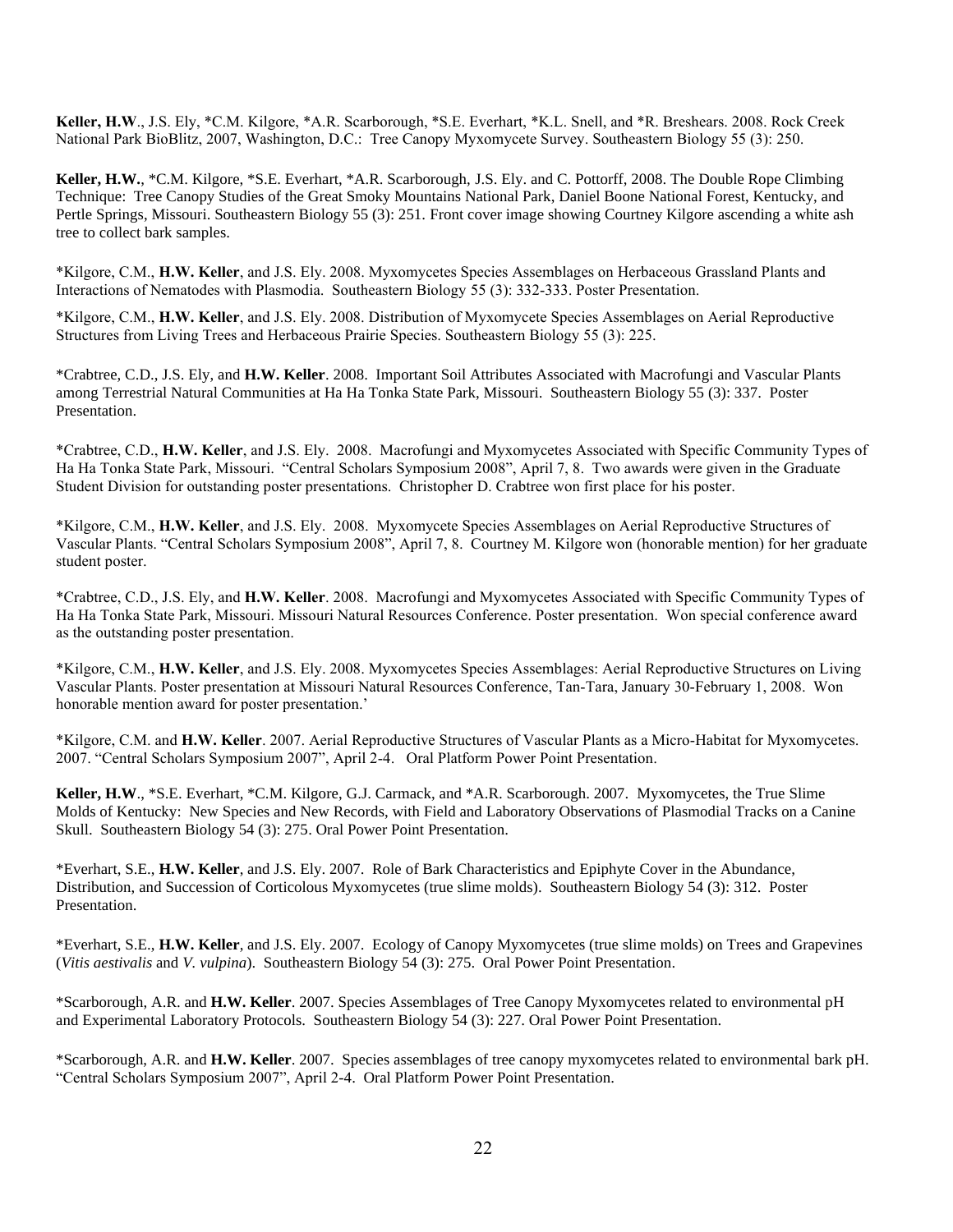\*Crabtree, C.D., **H.W. Keller**, and J.S. Ely. 2007. Fungi and Myxomycete Species Assemblages among Natural Communities and Microhabitats at Ha Ha Tonka State Park, Missouri. Southeastern Biology 54 (3): 315. Poster Presentation.

\*Crabtree, C.D., J.S. Ely, and **H.W. Keller**. 2007. Preliminary results of macrofungi and myxomycete species assemblages associated with selected terrestrial natural communities of Ha Ha Tonka State Park. Missouri. Natural Resources Conference, January 31-February 2, 2007. Poster Presentation.

\*Crabtree, C.D., J.S. Ely, and **H.W. Keller**. 2007. Preliminary Results of Macrofungi and Myxomycete Species Assemblages Associated with Selected Terrestrial Natural Communities of Ha Ha Tonka State Park. The Best Graduate Poster Award at the Central Scholars Symposium, April 2-4, 2007.

\*Everhart, S.E. and **H.W. Keller**. 2007. Species Assemblages and Distribution of Corticolous Myxomycetes on Trees and Grapevines in the Tree Canopy of Three Temperate Forest Communities. "Central Scholars Symposium 2007", April 2-4. Oral Platform Power Point Presentation.

\*Everhart, S.E. (Advisors) **H.W. Keller** and J.S. Ely. 2007. Tree Canopy Myxomycetes (True Slime Molds): Distribution Patterns and Species Assemblages on Trees and Grapevines in Temperate Forests. Sigma Xi Program OR-05, page 64. (Power Point Oral Presentation). Sydney represented the UCM Sigma Xi Chapter at the Sigma Xi Annual Meeting and Student Research Conference held at Orlando, Florida, November 1-4, 2007.

\*Everhart, S.E., **H.W. Keller**, J.S. Ely, and S.W. Wilson. 2006. Slime, Skulls, and the Giant Grapevine: Ecology of Canopy Myxomycetes (true slime molds) on Tree and Grapevines (*Vitis aestivalis* and *V. vulpina*) Sigma Xi Annual Meeting and Student Research Conference. Program of Events. (Program Update Addendum) EB-14. Page 12.

\*Scarborough, A.R. and **H.W. Keller**. 2006. Tree Canopy Myxomycetes (True Slime Molds): Species Assemblages and Diversity in Relation to Bark pH. Transactions of the Missouri Academy of Science, Collegiate Division, 40: 104-105. Oral Power Point Presentation.

\*Scarborough, A.R. and **H.W. Keller**. 2006. Vertical Distribution Patterns of Tree Canopy Myxomycetes in Great Smoky Mountains National Park and Pertle Springs. Transactions of the Missouri Academy of Science, Collegiate Division, 40: 105. Poster Presentation.

\*Everhart, S.E. and **H.W. Keller**. 2006. Ecology of Canopy Myxomycetes on Grapevines. Transactions of the Missouri Academy of Science, Senior Division, .40: 87. Oral Power Point Presentation.

\*Fanning, E.F., J.S. Ely, **H.W. Keller**, and H.T. Lumbsch. 2006. Great Smoky Mountains National Park: Vertical Distribution of Lichen Growth Forms in Canopies of Selected Tree Species. Transactions of the Missouri Academy of Science, Senior Division, 40: 87-88. Oral Power Point Presentation.

**Keller, H.W**. and \*S.E. Everhart. 2006. Myxomycetes (True Slime Molds): Educational Sources for Students and Teachers. Transactions of the Missouri Academy of Science, Collegiate Division, 40: 88. Oral Power Point Presentation.

\*Scarborough, A.R. 2006. Species Assemblages of Tree Canopy Myxomycetes Related to Bark pH. Southeastern Biology 53 (2): 79-80. Oral Power Point Presentation.

\*Scarborough, A.R. 2006. Tree Canopy Myxomycetes: Patterns of Distribution. Southeastern Biology 53 (2): 299-300. Poster Presentation.

**Keller, H.W.** 2006. Tree Canopy Biota in the Great Smoky Mountains National Park. Southeastern Biology 53 (3): 144. Part of Symposium entitled "All Taxa Biodiversity Inventory: A search for species in our own "backyard". Oral Power Point Presentation.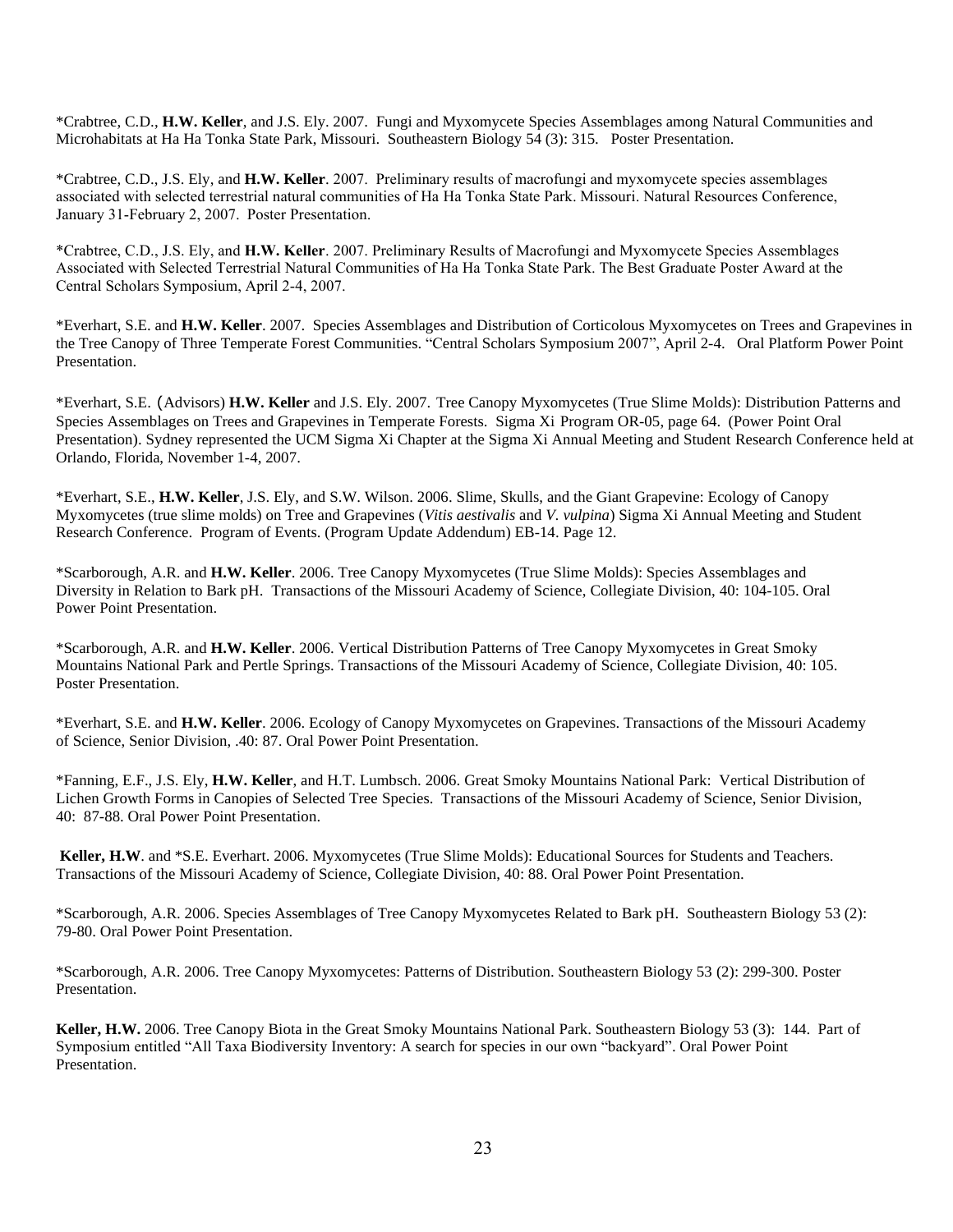\*Everhart, S.E., **H.W. Keller**, J.S. Ely, and S.W. Wilson. 2006. Slime, Skulls, and the Giant Grapevine: Ecology of Canopy Myxomycetes (true slime molds) on Tree and Grapevines (*Vitis aestivalis* and *V. vulpina* Sigma Xi Annual Meeting and Student Research Conference. Program of Events. (Program Update Addendum) EB-14. page 12.

\*Scarborough, A.R. and **H.W. Keller**. 2006. Tree Canopy Myxomycetes (True Slime Molds): Species Assemblages and Diversity in Relation to Bark pH. Transactions of the Missouri Academy of Science, Collegiate Division, Vol.40: 104-05. Oral Platform Power Point Presentation.

\*Scarborough, A.R. and **H.W. Keller**, Department of Biology, Central Missouri State University, Vertical Distribution Patterns of Tree Canopy Myxomycetes in Great Smoky Mountains National Park and Pertle Springs. Transactions of the Missouri Academy of Science, Collegiate Division, Vol. 40: 105. Poster Presentation.

\*Everhart, S.E. and **H.W. Keller**. 2006. Ecology of Canopy Myxomycetes on Grapevines. Transactions of the Missouri Academy of Science, Senior Division, Vol. 40: 87.

**Keller, H.W**. and \*S.E. Everhart. 2006. Myxomycetes (True Slime Molds): Educational Sources for Students and Teachers. Transactions of the Missouri Academy of Science, Collegiate Division, Vol.40: 144-145. ATBI Symposium.

\*Scarborough, A.R. 2006. Species assemblages of tree canopy myxomycetes related to bark pH. Southeastern Biology 53 (2): 79-80.

\*Scarborough, A.R. 2006. Tree Canopy myxomycetes: patterns of distribution. Southeastern Biology 53 (2): 299-300.

\*Scarborough, A.R. 2005. Ecological Distribution of Tree Canopy Myxomycetes Sampled from Great Smoky Mountains National Park and Pertle Springs, Johnson, County, Missouri. McNair Journal, Fall, Page 27. Front cover color photograph Caption: McNair Scholar Angela Scarborough measures pH values of moist chamber bark cultures and scans bark for rare or new species of myxomycetes.

\*Scarborough, A.R. and **H.W. Keller** 2005. Ecological Distribution of Tree Canopy Myxomycetes Sampled from Great Smoky Mountains National Park and Pertle Springs, Johnson, County, Missouri. 9th Annual Ronald E. McNair, Heartland Research Conference, Kanasas City, Missouri, September 23-25, 2005. Oral Power Point Platform Presentation. In published Abstracts # 64. Angela also presented a poster entitled "Tree Canopy Myxomycetes".

Gaither, T.W. and **H.W. Keller**. 2005. Another Gasteromycete with Myxomycetous Characteristics. 5th International Congress on Systematics and Ecology of Myxomycetes. (ICSEM5). Tlaxcala, Mexico, August 8-13, Universidad Autonoma de Tlaxcala. P. 33. (Poster Presentation)

**Keller, H.W**. 2005. Tree Canopy Myxomycetes in Great Smoky Mountains National Park and in Big Oak Tree State Park, U.S.A. 5th International Congress on Systematics and Ecology of Myxomycetes. (ICSEM5). Tlaxcala, Mexico, August 8- 13, Universidad Autonoma de Tlaxcala. P. 43-44. (Oral Platform Presentation). Special Oral Session, Canopy Tree Myxomycetes, Coordinator and also served on the Scientific Committee for the Congress.

**Keller, H.W.** 2005. What is a Myxomycete Species. 5th International Congress on Systematics and Ecology of Myxomycetes. (ICSEM5). Tlaxcala, Mexico, August 8-13, Universidad Autonoma de Tlaxcala. P. 45-46.

**Keller, H.W**, S.W. Wilson, and P.A. Smith. 2005. Research Experience for Teachers-National Science Foundation: Biodiversity Survey (Myxomycetes and Insects) of Pertle Springs, Warrensburg, Missouri, by 7th Grade Life Science Students. 5th International Congress on Systematics and Ecology of Myxomycetes. (ICSEM5). Tlaxcala, Mexico, August 8- 13, Universidad Autonoma de Tlaxcala. P. 47-48. (Poster Presentation).

**Keller, H.W**. and T.W. Gaither. 2005. Course 1: Taxonomy of Myxomycetes. 5th International Congress on Systematics and Ecology of Myxomycetes. (ICSEM5). Tlaxcala, Mexico, August 8-13, Universidad Autonoma de Tlaxcala. P. 49.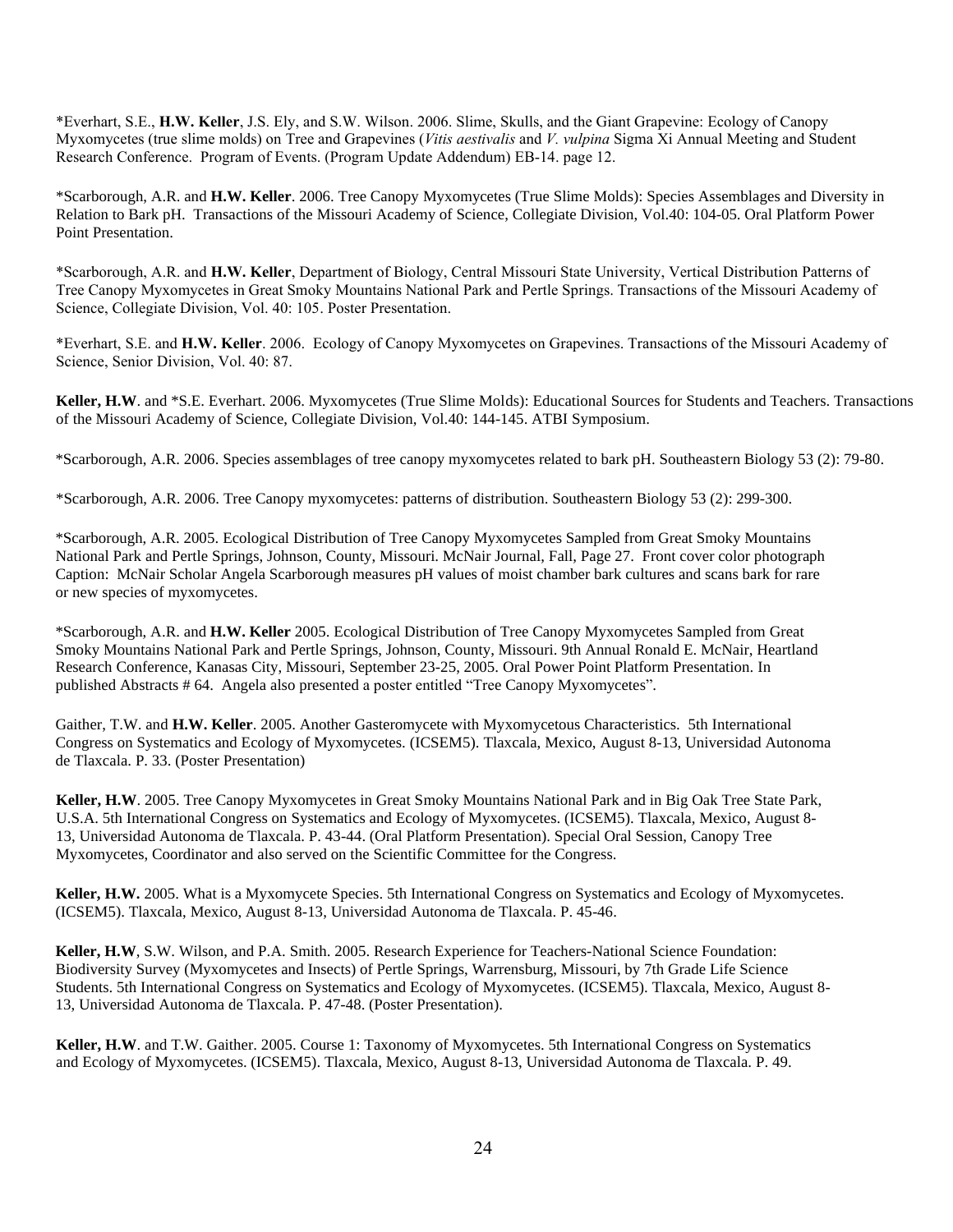\*Parker, E.E. and **H.W. Keller**. 2005.Tree Canopy Myxomycetes: Correlation with Bark pH in Big Oak Tree State Park, Missouri, U.S.A. 5th International Congress on Systematics and Ecology of Myxomycetes. (ICSEM5). Tlaxcala, Mexico, August 8-13, Universidad Autonoma de Tlaxcala. P. 74-75. (Poster Presentation).

**Keller, H.W**., H.T. Lumbsch, \*E.R. Fanning, S.B. Selva, and J.S. Ely. 2005. First Lichen Bio-Quest in Great Smoky Mountains National Park. Southeastern Biology 52(2): 200. (Poster Presentation).

Lumbsch, H.T., \*E.R. Fanning, J.S. Ely, and **H.W. Keller**. 2005. New Additions to the Lichen Biota of Great Smoky Mountains National Park. 52(2): 200-201. (Poster Presentation)

**Keller, H.W.**, S.W. Wilson, and P.A. Smith. 2005. National Science Foundation - Research Experience for Teachers: Biodiversity Survey (Myxomycetes and insects) of Pertle Springs, Warrensburg, Missouri by 7th grade Life Science Students. Southeastern Biology 52(2): 210-211. (Poster Presentation)

**Keller, H.W**. 2004. Tree Canopy Biodiveristy in Great Smoky Mountains National Park. Inoculum 55 (4): 20.

Gaither, T.W. and **H.W. Keller**. 2004. The Genus *Schenella*, Myxomycete or Gastroid Fungus, a 100 year-old Mystery. Southeastern Biology 51 (2): 222-223. (Poster Presentation).

**Keller, H. W.** 2004. Tree Canopy Biota in the Great Smoky Mountains National Park. Southeastern Biology 51 (2): 224. (Poster Presentation)

\*Parker, E. E. and **H.W. Keller**. 2004. Correlation of pH with Assemblages of Corticolous Myxomycetes. Transactions of the Missouri Academy of Science, Collegiate Division, Vol. 38: 73. (Oral Platform Presentation).

\*Parker, E.E. and **H.W. Keller**. 2004. Correlation of pH with Assemblages of Corticolous Myxomycetes in Big Oak Tree State Park. Southeastern Biology 51(3): 290.

\*Parker, E. E. and **H. W. Keller**. 2003. Correlation of pH with Assemblages of Corticolous Myxomycetes. Oral Platform Presentation. 10th Annual McNair Scholars Research Symposium, September 11, 2003, Central Missouri State University, Abstract published in McNair Journal, Fall 2003: 4.

\*Parker, E. E. and **H. W. Keller** 2003. Correlation of pH with Assemblages of Corticolous Myxomycetes. Oral Platform Presentation. 7th Annual Ronald E. McNair, MO-KAN-NE HEARTLAND Research Conference, Kanasas City, Missouri, September 2003. Published Abstracts no page numbers.

**Keller, H.W**. and \*K.L. Snell. 2003. Cryptogam tree canopy biodiversity in the Great Smoky Mountains National Park. Inoculum 54 (3): 30.

Estrada-Torres A., T. W. Gaither, D. Miller, C. Lado, and **H.W. Keller**. 2003.Morphological and molecular evidence from the myxomycete genus *Schenella* suggests synonymy with the fungal, gasteromycete genus *Pyrenogaster*. Inoculum 54 (3): 20.

Gaither, T.W. and **H.W. Keller**. 2003. Light and scanning electron microscopy of the myxomycete species *Schenella microspora* and *S. simplex*: morphological evidence for a gastroid basidiomycete. Inoculum 54 (3): 21.

Wilson, S. W., \*N. M. Svatos, and **H. W. Keller**. 2003. Department of Biology, Central Missouri State University. Tree Canopy Insect Biodiversity in Big Oak Tree State Park, Missouri: Preliminary Results. Transactions of the Missouri Academy of Science, Senior Division, Vol.37: 74. (Oral Platform Presentation).

**Keller, H.W**. and \*K.L. Snell. 2003. Effect of Bark pH on the Occurrence and Abundance of Tree Canopy Myxomycetes in the Great Smoky Mountains National Park. Transactions of the Missouri Academy of Science. Senior Division, Vol.37: 72. (Oral Platform Presentation).

**Keller H.W**. and \*K.L. Snell. 2003. Tree canopy biodiversity in the Great Smoky Mountains National Park. Central Research and Creative Accomplishment Symposium April 14-17, (Poster Presentation).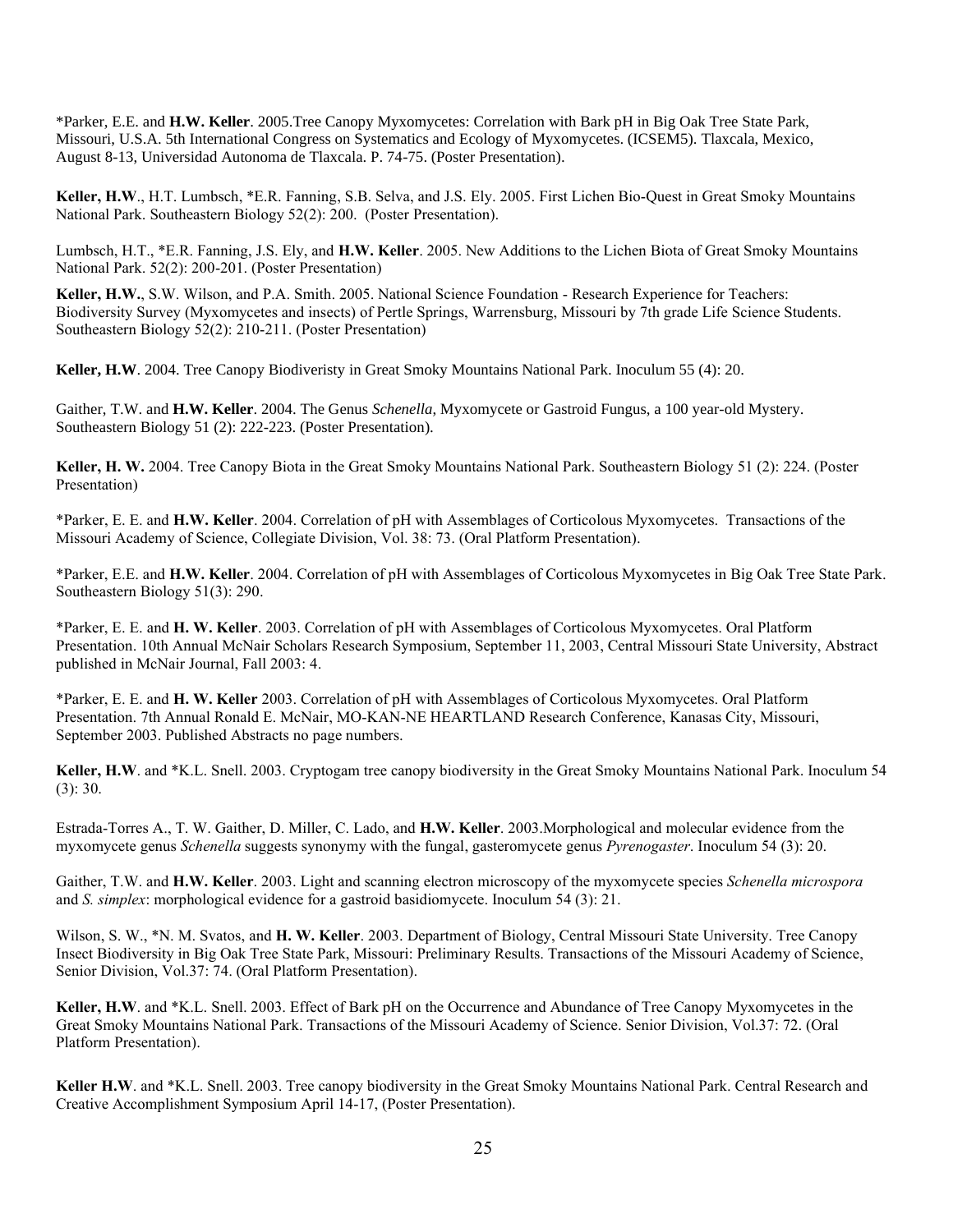**Keller, H.W.** 2003. Tree Canopy Biodiversity in the Great Smoky Mountains National Park. Missouri Life Sciences Week, March 3-7, online poster session.

**Keller, H.W**., \*K.L. Snell, \*M. Skrabal, \*D.A. Lesmeister, \*B. Counts, and \*L. Henley. 2002c. Student Climbing and Collecting Experiences in the Great Smoky Mountains National Park. Transactions of the Missouri Academy of Science. Senior Division, Vol.36: 69-70. (Oral platform presentation).

**Keller, H.W.** and \*K. L. Snell. 2002. Cryptogam Tree Canopy Biodiversity in the Great Smoky Mountains National Park. All Taxa Biodiversity Inventory Annual Conference December 4-7, in Gatlinburg at the Glenstone Lodge. (Poster presentation).

**Keller, H.W.** and \*K.L. Snell. 2002. Cryptogam Tree Canopy Biodiversity in the Great Smoky Mountains National Park. Society of American Foresters National Convention. Abstract Program: 44. October 5-9, Winston-Salem, North Carolina (Poster presentation).

Estrada-Torres, T.W. Gaither, D. Miller, C. Lado and **H.W. Keller**. 2002. The myxomycete genus *Schenella*: morphological and molecular evidence for the gasteromycete genus *Pyrenogaster*. In: Rammeloo J. and Bogaerts A. (eds) Fourth International Congress on Systematics and Ecology of Myxomycetes, Abstract Volume: 25. August 4-9, National Botanic Garden of Belgium, Meise, Belgium. (Oral platform.)

Gaither, T. W. and **H.W. Keller**. 2002. Microscopic evidence supporting the cogeneric status of *Schenella simplex* and *S. microspora*. In: Rammeloo J. and Bogaerts A. (eds) Fourth International Congress on Systematics and Ecology of Myxomycetes, Abstract Volume: 34. National Botanic Garden of Belgium, Meise, Belgium. (Poster presentation).

Hatano, T. and **H.W. Keller**. 2002. A scanning electron microscopy study of selected *Badhamia* species. In: Rammeloo J. and Bogaerts A. (eds) Fourth International Congress on Systematics and Ecology of Myxomycetes, Abstract Volume: 39. National Botanic Garden of Belgium, Meise, Belgium. (Oral presentation).

**Keller H.W.** 2002. *Arcyria nutans* a name still recognized. In: Rammeloo J. and Bogaerts A. (eds) Fourth International Congress on Systematics and Ecology of Myxomycetes, Abstract Volume: 47. National Botanic Garden of Belgium, Meise, Belgium. (Oral platform presentation).

**Keller H.W**. 2002. Tree canopy and corticolous myxomycetes. In: Rammeloo J. and Bogaerts A. (eds) Fourth International Congress on Systematics and Ecology of Myxomycetes, Abstract Volume: 48. National Botanic Garden of Belgium, Meise, Belgium. (Oral platform presentation).

**Keller H.W**., \*M. Skrabal, U.H. Eliasson, and T.W. Gaither. 2002. A new tree canopy myxomycete in the Great Smoky Mountains National Park. In: Rammeloo J. and Bogaerts A. (eds) Fourth International Congress on Systematics and Ecology of Myxomycetes, Abstract Volume: 49-50. National Botanic Garden of Belgium, Meise, Belgium. (Oral platform presentation)

**Keller, H.W**., and \*D.B. Lesmeister. 2001. A tree canopy *Polypodium* fern in the Great Smoky Mountains National Park. Poster Presentation at 2001 All Taxa Biodiversity Inventory Annual Conference of Discover Life in America held at Glenstone Lodge in Gatlinburg, Tennessee, November 28-December 1. (poster presentation).

**Keller, H.W**. and \*K.L. Snell. 2001. Feeding activities of molluscs on Myxomycetes and mushrooms with additional observations of snails and slugs in the tree canopy. Presentation at 2001 All Taxa Biodiversity Inventory Annual Conference of Discover Life in America held at Glenstone Lodge in Gatlinburg, Tennessee, November 28-December 1. (poster presentation).

\*Counts, J.W., \*D.A. Lesmeister and **H.W. Keller**. 2001. Biodiversity in treetops. Central Missouri State University Undergraduate Research Symposium. (poster presentation, September 11-13, 2001).

\*Counts J.W., \*L., Henley, \*M. Skrabal, and **H.W. Keller**. 2001. Biological jewels in tree canopies. Transactions of the Missouri Academy of Science. Collegiate Division, 35: 70. (poster presentation)

\*Snell K.L. and **H.W. Keller**. 2001. Biodiversity of tree canopy cryptogams in the Great Smoky Mountains National Park. Transactions of the Missouri Academy of Science. Senior Division. 35: 53. (oral platform presentation).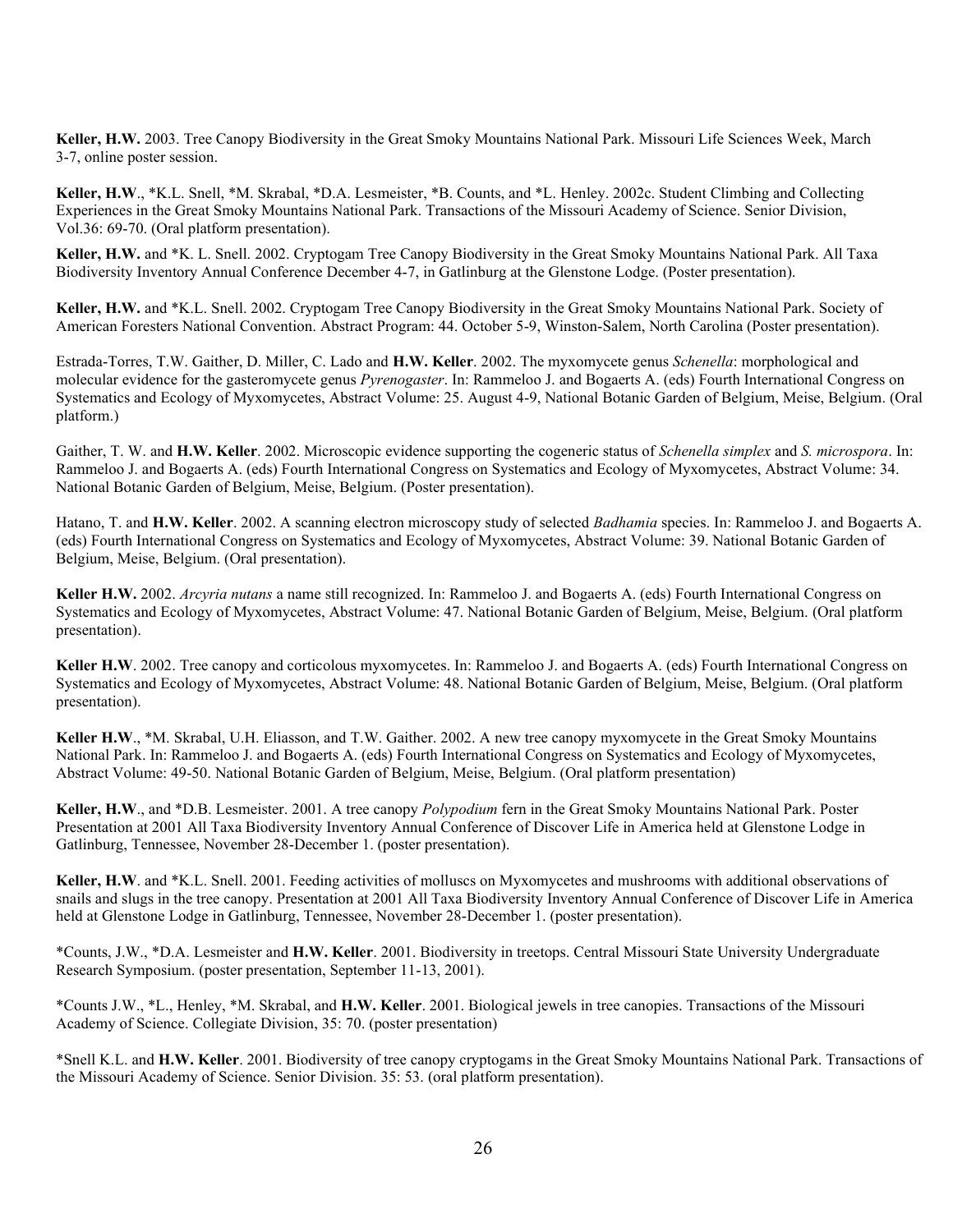**Keller, H.W**. and U.H. Eliasson. 2000. Tree Canopy Biodiversity (Myxomycetes, macrofungi, mosses, liverworts, and lichens) in the Great Smoky Mountains National Park. Report of the First National Science Foundation Workshop for Biotic Surveys and Inventories, held at the Outlook Inn, Orcas Island, Washington, May 18-21.

**Keller, H.W.** and U.H. Eliasson. 1999. Coprophilous Myxomycetes: biodiversity, ecological and taxonomic observations. Abstract/Volume: 26. This presentation is part of a symposium on "The Distribution and Ecology of Mycetozoans in Terrestrial Ecosystems". Third International Congress on the Systematics and Ecology of Myxomycetes (ICSEM3), Beltsville, Maryland.

Gaither, T.W. and **H.W. Keller** 1999. Scanning electron microscopic observations on a taxon resembling Symphytocarpus (StemonitalesAbstract/Volume: 43. Third International Congress on the Systematics and Ecology of Myxomycetes (ICSEM3), Beltsville, Maryland, U.S.A.

**Keller, H.W**. and T.W. Gaither. 1999. Myxomycete Workshop. Abstract/Volume: 17. Third International Congress on the Systematics and Ecology of Myxomycetes (ICSEM3), Beltsville, Maryland, U.S.A.,

Gaither, T.W. and **H.W. Keller**. 1999. *Diachea subsessilis* and *D. deviata*: taxonomic implications from SEM studies. Abstract/Volume: 71. Third International Congress on the Systematics and Ecology of Myxomycetes (ICSEM3), Beltsville, Maryland, U.S.A.

Frederick, L., R. Simmons, **H.W. Keller**, L. Pendergrass, E. Coleman, J. Ku, and I.L. Roth. 1999. Myxomycetes from the State of Georgia-Corticolous and Field Studies.

Gaither, T.W. and **H.W. Keller**. 1997. The Mystery Remains: What is *Schenella*? Texas Soc. Electron Microsc. Jour. 28 (2): 44.

**Keller, H.W**., K.C. Rudy and J. Murray. 1997. The Devil's Cigar! Fifth Annual UNTHSC Research Appreciation Day, Abstract #76.

**Keller, H.W**. R.W. Gracy, T. Yorio. 1997. Introduction to Industry Practice: a model for collaboration. University of North Texas Health Science Center, Abstract #36. Research Appreciation Day

**Keller, H.W**. and K.C. Rudy. 1996. Ecological and Life History Observations of a Rare Ascomycete, *Chorioactis geaster*, the Devil's Cigar. APS/MSA Abstracts of Presentations 116,117 and Inoculum 47(3): 15.

**Keller, H.W.** and K.L Braun. 1996. Myxomycetes of Ohio: their systematics, biology and use in teaching. Second International Congress on the Systematics and Ecology of Myxomycetes, Real Jardin Botanico, CSIC, Madrid, Spain, Abstract Volume: 53.

**Keller, H.W**. and K.C. Rudy. 1996. The History of River Legacy Parks, its Myxomycete biodiversity and the rare ascomycete, *Chorioactis geaster*, the devil's cigar. Second International Congress on the Systematics and Ecology of Myxomycetes, Real Jardin Botanico, CSIC, Madrid, Spain, Abstract Volume: 88, 89.

**Keller, H.W**. 1996. Myxomycete films available as video tapes. Second International Congress on the Systematics and Ecology of Myxomycetes, Real Jardin Botanico, CSIC, Madrid, Spain, Abstract Volume: 52.

**Keller, H.W.** 1996.World Directory of Myxomycetologists. Second International Congress on the Systematics and Ecology of Myxomycetes, Real Jardin Botanico, CSIC, Madrid, Spain, Abstract Volume: 87.

Arnott, H.J., L.E. Lopez, **H.W. Keller**, and T. Hatano. 1995. The development of dictydine granules in *Lindbladia*. Texas Soc. Electron Microsc. Jour. 26 (1): 31.

Hatano, T., **H.W. Keller**, and H.J. Arnott. 1995. A taxonomic study of *Arcyodes incarnata* (Alb. & Schw.) C. F. Cook. Mycological Society of Japan, 39th Annual Meeting: p. 59.

Arnott, H.J., L.E. Lopez, T. Hatano, and **H.W. Keller**. 1995. The structure and development of dictydine granules in *Lindbladia*. Inoculum 46: 2.

Hatano, T., H.J. Arnott, and **H.W. Keller**. 1994. A taxonomic and electron microscopic study of the holotype specimen of *Lindbladia tubulina* Fries. J. Colorado-Wyoming Academy of Science 34: 30.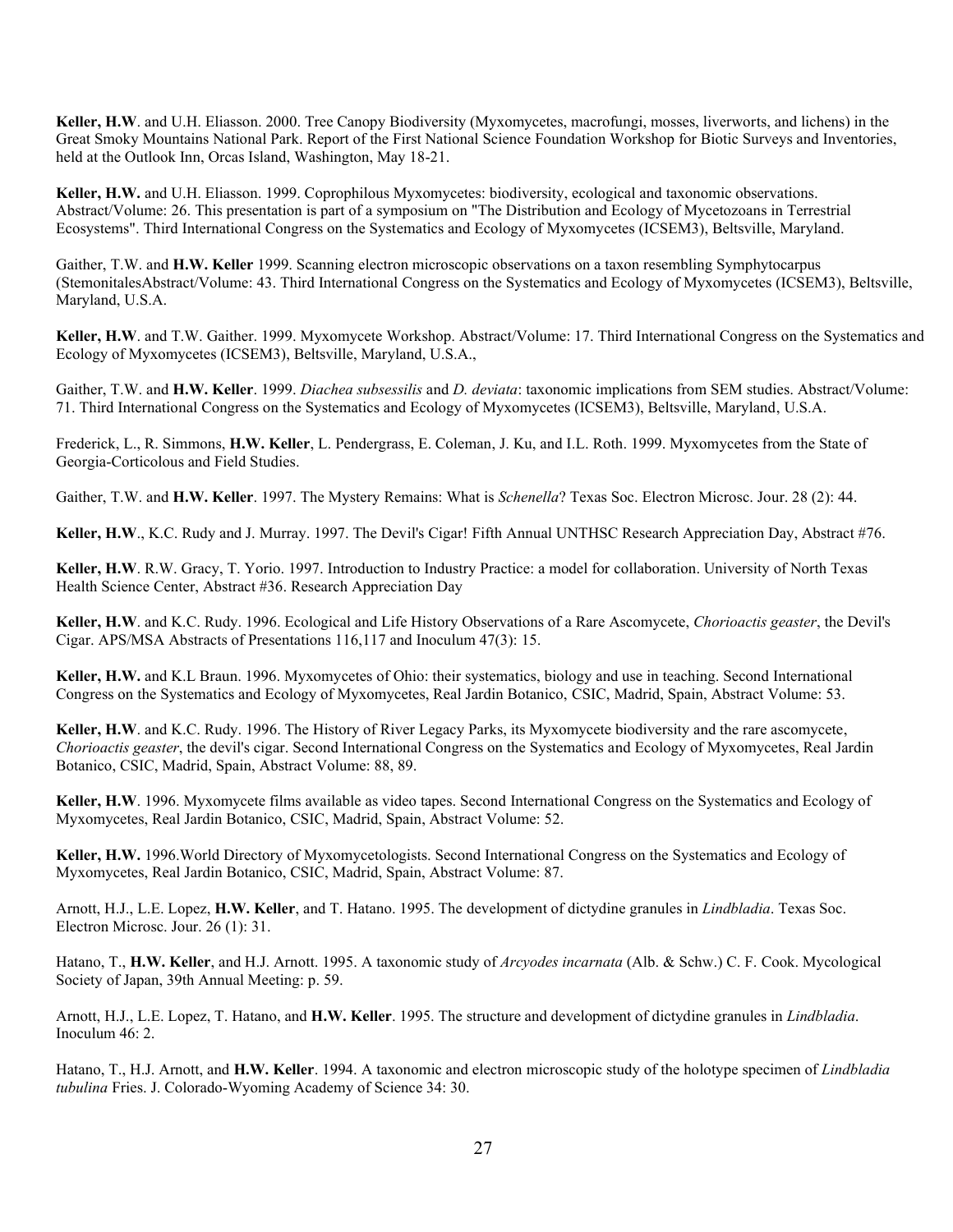Eliasson, U.H. and **H.W. Keller**. 1993. First International Congress on Myxomycete Taxonomy and Ecology, principal invited speaker on Taxonomy of the Myxomycetes, Chester, England, September 6 to 11, paper "The Genus *Clastoderma* (Myxomycetes): Taxonomic Evaluation and Infraspecific Variation of *C. debaryanum*".

**Keller, H.W.** and K.L. Braun. 1993. Myxomycetes of Ohio. Inoculum 44 (2): 43.

**Keller, H.W**., and K.D. Whitney. 1991. Mycological Society of America Myxomycete Workshop. Mycol. Newsl. 42 (1): 21.

Eliasson, U.H. and **H.W. Keller**. 1990. Relationships in the Liceales. Symposium entitled "Myxomycetes (plasmodial slime molds): Recent Advances in Systematics and Ecology" IMC4, Fourth International Mycological Congress, Regensburg, Germany. Edited by A. Reisinger and A. Bresinsky. Volume IA-18/1: p. 18. Organizer and convener.

**Keller, H.W**., and H.J. Arnott. 1990. Taxonomic Assessment of *Physarum pulcherrimum* and *Physarum roseum* (Myxomycetes, Physarales, Physaraceae) using ultrastructural characters. IMC4, Fourth International Mycological Congress, Regensburg, Germany. Edited by A. Reisinger and A. Bresinsky. Volume IA-27/2: p. 27.

Arnott, H. J., and **H.W. Keller**. 1990. An SEM and X-ray microanalysis of sporangial components in two species of *Physarum*. Texas Soc. Electron Microsc. 21 (1): 29.

**Keller, H W.**, and H.J Arnott. 1990. *Physarum pulcherrimum* and *Physarum roseum* (Myxomycetes, Physarales, Physaraceae): assessment and comparison of taxonomic characters using scanning electron microscopy. Mycol. Newsl. 41 (1): 21.

**Keller, H.W**. 1989. Myxomycete spore ornamentation: observations with scanning electron microscopy. AAAS Southwestern and Rocky Mountain Division. 6 (Part 1): 31.

**Keller, H.W**., U.H. Eliasson, and J. A. Hutchison. 1989. New records of Myxomycetes from Arkansas. Southwestern Association of Naturalists. Paper No. 77.

**Keller, H.W**., U.H. Eliasson, and J.A. Hutchison. 1988. Myxomycetes from Arkansas. AAAS Southwestern and Rocky Mountain Division. 5 (Part I): 24.

**Keller, H.W**. 1988. Two species of *Physarum* in culture: one new - one old. Mycol. Newsl. 39 (1): 33.

**Keller, H.W**. 1988. A new species of *Physarum* (Physaraceae, Physarales, Myxomycetes) with wrinkled- reticulate spores. ASB Bulletin. 35: 80.

**Keller, H.W.**, K.L. Braun, J.D. Schoknecht, and M.J. Buben-Zurey. 1987. Corticolous myxomycetes from Cedar Bog. Cedar Bog Symposium II.

Schoknecht, J.D., and **H.W. Keller**. 1986. Calcification by plasmodia of Myxomycetes. The Fifth International Symposium on Biomineralization, The Origin of Ocean Chemistry and Its Significance to Biomineralization. (pages unnumbered), UTA.

Schoknecht, J. D., and **H.W. Keller**. 1986. Accumulation of silicon in the Physarales. Mycol. Newsl. 37 (1): 41, 42.

**Keller, H.W**., and J.D. Schoknecht. 1985. A new species of *Didymium* (Myxomycetes) isolated from bovine dung. Mycol. Newsl. 36 (1): 29, 30.

**Keller, H.W**. 1984. Taxonomy of the myxomycete *Arcyria nigella*. Mycol. Newsl. 35 (1): 31.

**Keller, H.W**., and J.D. Schoknecht. 1984. *Licea fimicola*: a coprophilous myxomycete species with uncertain taxonomic affinity. Mycol. Newsl. 35 (1): 31.

**Keller, H.W.**, and K.D. Whitney. 1981. The taxonomic status of *Physarum bogoriense*. ASB Bulletin 27: 54.

**Keller, H.W**., J.D. Schoknecht, D. W. Mitchell, and K.D. Whitney. 1981. Observations on the myxomycete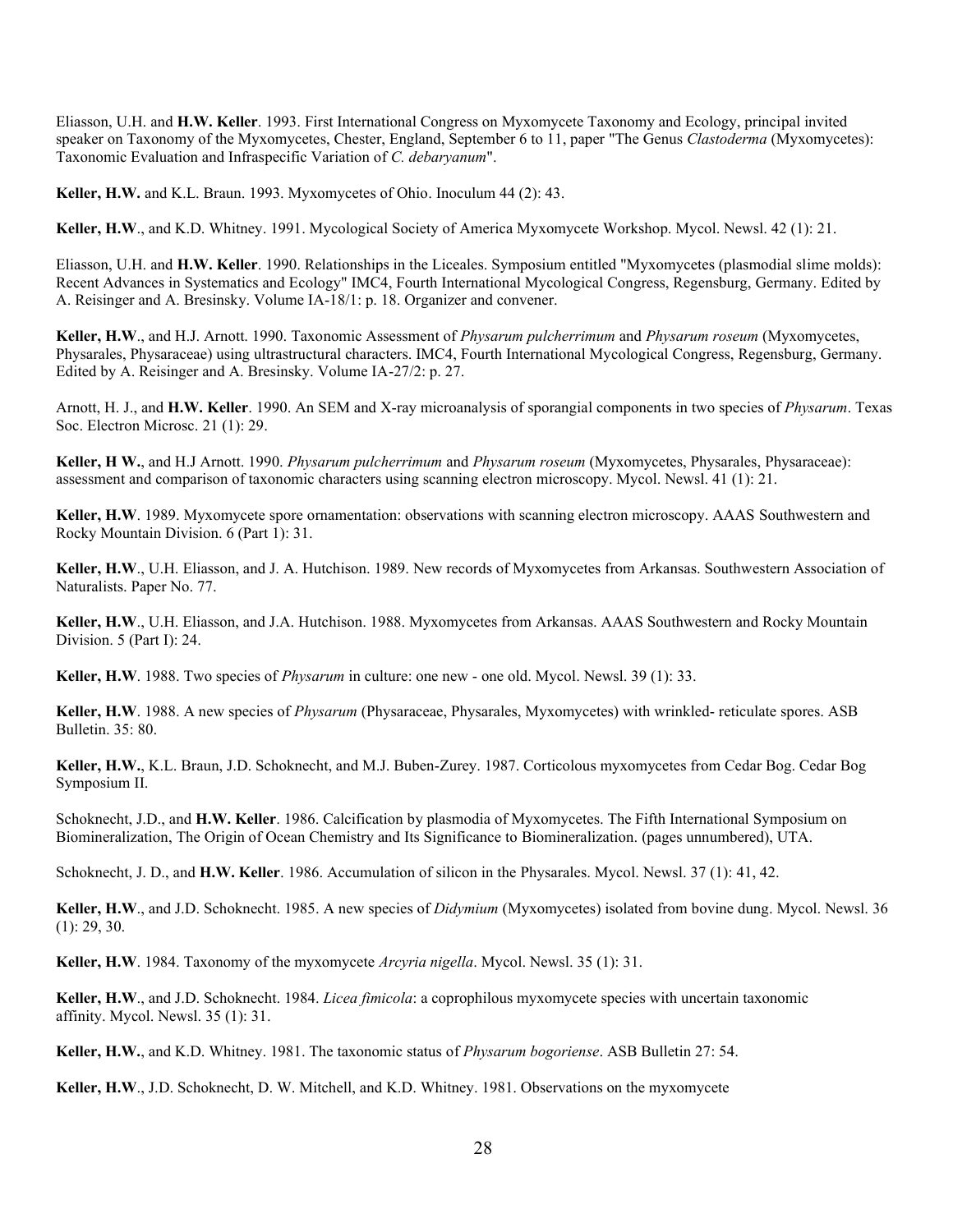genus *Clastoderma*. Ohio J. Sci. 80: 20.

Schoknecht, J.D., and **H.W. Keller**. 1981. Myxomycete biosystematics: some recent developments. Mycol. Newsl. 32 (1): 47.

**Keller, H.W.**, and M. J. Buben. 1980. The taxonomic status of *Cribraria minutissima*. Ohio J. Sci. 80: 21.

**Keller, H.W**., L. Frederick, R. Simons, L. Pendergrass. 1979. Myxomycetes of Georgia: a progress report. ASB Bulletin 26(2): 99,100.

**Keller, H.W**., and K.L. Braun. 1979. The taxonomy and ecology of selected species of corticolous Myxomycetes. Ohio J. Sci. 79: 17.

Braun, K.L., and **H.W. Keller**. 1979. Corticolous Myxomycetes of the North High School Land Laboratory. Ohio J. Sci. 79: 57.

Smith, D.M., and **H.W. Keller**. 1978. Spore to spore cultivation of a new species of *Didymium* (Myxomycetes) in association with an acarid mite *Tyrophagus putrescentiae*. ASB Bulletin 25(2): 67.

**Keller, H.W**. 1978. The corticolous Myxomycetes of Ohio. Ohio J. Sci. 78: 23.

**Keller, H.W**., and L.L. Anderson. 1978. Some coprophilous species of Myxomycetes. ASB Bulletin. 25(2): 67.

**Keller, H.W**., and T.E. Brooks. 1977. A new corticolous genus and species in the Myxomycetes. ASB Bulletin 24(2): 62.

**Keller, H.W**., and J. A. Hutchison. 1976. Myxomycetes of Arkansas: a progress report. ASB Bulletin 23(2): 70.

Schoknecht, J.D., and **H.W. Keller**. 1975. Characterization of the peridial deposits of the white Perichaenas and its taxonomic significance. American Journal of Botany.

**Keller, H.W.**, H.C. Aldrich, T.E. Brooks, and J.D. Schoknecht. 1975. The taxonomic status of *Badhamia ovispora*: a myxomycete with unique spores. ASB Bulletin 22(2): 60.

**Keller, H.W.** 1974. Corticolous myxomycetes new to Florida. ASB Bulletin. 21(2): 64.

**Keller, H.W.** 1973. *Perichaena depressa* and *Perichaena quadrata* (Myxomycetes, Trichiales, Trichiaceae): two autonomous species of slime molds. ASB Bulletin 20(2): 63.

**Keller, H.W.,** and H.C. Aldrich. 1972. Scanning electron microscopy and freeze-etching of fructifications (peridia, capillitia and spores) of certain slime molds species. ASB Bulletin. 21(2): 64.

**Keller, H.W.** 1971. The genus *Perichaena* (Myxomycetes): a taxonomic and cultural study. Dis. Abs. Int. 32(5-B): 2558.

# **Theses**

Keller, H.W. 1963. A comparative anatomical study of the genus *Echinacea*. Master's Thesis, University of Kansas, Lawrence. 97 p., 90 Figs., Professor R. L. McGregor, Major Advisor.

Keller, H.W. 1971. The genus *Perichaena* (Myxomycetes): a taxonomic and cultural study. Ph.D. Dissertation, University of Iowa, Iowa city, 199 p. Professor George W. Martin, Major Advisor.

# **Graduate Student Master's Thesis – Harold W. Keller, Thesis Chairman**

\*Snell, K.L. 2002. "Vertical Distribution and Assemblages of Corticolous Myxomycetes on Five Tree Species in the Great Smoky Mountains National Park", Department of Biology, Central Missouri State University. 47 p. revised and published in *Mycologia* and *Castanea*.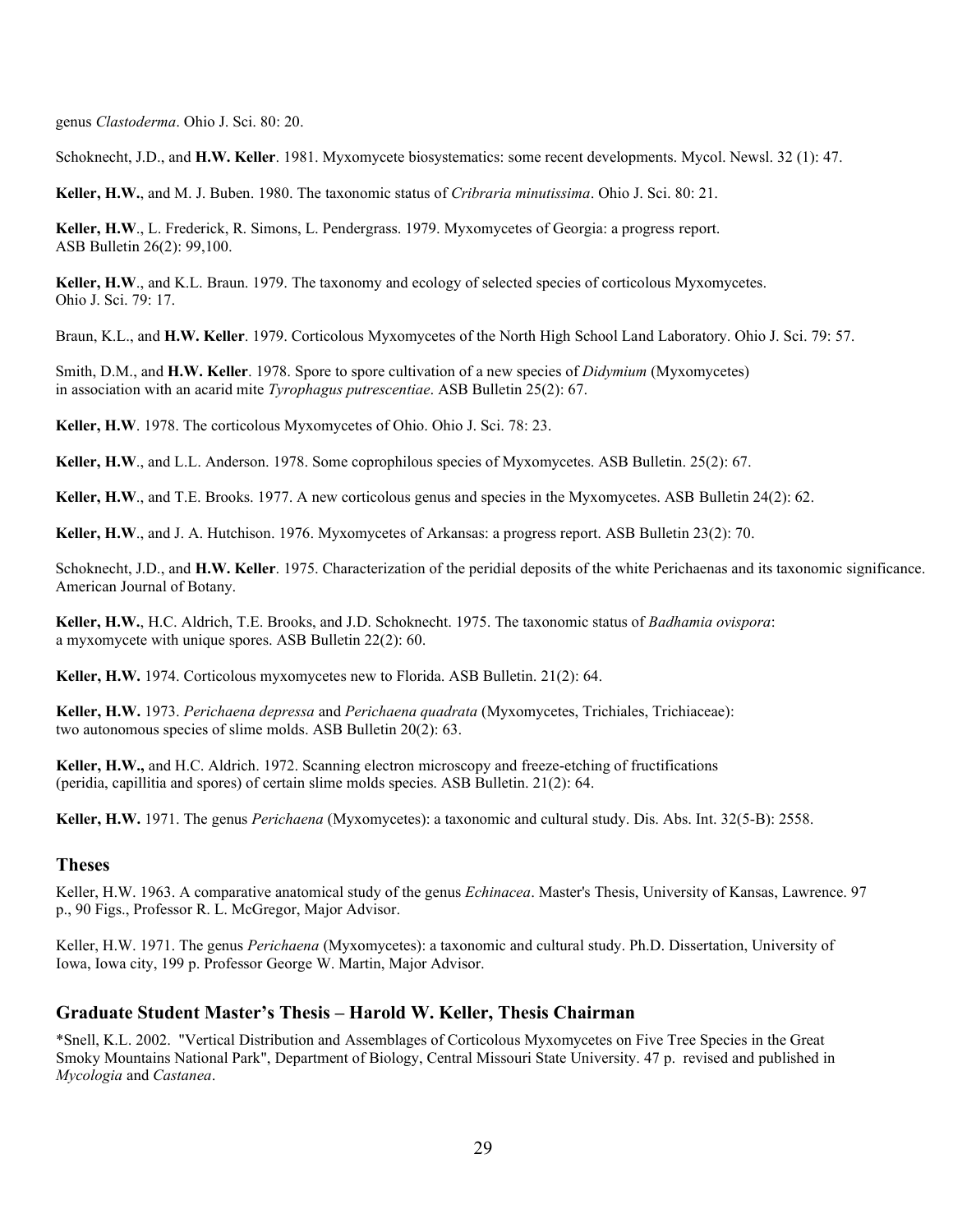\*Everhart S.E. 2007. "Assemblages and distribution of corticolous myxomycete species in the tree canopy of selected forests in Kentucky and Tennessee" [Master's Thesis]. Department of Biology and Earth Science, University of Central Missouri. 75 p. Revised and published in *Mycologia*, *Fungal Diversity*, and *Botany.*

\*Crabtree, C.D. 2008. Masters thesis "Macrofungi and myxomycetes of selected terrestrial natural communities of Ha Ha Tonka State Park (completed May, 2008) Department of Biology and Earth Science, University of Central Missouri published in *Mycologia*.

\*Kilgore, C.M. 2008. Masters thesis "Aerial reproductive structures of vascular plants as a microhabitat for myxomycetes." Department of Biology, University of Central Missouri (completed May, 2008) Department of Biology and Earth Science published in part in *Mycologia* and *Inoculum*.

# **External Thesis Examiner**

Lyon, F.L. 1977. The sessile species of *Didymium*. Master's Thesis. Kansas State University. 36 Pages, 52 Figures.

Wang, Q. and Y. Li, 2006, Trichiales in China. Science Press, Beijing. 134p. 59pl. (doctoral dissertation thesis for Qi Wang).

# **Book review leader for BRIT Book Review Club**

2021. A Sand County Almanac, and Sketches Here and There, by Aldo Leopold.

2020. The Lochsa Story: Land Ethics in the Bitterroot Mountains, by Bud Moore;

2020. A River Runs Through It and Other Stories. 1976. The other stories: "Logging and Pimping and "Your Pal Jim"; USFS,: The Ranger the Cook, and a Hole in the Sky"

2019. Becoming Native to this Place by Wes Jackson.

#### **Book Reviews** (64 here)

Jensen, R. J., and H. W. Keller. 1979. Major Medicinal Plants: Botany, Culture, and Uses, by Julia F.Morton, published by C. C. Thomas, in *McIlvainea* 3 (2): 58-59.

Keller, H.W. 1986. The Green World - An Introduction to Plants and People, Second Edition, by Richard M. Klein, published by Harpers and Row, New York.

Keller, H.W. 1987. Magicians of the Forest: the Splendid World of the True Slime Molds. by H. Hagiwara. Published by Asahi Shinbun , Tsukiji, Chuo-Ku, Tokyo, Japan. *Mycologia*. 79: 490.

Keller, H.W. 1993. A Guide to Temperate Myxomycetes, by N. E. Nannenga-Bremekamp with an English translation by A. Feest and Y. Burggraaf of De Nederlandse Myxomyceeten, published by Biopress Limited Bristol. *Mycologia* 85: 876-877.

Keller, H.W. 1993. Edible Wild Mushrooms of North America, A Field-to-Kitchen Guide, by D. W. Fischer and A. E. Bessette. University of Texas Press. *Sida*: 15 (3): 562.

Keller, H.W. 1993. Texas Mushrooms, A Field Guide, by Susan and Van Metzler, Scientific Advisor, Orson K. Miller, University of Texas Press. *Sida*: 15 (3): 562-563.

Keller, H.W. 1993. Taming the Wild Mushroom, a Culinary Guide to Market Foraging. By Bessette, A. and Bessette, AE. University of Texas Press. *Sida*: 15 (4): 616.

Keller, H.W. 1994. Die Myxomyceten Deutschlands und des angtenzenden Alpenraumes unter besonderer Beruchsichtigung Osterreichs, Band 1, Ceratiomyxales, Echinosteliales, Liceales, Trichiales, Karlheinz Baumann Verlag, Gomaringen, Germany. *Mycologia* 86: 718-719

Keller, H.W. 1994. Die Myxomyceten Deutschlands und des angtenzenden Alpenraumes unter besonderer Beruchsichtigung Osterreichs, Band 1, Ceratiomyxales, Echinosteliales, Liceales, Trichiales, by H. Neubert, W. Nowotny, and K. Baumann, Karlheinz Baumann Verlag, Gomaringen, Germany. *Sida*: 16: 220-221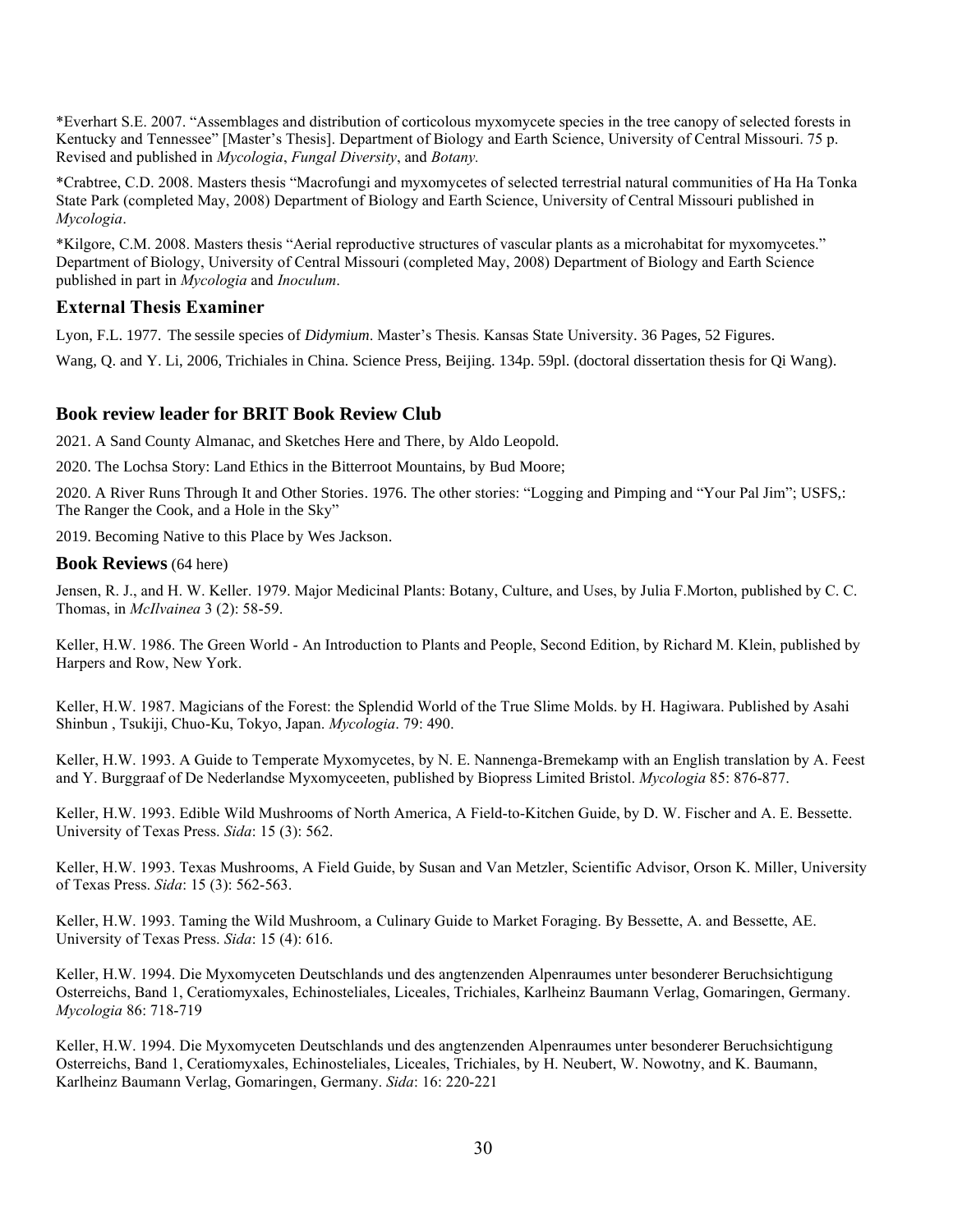Keller, H.W. 1994. A Guide to Kansas Mushrooms. by B. R. Horn, R. Kay, and D. Abel. University Press of Kansas. *Sida* 16: 217-218

Keller, H.W. 1995. Myxomycetes: A Handbook of Slime Molds. by Steven L. Stephenson and Henry Stempen. Timber Press, Inc. *Mycologia* 87: 424-425

Keller, H.W. 1995. Colour Atlas of Micromycetes. by Walter Jülich and Gustav F. Verlag, Stuttgart and New York. Mycologia 87: 428

Keller, H.W. 1995. Phytopathogenic Fungi: A Scanning Electron Stereoscopic Survey, by Merton F. Brown and Harold G. Brotzman, University of Missouri Columbia Extension Division, Mycophile, July/August, 1995

Keller, H.W. 1995. Morel, A Lifetime Pursuit, by V. V. "Tommy" Thompson, Missouri Mycological Society, *Mycophile*, September/October, 1995

Keller, H.W. 1995. Alaska's Mushrooms: A practical Guide, by Harriette Parker, Alaska Northwest Books, Graphic Arts Center Publishing Company, *Mycophile*, September/October, 1995.

Keller, H.W. 1995. A Handbook of Slime Molds. By Stephenson, S.L. and Stempen, A. Timber Press. *Sida* 16 (3): 601-602.

Keller, H.W. 1995. Key to the Flora of Arkansas. By Smith, E.B. The University of Arkansas Press. *Sida* 16 (3): 602.

Keller, H.W. 1995. A Biological Survey for the Nation. By the National Research Council, Committee on the Formation of the National Biological Survey. Academy Press. *Sida* 16 (3): 603-604.

Keller, H.W. 1995. The Biology of Vines. By Putz, F.E. and Mooney, H.A. Press Syndicate of the University of Cambridge. *Sida* 16 (3): 604-605.

Keller, H.W. 1995. Crop Improvement for Sustainable Agriculture. Callaway, M.B. and Francis, C.A. University of Nebraska Press. *Sida* 16 (3): 605-606.

Keller, H.W. 1995. Healing Plants. By Pahlow, M. Barron's Educational Services. *Sida* 16 (3): 606-607.

Keller, H.W. 1995. Utah Wildflowers, A Field Guide to Northern and Central Mountain Valleys. By Shaw, R.J. Utah State University Press. *Sida*. 16 (4): 698.

Keller, H.W. 1995. A Primer of Conservation Biology. By Primack, R.B. Sinauer Assocciates, Inc. *Sida*. 16 (4): 698.

Keller, H.W. 1995. Flowering Plants of the Gambia. By Jones, M., *Sida*. 16 (4): 791-792.

Keller, H.W. 1995. Collecting Plant Genetic Diversity. By Luigi, Rao, V.R., Reid, R. (Eds.). *Sida*. 16 (4): 792.

Keller, H.W. 1995. LA SELVA, Ecology and Natural History of a Neotropical Rain Forest. By McDade, L.A., Bawa, K. S., Hespenheide, H.A., Hartshorn, G.S. The University of Chicago Press. *Sida* 16 (4): 793.

Keller, H.W. 1995. Forest and Shade Trees of Iowa. Iowa State University Press, By Linden, P.J., Farrar, D.R. *Sida*. 16 (4): 793-794.

Keller, H.W. 1995. Aztec Medicine, Health, and Nutrition. By Ortiz de Montellano, Bernard R., Rutgers University Press. *Sida*. 16 (4): 795-796.

Keller, H.W. 1995. Bioactive Volatile Compounds from Plants. By Teranishi, R. Buttery, R.G., and Sugisawa, H. (Eds). American Chemical Society. *Sida*. 16 (4): 710.

Keller, H. W. 1996. Mushrooms: Poisons and Panaceas, by Denis R. Benjamin, W. H. Freeman and Company Publishers, New York, NY *Sida* 16 (4): 790.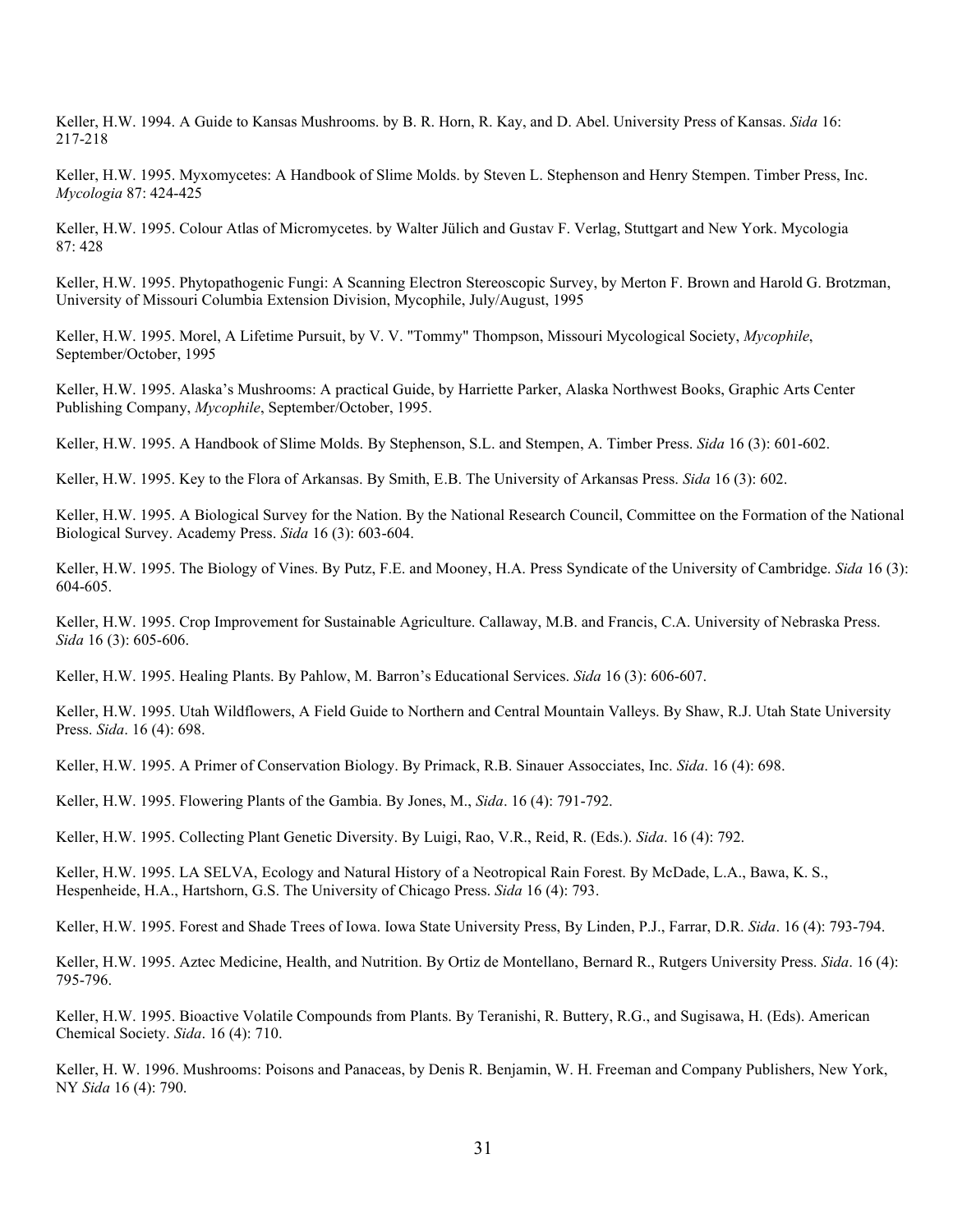Keller, H. W. 1996. Mushrooms of North America in Color, A Field Guide Companion to Seldom-llustrated Fungi, by Alan E. Bessette, Orson K. Miller, Jr., Arleen R. Bessette, and Hope H. Miller, Syracuse University Press, *Sida* 16 (4): 791

Keller, H.W. 1996. A Man Who Can Speak of Plants. by Nelson, C.E. and Probert, A. published by Dr. E. Charles Nelson. *Sida* 17 (1): 196.

Keller, H.W. 1996. Mushrooms and Truffles of the Southwest, by Jack S. States. University of Arizona Press, *Sida* 17 (1): 214.

Keller, H. W. 1996. Medicinal Mushrooms, An Exploration of Tradition, Healing, and Culture, by Christopher Hobbs, Botanica Press, *Sida* 17 (1): 250.

Keller, H.W. 1996. Natural Capital and Human Economic Survival. By Prugh, T. with Constanza, K., Cumberland, J.H., Daly, H., Goodland, R. and Norgaard, R.B. International Society for Ecological Economics. *Sida* 17 (1): 264.

Keller, H.W. 1996. Living Landscapes of Kansas. By Reichman, D.J. and Mulligan, S. *Sida* 17 (1): 299-300.

Keller, H. W. 1996. Die Myxomyceten Deutschlands und des angtenzenden Alpenraumes unter besonderer Beruchsichtigung Osterreichs, Band 2, Physarales, by H. Neubert, W. Nowotny, and K. Baumann, Karlheinz Baumann Verlag, Gomaringen, Germany. *Sida*: 17 (1): 300-301. German myxo book English Translation: The Myxomycetes of Germany and its bordering Alpine areas, with special attention to Austria. Volume 2, Physarales.

Keller, H.W. 1996. Handbook of Mushroom Poisoning: Diagnosis and Treatment. By Spoerke, D.G. and Rumack, B.H. CRC Press, Inc. *Sida* 17 (1): 302-303.

Keller, H.W. 2005. "Forest Canopies, 2<sup>nd</sup> Edition, (2004) By M.D. Lowman. and H.B.Rinker. (Eds.). Elsevier Academic Press. *Botanical Society of America. Plant Science Bulletin:* 51: Number 4: 144-145.

Keller, H. W. 2005. The Fungi of New Zealand and Hga Harore o Aotearoa.Volume 3. Myxomycetes of New Zealand. (2003). By Steven L. Stephenson. Fungal Diversity Press, Centre for Research in Fungal Diversity, Department of Ecology and Biodiversity, The University of Hong Kong, Hong Kong SAR, China*. Inoculum* 56 (1): 14.

Keller, H. W. 2009. Rare Wildflowers of Kentucky. by T. G. Barnes, D. White, and M. Evans. Journal of the Botanical Research Institute of Texas 3 (1): 168.

Keller, H. W. 2009. Cacti, Agaves, and Yuccas of California and Nevada. by Stephen Ingram. J. Bot. Inst.Texas 3 (1): 12

Keller, H. W. 2009. The Biology of Cellular Slime Molds. by J. T. Bonner. Journal of the Botanical Institute of Texas 3 (2): 168.

Keller, H. W. 2010. Common Interior Alaska Cryptogams, Fungi, Lichenicolous Fungi, Lichenized Fungi, Slime Molds, Mosses, and Liverworts. by Gary A. Laursen and Rodney D. Seppelt. Inoculum 61(3): 7.

Keller, H. W. 2010. Milk Mushrooms of North America: A Field Identification Guide to the Genus *Lactarius*. By Allen E. Bessette, David B. Harris, and Arleen R. Bessette. Journal of the Botanical Institute of Texas. 4 (1): 380.

Keller, H. W. 2010. Edible Wild Mushrooms of Illinois and Surrounding States: A Field to Kitchen Guide. By Joe McFarland and Gregory M. Mueller. Journal of the Botanical Institute of Texas 4 (1): 410.

Keller, H. W. 2010. Common Interior Alaska Cryptogams, Fungi, Lichenicolous Fungi, Lichenized Fungi, Slime Molds, Mosses, and Liverworts. by Gary A. Laursen and Rodney D. Seppelt. Journal of the Botanical Research Institute of Texas 4 (1): 434.

Keller, H.W. 2011. Les Myxomycetes: Guide to Identification. Journal of the Botanical Research Institute of Texas 5 (1): 138.

Keller, H. W. 2011. WILDLANDS PHILANTHROPY: The Great American Tradition. Journal of the Botanical Research Institute of Texas 5 (1): 142.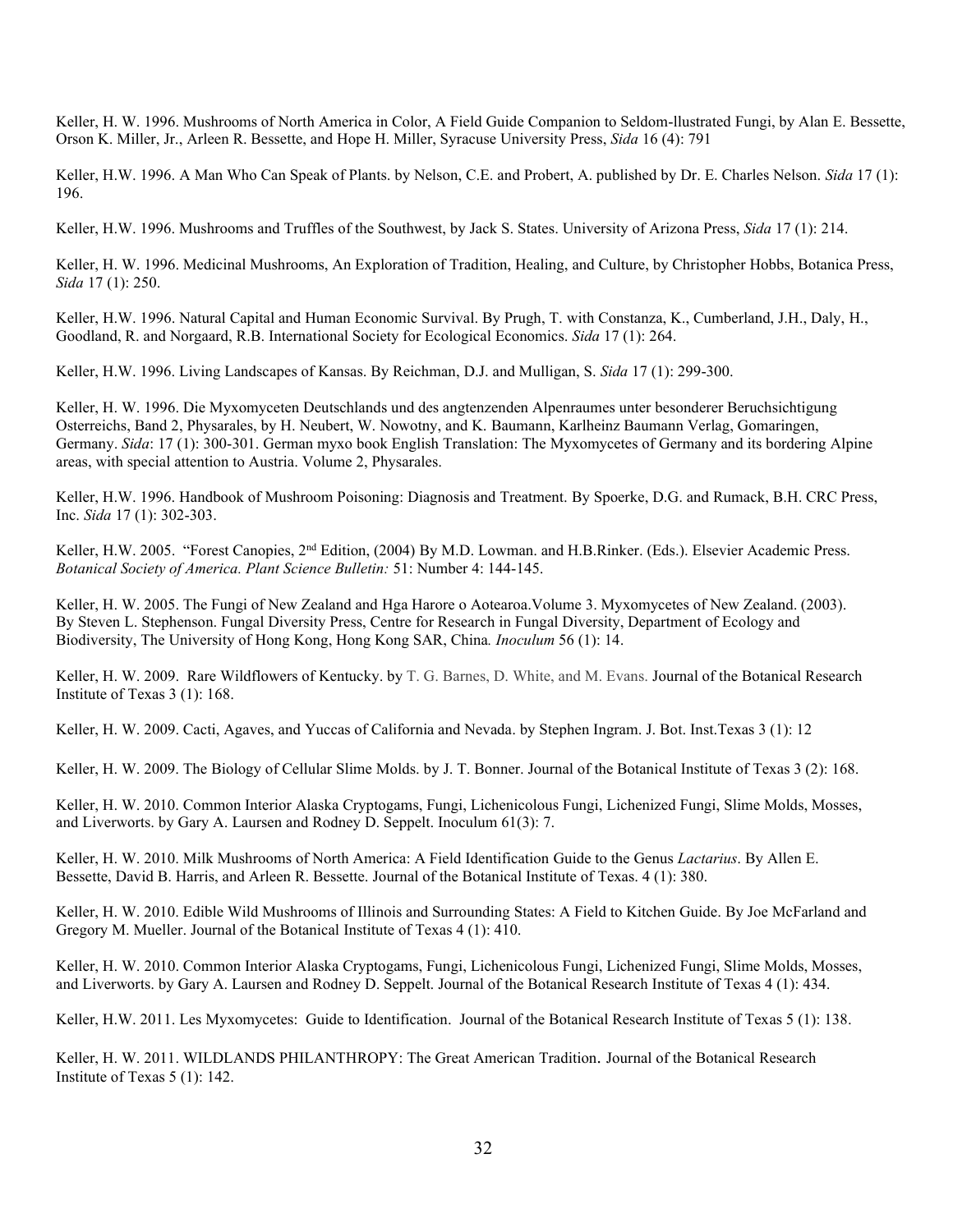Keller, H. W. 2011. North American BOLETES: A Color Guide to the Fleshy Pored Mushrooms. Journal of the Botanical Research Institute of Texas 5 (2): 684, 688.

Keller, H. W. 2011. The Macrolichens of New England. Journal of the Botanical Research Institute of Texas 5 (2): 632, 634.

Keller, H. W. 2011. Liverworts of New England: A Guide for the Amateur Naturalist. J. Bot. Res. Inst. Texas 5 (2): 836.

Keller, H. W. 2011. Illustrated Moss Flora of Antarctica. Journal of the Botanical Research Institute of Texas 5 (2): 576.

Keller, H. W. 2012. Botanical Keys to Florida's Trees, Shrubs, and Woody Vine, A Guide to Field Identification. J. Bot. Res. Inst. Texas 6 (1): 142.

Keller, H. W. 2012. Junipers of the World: The Genus *Juniperus*, Third Edition. J. Bot. Res. Inst. Texas 6 (1): 316-319.

Keller, H. W. 2012. Biology of Island Floras. Journal of the Botanical Research Institute of Texas 6 (2): 459.

Keller, H.W. 2013. Zsolt Debreczy and Istvan Racz. Edited by Kathy Musial. 2011. Conifers Around the World: Conifers of the temperate zones and adjacent regions. Volumes 1 and 2. J. Bot. Res. Inst. Texas 7(1): 160, 168.

Keller, H. W. 2013. Fungal Biology in the Origin and Emergence of Life. J. Bot. Res. Inst. Texas 7(2): 820.

Keller, H. W. 2013. The Book of Fungi: A Life-size Guide to Six Hundred Species from Around the World. J. Bot. Res. Inst. Texas 7(2): 826.

Keller, H. W. 2014. Ascomycete fungi of North America: a mushroom reference guide. J. Bot. Res. Inst. Texas 8 (1): 16, 30.

Keller, H. W. 2017. *Echinacea*: Herbal Medicine with a Wild History. J. Bot. Res. Inst. Texas 11(2): 408, 412, 418.

Keller, H.W. 2021. Appalachian Mushrooms: a field guide. J. Bot. Res. Texas. 15 (1): 316.

Keller, H.W. 2021. Amanitas of North America, J. Bot. Res. Texas 15 (1) 200.

Keller, H.W. 2021. Hogs Are Up: Stories of the Land, with Digressions. J. Bot. Res. Texas 15(1): 72.

Keller, H.W. 2021. The Restless and Relentless Mind of Wes Jackson, Searching for Sustainability. J. Bot. Res. Texas 15 (1); 120

#### **Workshops and Forays**

- 1969Participant in the Mycological Society of America (MSA) Annual Foray held at the University of Michigan Biological Field Station, Douglas Lake, September 9-13.
- 1970Participant in the MSA Annual Foray held at University of Indiana, Bloomington, August 22-23, contributed identified myxomycete specimens for the foray list of species published in Mycologia.
- 1973Participant in the MSA Annual Foray held at the University of Massachusetts, Amherst, June 16-17. contributed and identified myxomycete specimens for the foray list of species.
- 1974 Participant in a workshop devoted to the study and identification of the Fungi Imperfecti held at the University of Northern Arizona, Flagstaff, June 12-16.
- 1974 Field trip leader for Ohio Mushroom Society at Ohio State University Barneby Center for Environmental Education near Rock Bridge, in the Hocking Hills, October 13.
- 1975 Foray leader at the Ohio Mushroom Society Annual Foray held at John Bryan State Park near Yellow Springs, Ohio October 4-5.
- 1976 Ecology lecturer and naturalist trail guide through our forest nature preserve for the SPEDY Program (Summer Program for Economically Deprived Youth).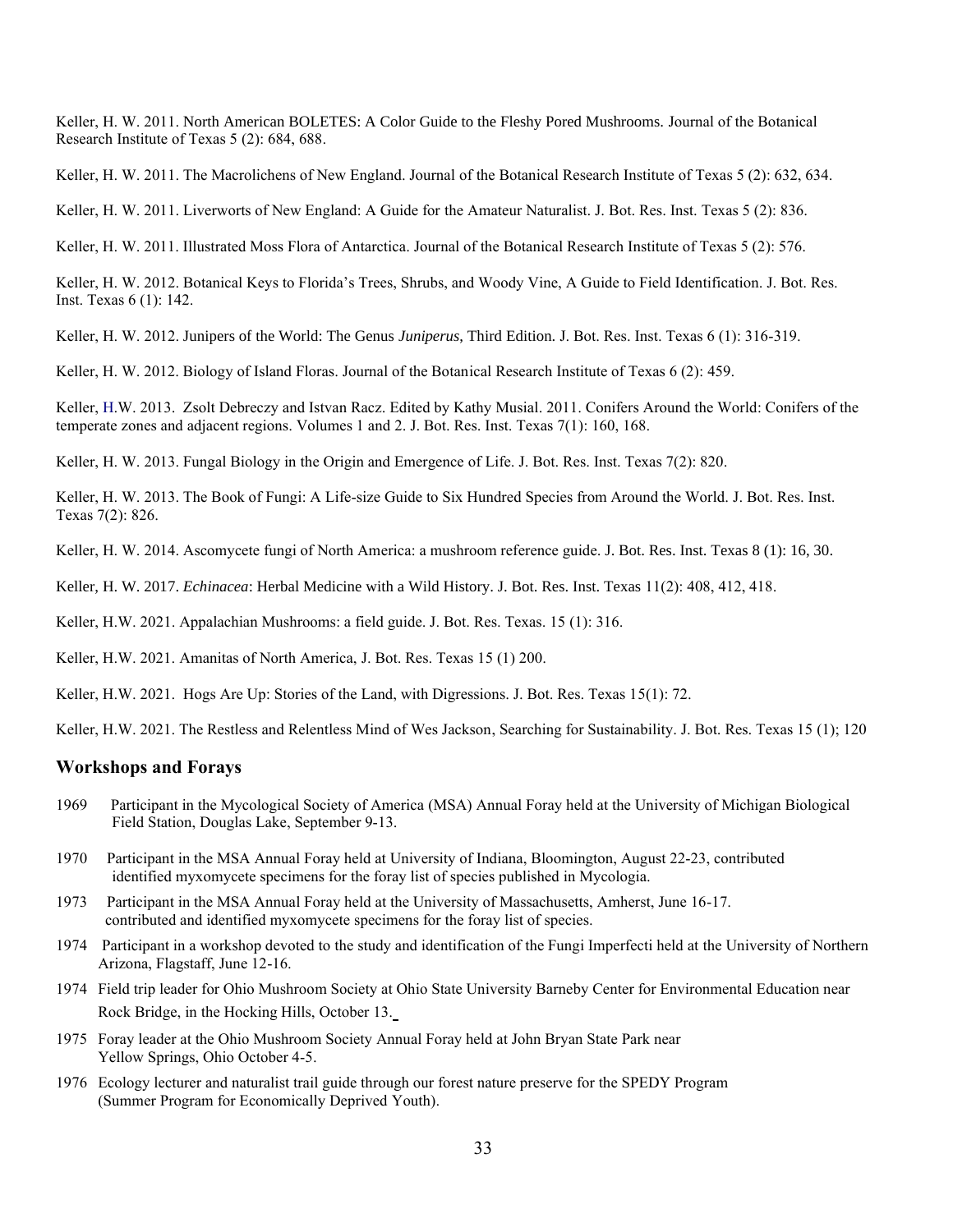- 1977 Foray and trail leader for the North American Mycological Association (NAMA) Annual Foray held at Concord College, Athens, West Virginia, July 21-24.
- 1978 Foray leader for the Plant Sciences Section of the Ohio Academy of Science held at the Glen Helen Nature Preserve of Antioch College.
- 1978 "Stalking the Wild Mushroom" Mushroom Workshop Leader held at The Land Institute, Wes and Dana Jackson, Co-directors, Salina, Kansas. A two-day workshop featuring lectures, slide shows, field forays, and the collection and identification of edible and poisonous mushrooms.
- 1978 Participant in the MSA workshop on "Lower Fungi" held at the University of Georgia, Athens, August 17-19. Participant in the MSA Annual foray, August 25, contributed identified specimens to the foray list of species published in Mycologia.
- 1978 Speaker and Workshop Leader Mini-Workshops for Teaching Biology, "The Use of Fungi in Teaching Biology" Ohio College Biology Teachers Conference.
- 1979 "Truffles to Toadstools" Mushroom Workshop Leader, held at the Cincinnati Nature Center, Cincinnati, Ohio. An all-day workshop featuring lectures, slide shows, panel discussions, field forays, and the collection and identification of edible and poisonous mushrooms.
- 1979 Invited lecturer and foray leader for volunteer staff session entitled "Lower Plants" held at the Cincinnati Nature Center.
- 1979 Invited speaker, Miron Elisha Hard Foray, North American Mycological Association national foray held at Camp Muskingum, Ohio. Talk entitled "The Myxomycetes".
- 1980 Guest speaker, "Mushrooms the Gourmet's Delight" and Foray Trail Leader during the conference, National Science Foundation -- Summer Leadership Conference held at the Pocono Environmental Education Center, Dingmans's Ferry, PA, August 10-15.
- 1980 "The Wonderful World of Fungi" held at the Aullwood Audubon Center, Dayton, Ohio, September 6, 1980.
- 1980 Foray Leader at the John N. Couch Foray, North American Mycological Association National Foray, at Camp Green Cove, Tuxedo, North Carolina.
- 1981 Leader of Mushroom Workshop entitled "Mushrooms of Ohio" held at the Cincinnati Nature Center.
- 1981 Participant in the MSA Annual Foray held at the University of Indiana, contributed identified myxomycete specimens to the foray list of species published in Mycologia.
- 1984 Guest mycologist, speaker, foray, and workshop leader at the Texas Mycological Society Eighth Annual Texas Mushroom Foray, September 14-16, Big Thicket, Lumberton.
- 1984 MSA Annual Foray held at Colorado State University, Fort Collins, contributed specimens to the foray list of species published in Mycologia.
- 1985 MSA Annual Foray in the environs of the University of Florida, Gainesville, contributed identified myxomycete specimens to the foray list of species published in Mycologia.
- 1990 MSA Annual Foray in the environs of the University of Wisconsin Madison, contributed identified myxomycete specimens to the foray list of species published in Mycologia.
- 1991 Organizer and Presenter, "Myxomycete Workshop" at the Annual Meeting of American Institute of Biological Sciences/Mycological Society of America (AIBS - MSA), San Antonio, Texas, August 4 at Southwest Texas State University, San Marcos.
- 1992 Organizer and Presenter, Short Course entitled "Medicine and Science Education K-12",offered by the Texas Biomedical Research Society at the joint National Science Teachers Association -Conference for the Advancement of Science Teaching, 92 Convention, October 15,UNTHSC, Fort Worth, Texas.
- 1992 Botanical Research Institute of Texas video entitled "Light Diminishing Darkness" where I portray a scientist.
- 1993 The Ladies of the Fort Worth Garden Club, Co-Sponsored by the The Fort Worth Botanic Garden and Fort Worth Park and Recreation Department present "Love in Bloom" the 66th Annual Flower Show and Garden Festival - Special Exhibit, THE PHYSICK GARDEN OF MEDICINAL PLANTS, Coordinator and consultant to the Botanical Research Institute of Texas and UNTHSC.
- 1993 Foray Captain, MSA Annual Foray to the Chattahoochee National Forest, in north Georgia.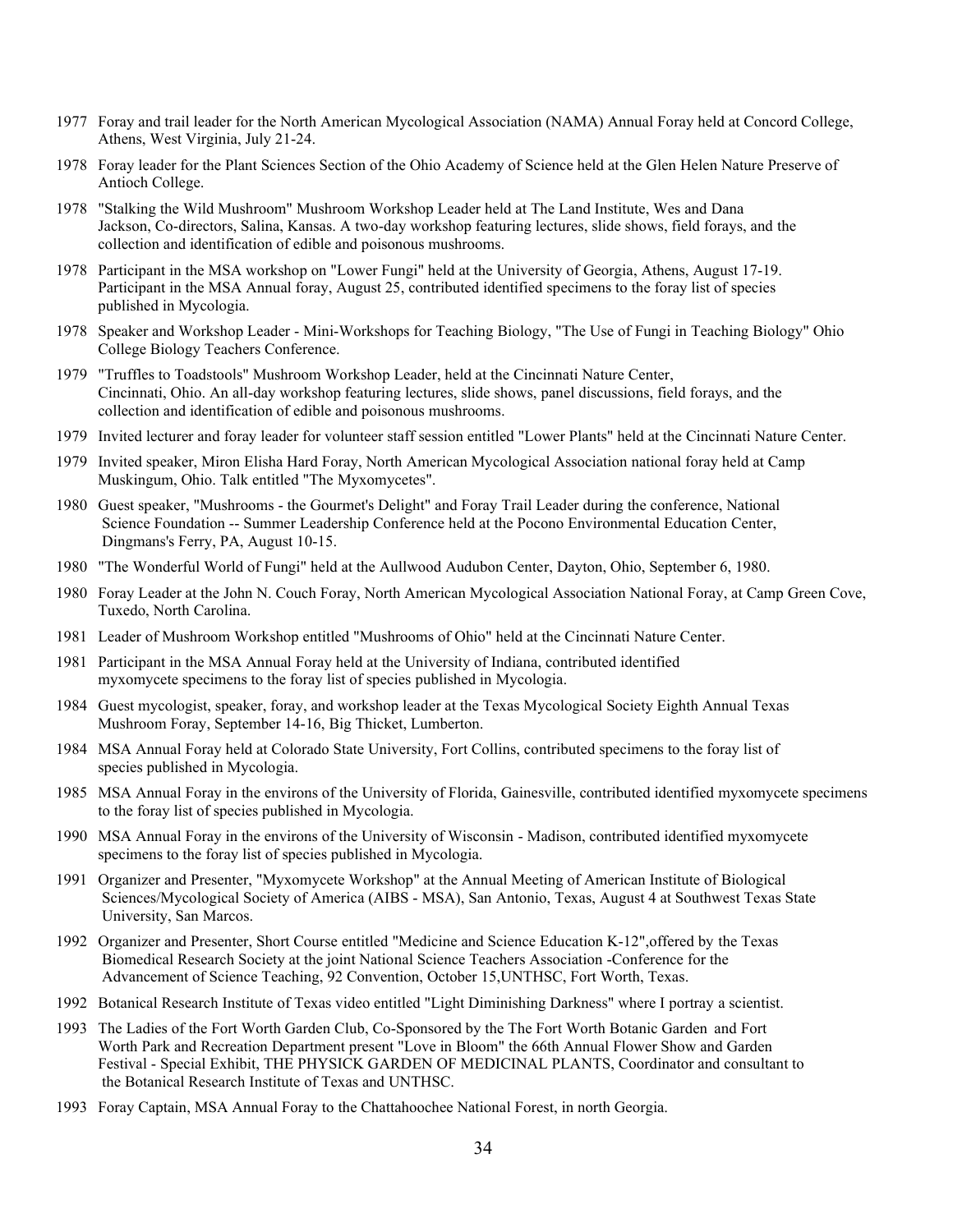- 1995 Workshop organizer and leader, "The Wonderful World of Myxomycetes", August 24, 25, 1995, North American Mycological Association (NAMA) Mary S. Whetstone Foray, Bemidji, Minnesota.
- 1995 Facilitator instructor for workshops annually, Project Learning Tree (PLT), award-winning environmental education program designed for teachers working with students K-12, sponsored by the Texas Forestry Association and Living Science Center.
- 1996 Foray Captain, APS MSA Annual Meeting Foray, Yellowwood State Park and Hoosier National Forest, Indiana.
- 1996 Foray Leader and invited speaker for the Missouri state foray at Mingo National Wildlife Area "The Wonderful World of Myxomycetes".
- 1997 Invited speaker, workshop organizer and leader, "The Wonderful World of Myxomycetes: Collection and Identification", August 14 - August 17, 1997, at Copper Mountain Resort, Colorado, North American Mycological Association (NAMA) national foray, foray captain for Myxomycetes.
- 1998 Invited speaker, workshop and foray leader "The Myxomycetes (Small is Beautiful!): How to Collect and Identify the Biological Jewels of Nature", April 18, 19, The New Mexico Mycological Society, Albuquerque, New Mexico.
- 1999 Workshop leader with Thomas W. Gaither, "Myxomycete Systematics Workshop" Third International Congress on the Systematics and Ecology of Myxomycetes", July 26-30, Beltsville, Maryland, United States of America.
- 2004 Foray Captain (Myxomycetes) , MSA Annual Meeting Foray, University of North Carolina Asheville, NC., July 17, Bent Creek Experimental Forest, Pisgah National Forest.
- 2005. Course 1: Workshop Leader with Thomas W, Gaither. Taxonomy of Myxomycetes. 5th International Congress on Systematics and Ecology of Myxomycetes. (ICSEM5). Tlaxcala, Mexico, August 8-13, Universidad Autonoma de Tlaxcala.(Myxomycete All-day Workshop with oral power point presentation).
- 2007 Foray Captain (Myxomycetes), MSA Annual Meeting Foray, 75<sup>th</sup> Anniversary, Louisiana State University, August 5, 2007, Quida Plantation and West Feliciana Sports Park in West Feliciana Parish, near St. Francisville.
- 2008 Foray Captain (Myxomycetes), MSA Annual Meeting Foray, Pennsylvania State University, August 10, Lock Haven Conference Center.
- 2009 Foray Captain (Myxomycetes). MSA Annual Meeting Foray, Snowbird, Utah, July 25, Uinta Mountains.
- 2010 Coordinator, MSA Annual Meeting Foray, Bernheim Arboretum and Research Forest, Kentucky, June 27.
- 2011 Workshop Leader, Myxomycetes Workshop: educational materials, teaching, and research with Myxomycetes. Pre-congress mini-courses. VII International Congress on Systematics and Ecology of Myxomycetes.
- 2011 Course entitled " Cryptogamic Tree Canopy Biodiversity" for master's and doctorate students. Pre-congress mini-course VII International Congress on Systematics and Ecology of Myxomycetes.
- 2011 Myxomycete Workshop "The Wonderful World of Myxomycetes" presented at Rutgers University, October 29 for the New Jersey Mycological Association.
- 2013 Foray Coordinator, MSA Annual Meeting Foray with the American Phytopathological Society, University of Texas, Austin, August 10-14.

#### **Invited Talks and Seminar Presentations**

- 1971 "The genus *Perichaena* (Myxomycetes): A Taxonomic and Cultural Study" Department of Botany Seminar Series, The University of Iowa, Iowa City.
- 1971 "The Genus *Perichaena*" The professional and scientific staff of the National Fungus Collections, Beltsville, MD
- 1972 "Poisonous and Edible Fungi of Florida" Department of Plant Pathology Seminar Series, University of Florida.
- 1972 "Edible Fungi: A Gourmet's Delight" The Society of Sigma Xi Seminar Series, Wright State University.
- 1973 "What Are Slime Molds?" Fairborn Central Junior High School, Fairborn, Ohio.
- 1973 "Poisonous and Edible Fungi" The Biological and Health Sciences Club, Wright State University.
- 1974 "The Myxomycetes Plasmodial Slime Molds" Ohio Mushroom Society, Barneby Center, Rock Bridge, Ohio.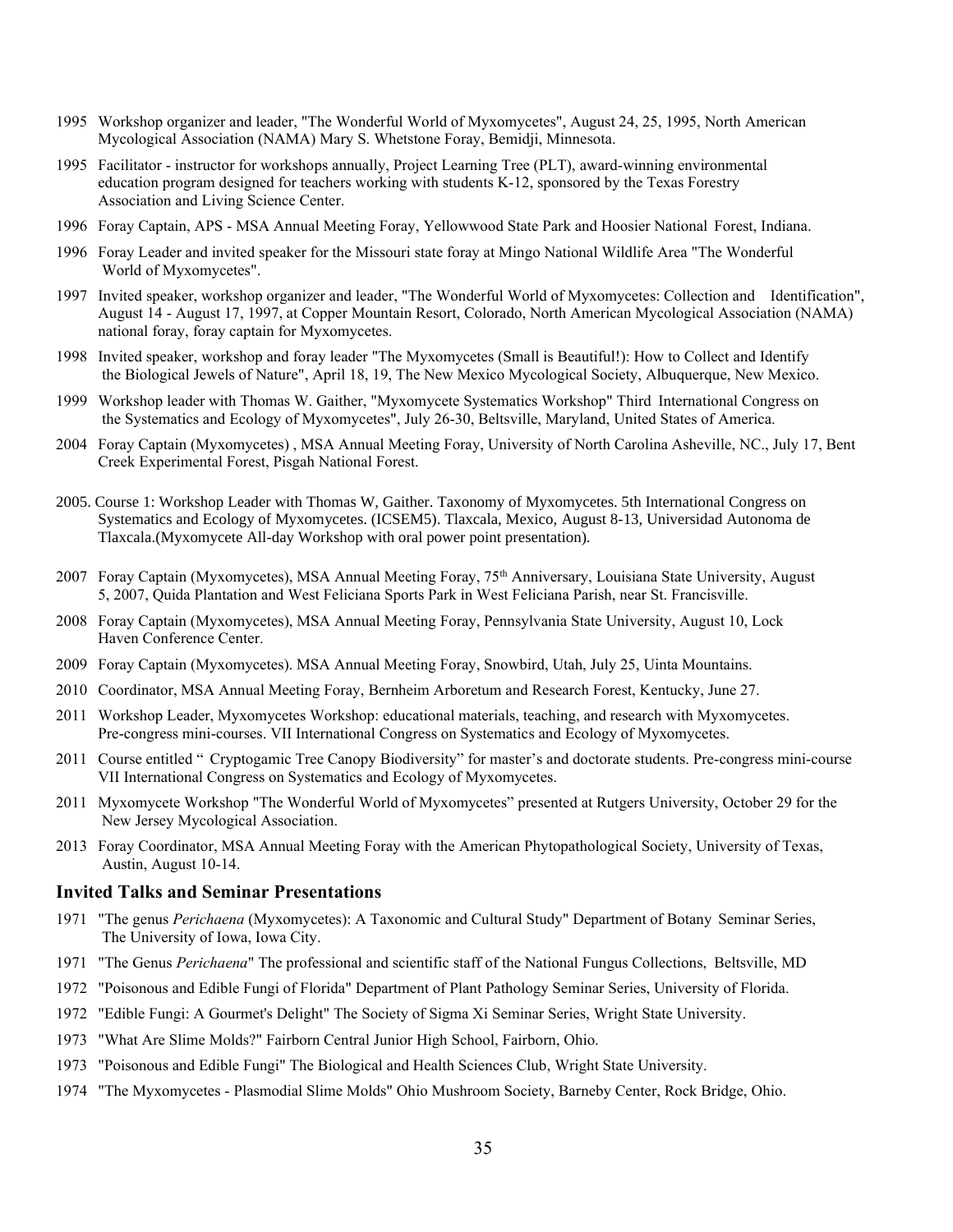- 1975 "Poisonous and Edible Fungi of Ohio" Glen Helen Association Community Outdoor Lecture Series, Yellow Springs, Ohio.
- 1976 "Corticolous Myxomycetes: Slime Molds in Treetops" Department of Biological Sciences Seminar Series, Wright State University, Dayton, Ohio.
- 1976 "Poisonous and Edible Fungi of Ohio" Biology Class, Park Hills High School, Fairborn, Ohio.
- 1976 "Poisonous and Edible Fungi of Ohio" University of Dayton Biology Club, Dayton.
- 1976 "Poisonous and Edible Fungi of Ohio" The Xenia Rotary Club, Xenia, Ohio.
- 1976 "Slime Molds in Treetops" Department of Microbiology and Immunology Seminar Series, Wright State University, Dayton, Ohio.
- 1977 "Poisonous and Edible Fungi of Ohio" Glen Helen Association, Antioch, Community Outdoor Lecture Series, Yellow Springs, Ohio
- 1977 "Slime Molds in Treetops" University of Dayton Visiting Speakers Series, Dayton, Ohio.
- 1978 "Poisonous and Edible Fungi of Ohio" Invited guest speaker for student assembly, Vandalia-Butler High School, Vandalia, Ohio.
- 1979 "Stalking the Wild Mushroom" Glen Helen Association, Community Outdoor Lecture Series, Yellow Springs, Ohio.
- 1980 "Taxonomic Puzzles in the Myxomycetes" Invited seminar speaker, Department of Botany, Ohio University, Athens, Ohio.
- 1980 "Classification in Biology" Ohio Academy of Science Visiting Scientists Program, lecturer for all biology classes, Springfield North High School, Springfield, Ohio.
- 1980 "Taxonomic Puzzles in the Myxomycetes" Invited seminar speaker, Department of Botany, Southern Illinois University, Carbondale, Illinois.
- 1981 "The Poisonous and Edible Mushrooms of Ohio" Invited speaker, Wild Flower Preservation Society, University of Cincinnati, Cincinnati, Ohio.
- 1986 "The Fascination of the Slime Molds" Invited speaker, the 10th Annual Texas Mushroom Foray, Big Thicket, Lumberton, Texas.
- 1987 "Taxonomic Puzzles in the Myxomycetes" Seminar speaker, Department of Biology, University of Texas at Arlington (UTA).
- 1988 "Edible Mushrooms, The Gourmet's Delight Poisonous Toadstools, A Deadly Bite" Botanical Society, UTA.
- 1995 "The Wonderful World of Fungi" presented to the naturalists and staff at River Legacy Parks" Arlington, TX.
- 1996 Presentation and distribution to congress attendees the information gathered for the "World Directory of Myxomycologists" Second International Congress on the Systematics and Ecology of Myxomycetes (ICSEM2), organized by Real Jardín Botánico, CSIC, Madrid, Spain.
- 1996 Plenary Address, Invited Speaker, "Biosystematics of Myxomycetes: A Futuristic View", Second International Congress on the Systematics and Ecology of Myxomycetes (ICSEM2), organized by Real Jardín Botánico, CSIC, Madrid, Spain, extended invitation on behalf of United States of America delegation to meet at the National Fungus Collections (BPI), Beltsville, Maryland in 1999.
- 1997 "Fascinating Fungi of River Legacy Parks", Regional Meeting of Nature Interpreters, Stephen F. Austin State University, Nacogdoches, Texas.
- 1998 Edible Mushrooms, The Gourmet's Delight Poisonous Toadstools, A Deadly Bite" Central Missouri State University, evening public lecture series.
- 1999 "Wonderful World of Myxomycetes: The Biological Jewels of Nature" Kaw Valley Mycological Society, featured speaker, Lawrence, Kansas.
- 2000 "Student Research Experiences in the Great Smoky Mountains National Park" Central Missouri State University Seminar Series.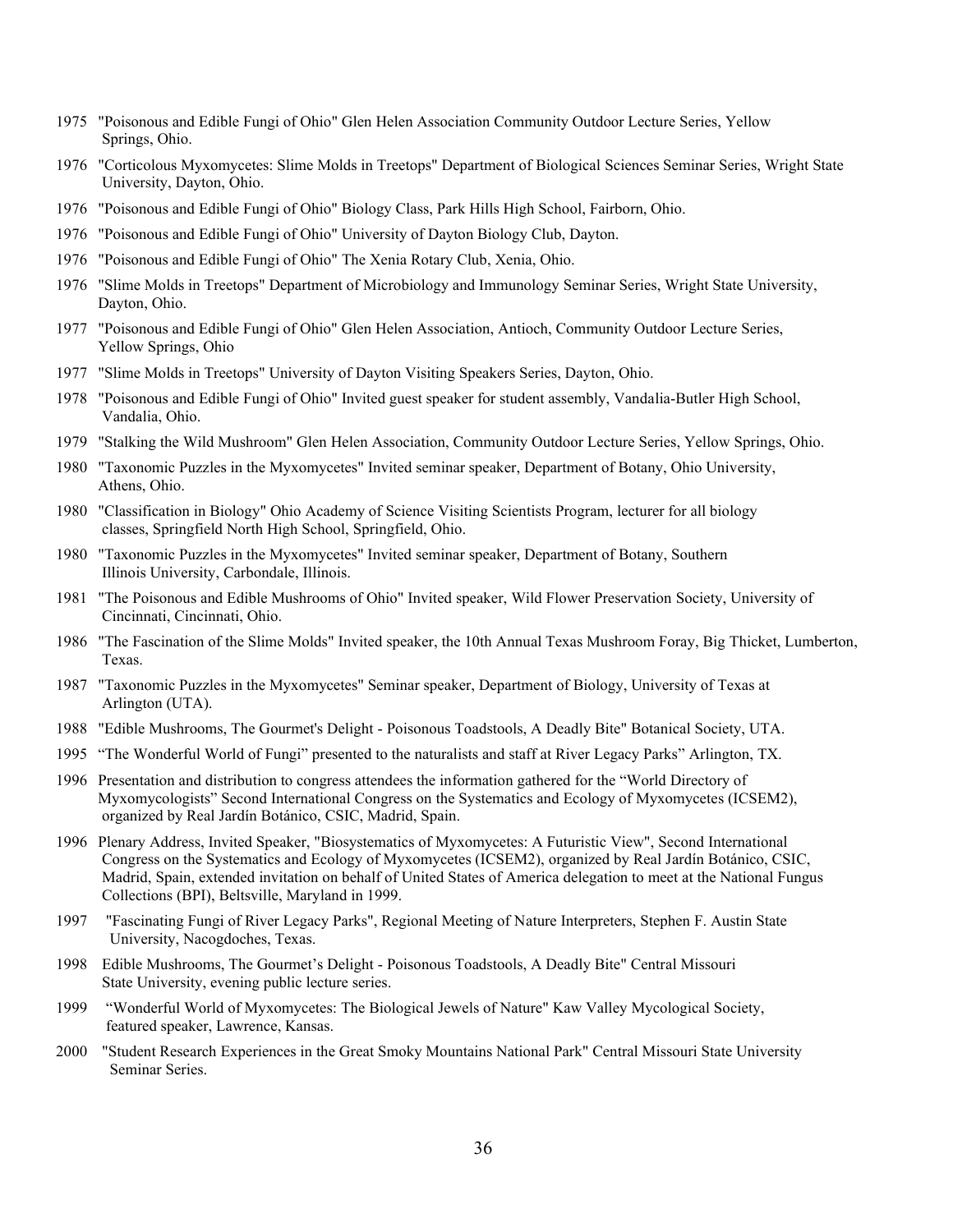- 2009 "Evaluation of Myxomycetes in Fossil Amber-A Myxomycologist's Perspective" North American Mycological Society, Lafayette, Louisiana, NAMA/GSMS 2009 Foray, Foray Captain for Myxomycetes. Invited Speaker.
- 2011 "Myxomycete Biosystematics: Past, Present, and Future" Invited Keynote Address Seventh International Congress on the Systematics and Ecology of Myxomycetes. September 10-17, 2011, Recife, Brazil and organizer and leader of a Round Table Discussion entitled "Myxomycete Habitats" and Power Point Presentations: "Myxomycete Habitats: an overview" and "Corticolous Myxomycetes" and participant in another Round Table Discussion "Generic Delimitations in the Myxomycetes: the Trichiales"
- 2011 "Musings of a Myxomycologist" invited to deliver the first Sang Park Memorial Lecture to the New Jersey Mycological Association established to honor Dr. Sang Park and his study of Myxomycetes. October, 2011. (snow storm cancellation).
- 2013 "The Wonderful World of Myxomycetes" invited speaker for the Wisconsin Mycological Society, May 7, Milwaukee.

### **Professional Service**

Graduate, Medical Field Service School, Brooke Army Medical Center, Medical Service Corps Officer Orientation Course, Fort Sam Houston, San Antonio, Texas, 1964; Military Service, Captain, United States Army Medical Service Corps, Third United States Army Medical Laboratory, Fort McPherson, Atlanta, Georgia, Officer in charge of Medical Parasitology Branch and Medical Illustration Branch; Adjutant to Commanding Officer and Officer in charge of Administrative Branch and Student Detachment; additional duties - Charity Key Man for unit (United Way), Library Officer, Custodian and Destruction Officer for classified documents (1964-67).

Member of the Editorial Board of The North American Mycological Association that publishes the journal McIlvainea and Editor of the Mycophile (1975-86; 1993-1997).

Sustaining Membership Committee of The Mycological Society of America (1973-76; re-appointed 1976-79; chairman, 1980-83).

Panel member for an Evening Discussion I: Federal Funding for Mycological Research, "What to Expect of your Sponsored Projects Office" presented at the Mycological Society of America Annual Meeting, June 24-28, 1990 held at the University of Wisconsin-Madison. Also with a NSF Program Officer, representative from the Canadian Research Council, that involved a question and answer session following presentations.

Awards Committee, Mycological Society of America; judge for Distinguished Mycologist Award, Alexopoulos Research Prize, Graduate Student Fellowships, Best Student Paper presented at annual meeting (1980-83)

Mycologia Memoirs, Board of Editors, ex officio (1980-83).

Reviewer of grant proposals to the National Science Foundation (national panels (4) and individual proposals), Department of Education (national panels (6) and individual proposals), Environmental Protection Agency, American Association for the Advancement of Science (1972-to present), and other international agencies.

Reviewer of more than 100 papers submitted to 15 different scientific journals. (1972 to present)

Member Human Use Research Committee (HURC), Wright Patterson Air Force Base (1979-82).

Institutional (Wright State University) Representative to the Advisory Board of The Ohio Biological Survey (1975-78).

Appointed by James B. Hunt Jr., Governor, State of North Carolina, as a member of the Marine Resources Center Administrative Board, Appointment term (1982-83).

University representative to the University Council on Research, The University of North Carolina, General Administration, (1982-83).

University representative, Appropriate Technology Consortium of North Carolina, (1982-83)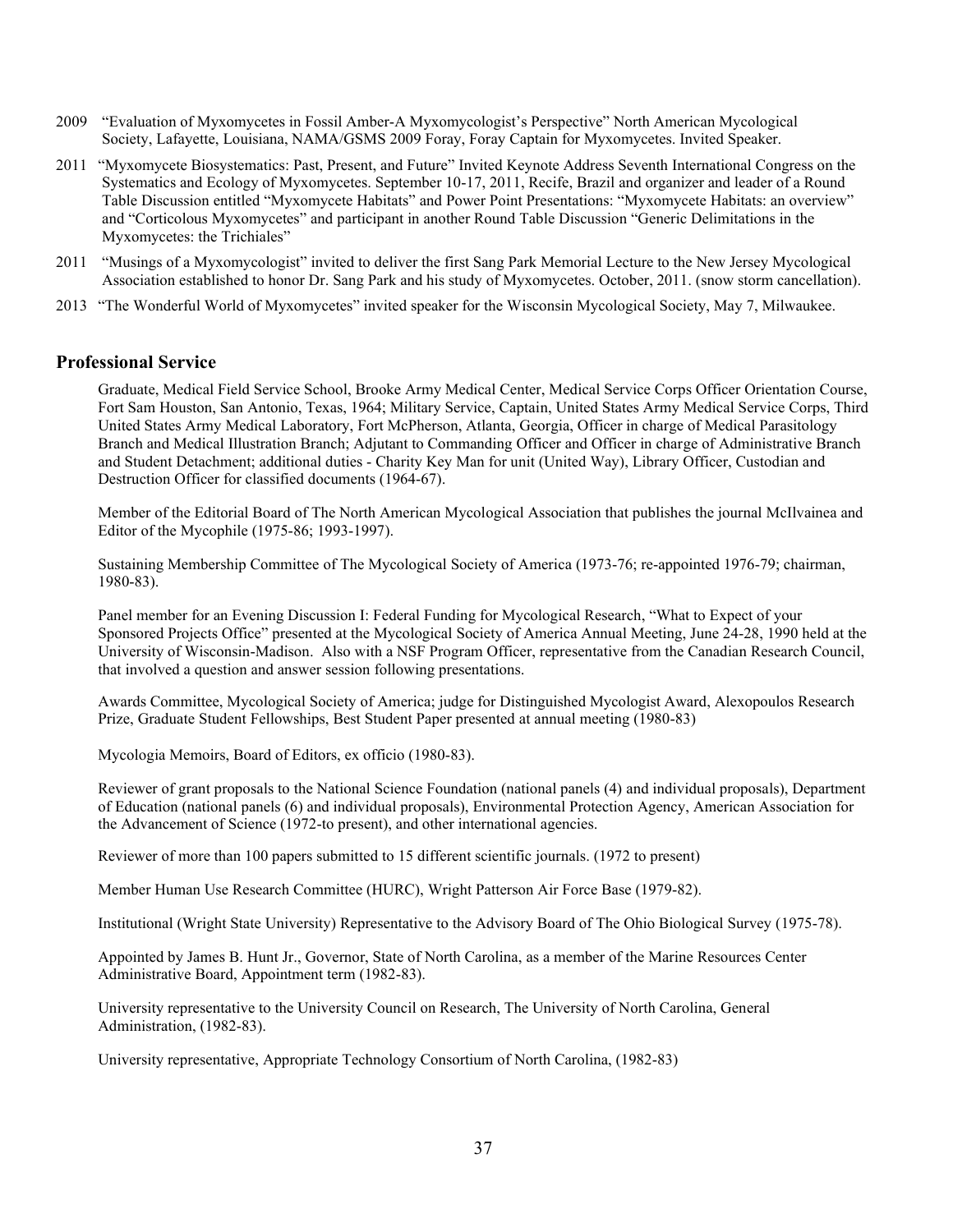Chairman, Planning Team for the Southeastern North Carolina Regional Forum on Science and Technology, (May 24, 1983).

Finance Committee of the Mycological Society of America, (1984-1990).

The Association for Higher Education of North Texas, Research Administration Committee, Chairman Visiting Sponsor Programs (1984-90)

Judge, best undergraduate and graduate student paper, AAAS/SWARM meeting, March, 1988, Wichita, Kansas.

1992 to 2001 Kansas Wesleyan University Board of Trustees, Chairman, Academic Affairs, Member, Institutional Advancement Committees, Chairman Futuring Conference, Program Scope and Specialties, Strategic Five-Year Plan, New Library Building Task Force

Texas Society for Biomedical Research, Leadership Education Committee, Hotline advisor for school children and teachers K-12, 1991 to 1998.

Editor Mycophile, newsletter for the North American Mycological Association, an organization of approximately 2,000 mostly amateur members interested in fungi (mushrooms), 1993-1997, Contributing Editor, 1997 to 1998.

River Legacy Foundation Education Committee plans and oversees Living Science Center activities, trains, recruits and coordinates volunteers, guides public groups on nature trails, 1994 - 1998.

Steering Committee Member, for the World Health Forum, co-sponsored by the International Hospital Federation and the City of Fort Worth, April 28 to May 3, 1996, "Health Professionals - The New Breed" and February 22-27, 1998, "The Delicate Balance of World Health - Emerging Plagues and Resurrected Pestilence".

ACT-SO, acronym for Afro-Academic Cultural, Technological and Scientific Olympics, consultant - advisor, for "Olympics of the Mind" targeting African American students in grades 9-12, O.D. Wyatt High School, Fort Worth ISD, 1996 to 1998.

Co-Chair of Judging for the 49th Intel International Science and Engineering Fair held May 10-16, 1998 at Fort Worth, Texas.

Inaugural Lecture (Invited Plenary Address): Second International Congress on Systematics and Ecology of Myxomycetes, "Biosystematics of Myxomycetes: A Futuristic View", April 15 - April 19, 1996, Real Jardin Botanico, CSIC, Madrid, Spain.

Member of the Organizing Committee, Third International Congress on Systematics and Ecology of Myxomycetes, Beltsville, Maryland, July 26-30, 1999.

Appointed by Program Officer of Biodiversity Surveys and Inventories Program, Division of Environmental Biology, National Science Foundation to moderate session and prepare the final 10-year report at a meeting of current NSF grantees on "How to Increase Participation of Undergraduates in NSF Programs" held at Orcas Island, Washington, May, 2000.

Member of the Scientific Committee, Fourth International Congress on Systematics and Ecology of Myxomycetes, Meise, National Botanic Garden of Belgium, August 4 - 9, 2002.

Member of the Scientific Committee, Fifth International Congress on Systematics and Ecology of Myxomycetes, Tlaxcala, Mexico, Universidad Autonoma de Tlaxcala, August 8-13, 2005.

Member of the Scientific Committee, Sixth International Congress on Systematics and Ecology of Myxomycetes, Yalta, Crimea, Ukraine, October 4-11, 2008.

Member and Chairman of the Ecology Committee, Mycological Society of America, 2008-2012.

Appointed as Editorial Board Member and Contributing Editor for the new journal FUNGI, 2008 to present.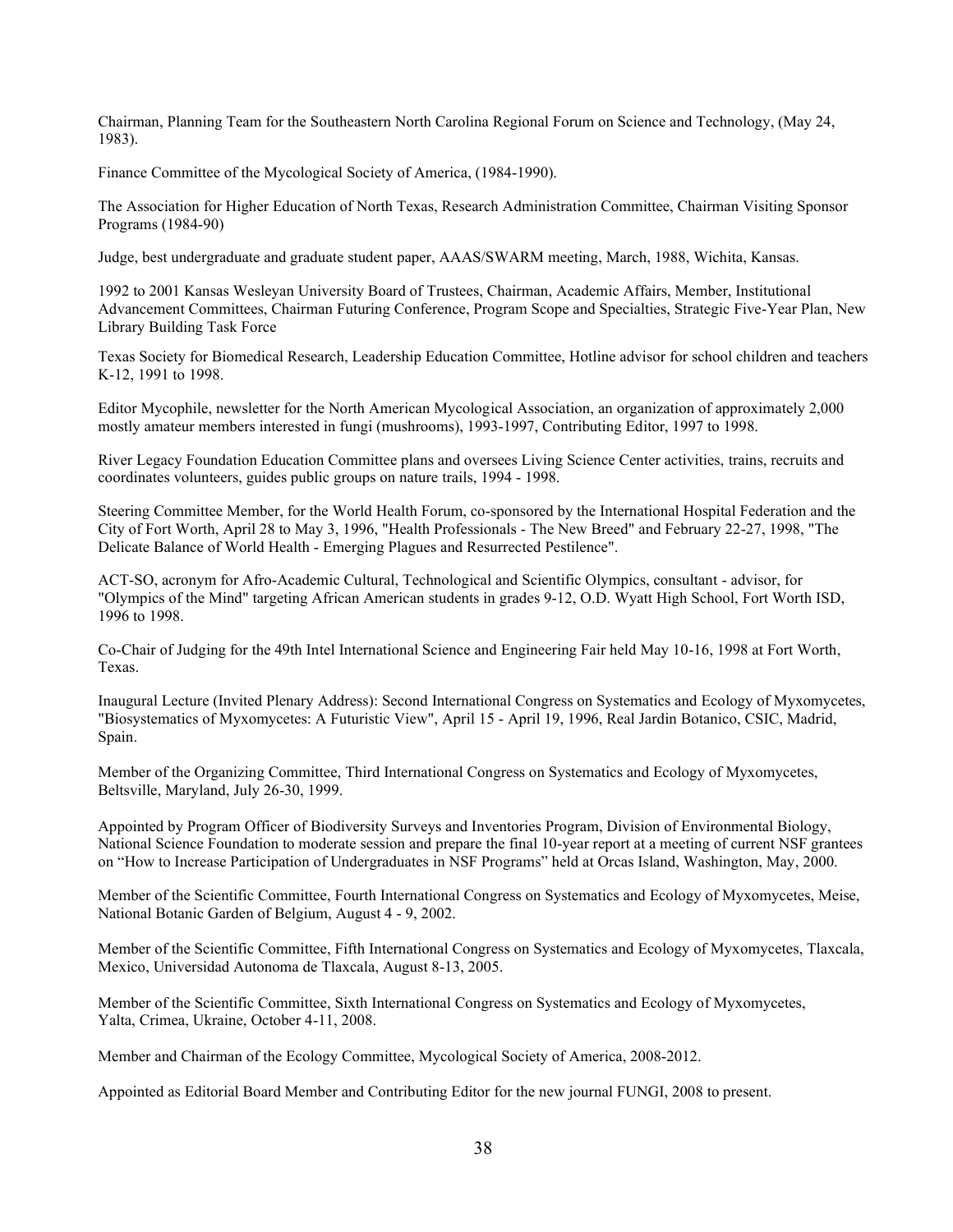Participant in a NSF-sponsored workshop on Systematics Research at Primarily Undergraduate Institutions (PUIs) held June 13-17, 2010 at Boise State University, Boise, Idaho with article published in Inoculum 61 (4): 36-37.

Member of the Scientific Committee, Seventh International Congress on Systematics and Ecology of Myxomycetes, Recife, Brazil, September 10 – 17, 2011.

Member of the BRIT Research Advisory Committee that oversees, promotes, and evaluates research, 2011- to present.

Member of the BRIT Press and JBRIT Editorial Board that reviews and evaluates Press activities, 2012- to present.

Member of the Scientific Committee, Eighth International Congress on Systematics and Ecology of Myxomycetes, held in Changchun, China (People's Government of Jilin Province), August 12 – 15, 2014.

# **University Service at Wright State University, University of Texas at Arlington, and University of North Texas Health Science Center**

Institutional Biosafety Committee Member (1980-82)

Medical Human Subjects Review Committee, Member, Administrative Coordinator, and Chairman (1978-82)

Research Committee of Wright State School of Medicine, Member (1978-82)

Chairman Committee on Protection of Human Subjects, (1982-83)

Chancellor's Ad Hoc Advisory Committee on Computer and Information Systems (1982-83)

University Research Committee, Member, (1982-83)

Organized Research Fund University Committee (1983-90)

Administrative Council (1983-90); Human Research Review Committee (1983-90)

Animal Care and Facilities Committee (1983-90)

Institutional Self-Study/Externally Funded Grants and Contracts Committee (1984-85)

Search Committee Member, Director of Libraries (1984); participated in search for Dean of Engineering and Dean of Graduate School of Social Work

Intellectual Property Committee (1987-1990)

Research Advisory Committee to Chancellor Hans Mark, University of Texas System (1985-88)

Institutional Self Study - Educational Program Committee/Faculty Committee to review the mission, role and scope for UNTHSC-FW for addition of School of Graduate Biomedical Sciences, School of Public Health, and School of Allied Health for accreditation by the Southern Association of Colleges and Schools; Institutional Effectiveness Committee assessment and performance measures (1992-1998)

Prepared and designed a two-credit hour course for graduate students at UNTHSC-FW entitled **"Introduction to Industry Practice"** in cooperation with the City of Fort Worth's Strategy 2000. This course was designed to help graduate students prepare for industry positions and broaden their career path horizons. Industry leaders and CEOs from Fort Worth volunteered their time to present lectures on industry organization, regulatory and environmental topics, research and development, quality control, marketing and sales, budgeting, clinical studies, intellectual property, entrepreneurial development, and career planning.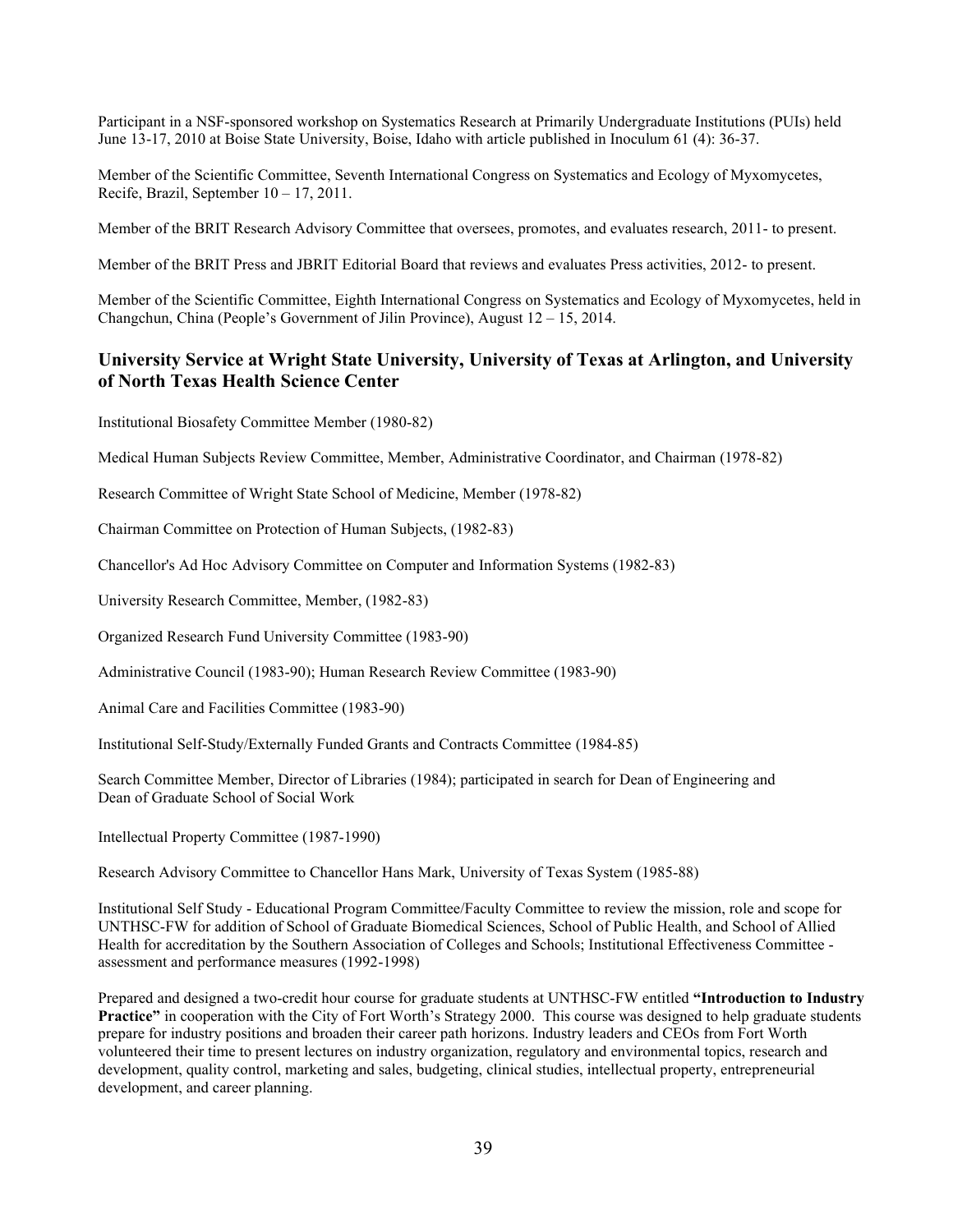Admissions interviewer for student doctor applicants to the UNTHSC-FW medical school (1993-1998)

UNTHSC Research Appreciation Day, in charge of judging best poster and oral presentation and raising funds for awards ceremony (1993-1998)

Chairman, UNTHSC Institutional Biosafety Committee (1994-1998)

Appointed by president and elected chair of Conflict of Interest Committee (1996-1999)

Administrative responsibility for Federal and State Policies/Reports; IRB; Intellectual Property; Scientific Integrity; Conflict of Interest; Institutional Biosafety; Radiation Safety; Laboratory Animal Medicine; Employee Orientation Task Force Member, preparation of "Employee Orientation Handbook" (1997-1998); Faculty Orientation Sessions: Pre-award and postaward procedures at UNTHSC; cyber-funding opportunities, Human Subjects Review Committee (1998-2002)

# **College Service**

Graduate Studies Committee, Member, College of Science and Engineering (1974-78)

Graduate Study Program, Director, Masters Degree Program in Sciences (1974-78)

Biological Sciences Phase I New Building Committee (1972-74)

# **Departmental Service**

Recruitment Committees, Chair, Botanist Search Committee; Member, Microbiologist Search Committee; screening committees for six new faculty positions, including a new chairman (1972-78)

Sponsor of the Biological and Health Sciences Club (1975-78)

Coordinator for the Department, Graduate Student Research and Honors Student Seminars (1974-76)

Biology Preserve Committee (1972-78); Capital Equipment Committee (1972-76)

Undergraduate Core Curriculum Committee (1974-76)

Academic Advisor for Medical Technology and Biology majors (1972-78)

Organized Research Fund Committee, UTA Department of Biology (1983-90)

Proposal Review Committee, UTA, Phi Sigma Society, Biology Honor Society (1983-90)

Research Committee Chairman, Doctoral Degree Program in Quantitative Biology, approved by the Texas Higher Education Coordinating Board (1988-89)

# **Community Service**

Volunteer Water Safety Instructor for American Red Cross, Swimming Program (1960-67)

Assistant Scoutmaster of Troop #237, Merit Badge Counselor, Fort McPherson, (1964-66)

Charity Key Man United Way Campaign, Fort McPherson, Atlanta, Georgia, (1964-1967)

Consultant on mushroom poisonings, Dayton, Ohio and Arlington, Texas area hospitals, (1972 to 1990)